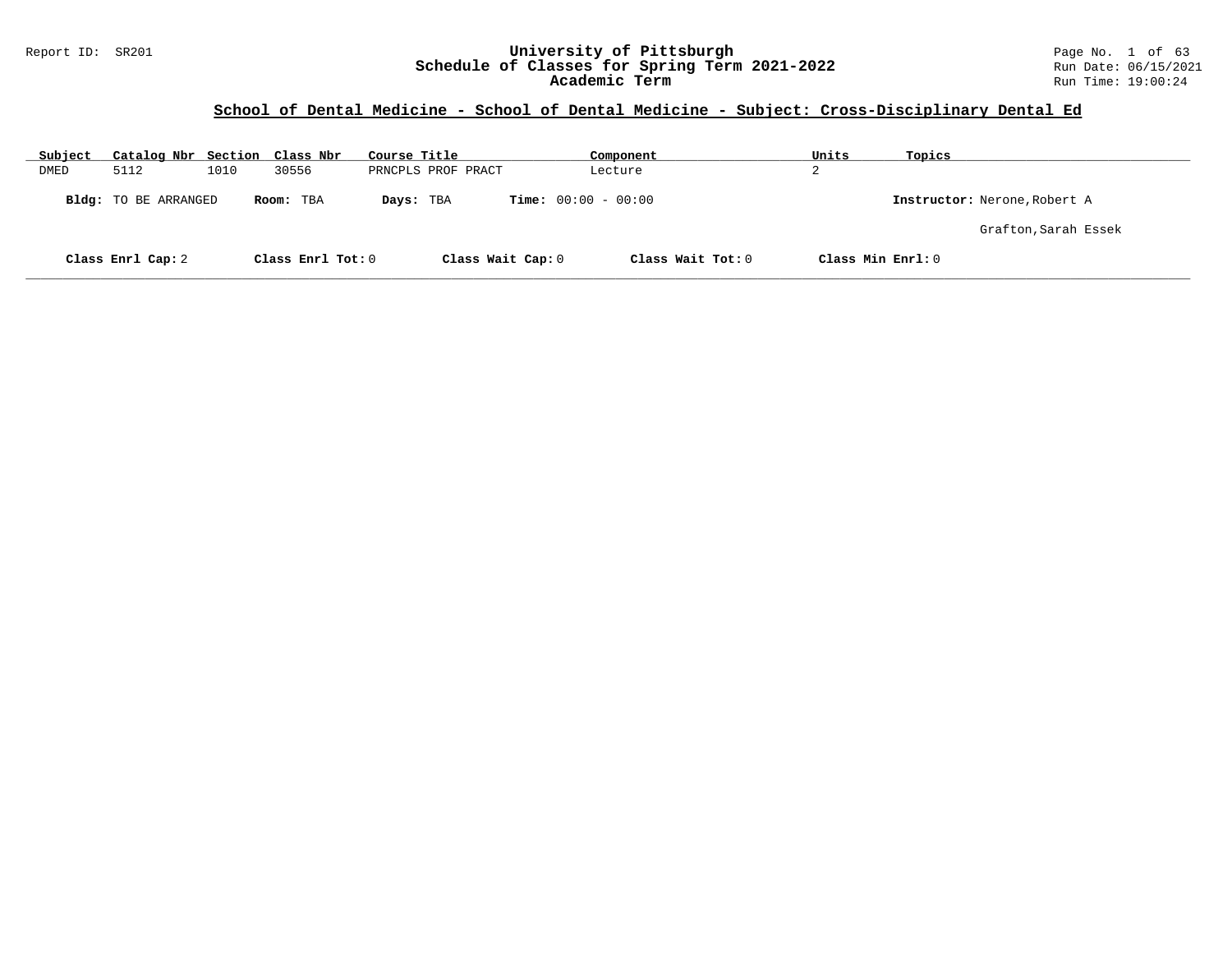## **School of Dental Medicine - School of Dental Medicine - Subject: Oral and Craniofacial Science**

| Subject | Catalog Nbr Section Class Nbr |      |                    | Course Title                          |                              | Component         | Units             | Topics                     |
|---------|-------------------------------|------|--------------------|---------------------------------------|------------------------------|-------------------|-------------------|----------------------------|
| OCS     | 3556                          | 1010 | 24054              | FNDS CRANFCL SKELT REGNRATION Lecture |                              |                   |                   |                            |
|         | Bldg: Salk Hall               |      | <b>Room:</b> 00414 | Days: TuTh                            | <b>Time:</b> $14:00 - 15:15$ |                   |                   | Instructor: Taboas, Juan M |
|         | Class Enrl Cap: 35            |      | Class Enrl Tot: 0  |                                       | Class Wait Cap: 0            | Class Wait Tot: 0 | Class Min Enrl: 0 |                            |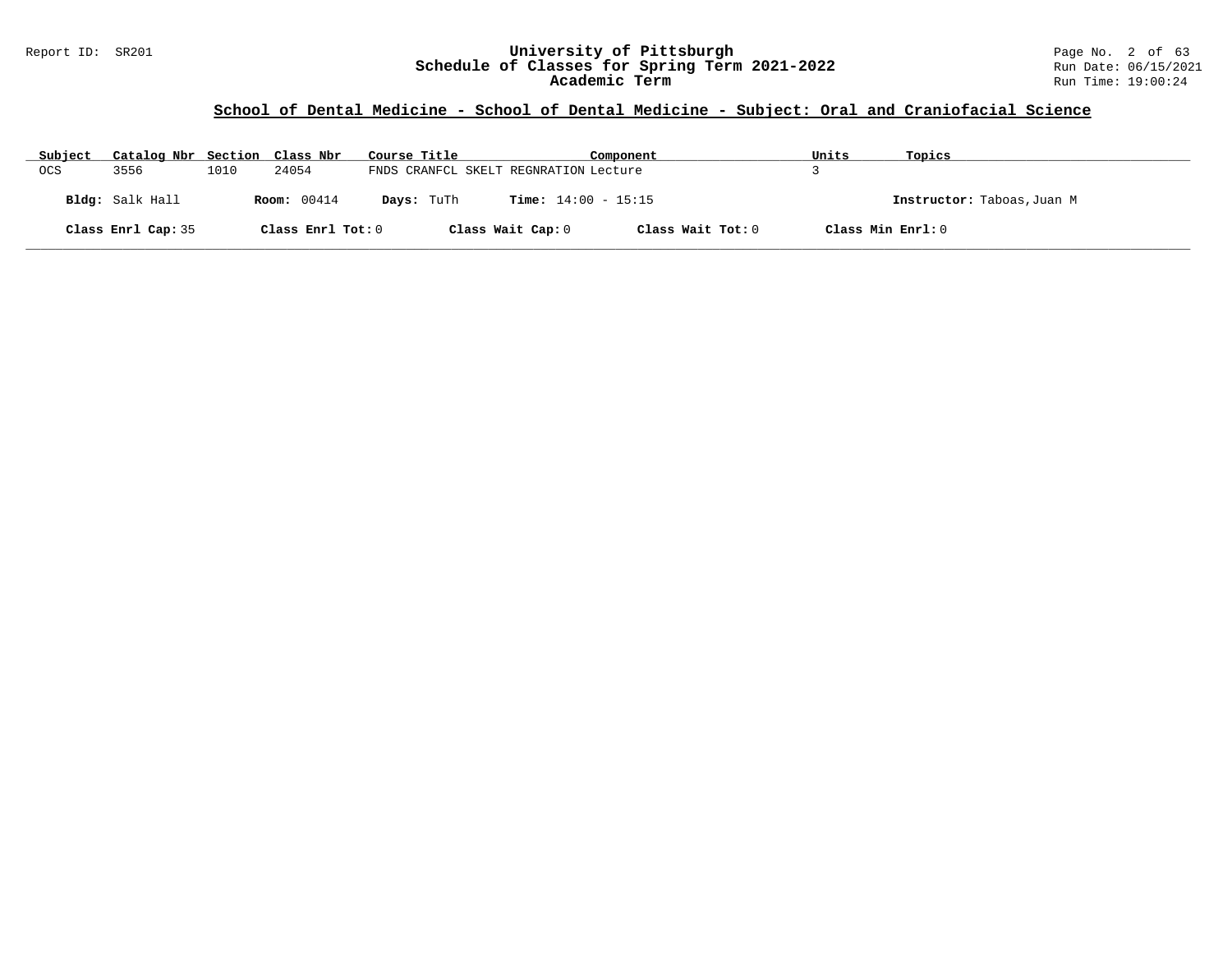#### Report ID: SR201 **University of Pittsburgh** Page No. 3 of 63 **Schedule of Classes for Spring Term 2021-2022** Run Date: 06/15/2021 **Academic Term** Run Time: 19:00:24

## **School of Dental Medicine - Dental Hygiene - Subject: Dental Hygiene**

| Catalog Nbr Section Class Nbr<br>Subject | Course Title<br>Component                                                                                                                                                                                                                                           | Units<br>Topics                                                         |
|------------------------------------------|---------------------------------------------------------------------------------------------------------------------------------------------------------------------------------------------------------------------------------------------------------------------|-------------------------------------------------------------------------|
| DENHYG<br>1110<br>1010                   | 26916<br>BIOLOGICAL SCIENCES 1<br>Lecture                                                                                                                                                                                                                           | $\overline{a}$                                                          |
| Bldg: Salk Hall                          | Room: TBA<br>Days: TBA<br><b>Time:</b> $00:00 - 00:00$                                                                                                                                                                                                              | Instructor: Baker, Natasha                                              |
| Class Enrl Cap: 5                        | Class Enrl Tot: 0<br>Class Wait Cap: 5                                                                                                                                                                                                                              | Class Wait Tot: 0<br>Class Min Enrl: 0                                  |
| 1241<br>DENHYG<br>1030                   | 12322<br>PRINCIPLES OF MICROBIOLOGY<br>Lecture                                                                                                                                                                                                                      | $\mathbf{3}$                                                            |
| Bldg: Salk Hall                          | <b>Room: 00458</b><br>Days: W<br><b>Time:</b> $13:30 - 15:20$                                                                                                                                                                                                       | Instructor: Carlo, Joelle M                                             |
| Bldg: Salk Hall                          | <b>Room: 00458</b><br>Days: Tu<br><b>Time:</b> $09:00 - 09:50$                                                                                                                                                                                                      | Instructor: Carlo, Joelle M                                             |
| Class Enrl Cap: 35<br>Reserve Capacity:  | Class Enrl Tot: 0<br>Class Wait Cap: 20<br>Room Characteristics: PeopleSoft - Scheduled (PS)(1)<br>Combined Section ID: 0115(DENHYG/1241/ORBIOL/1020/1025/H)- OCS 1025(#12411), HRS 1025(#13518)<br>01-OCT-2021 School of Dental Medicine-UGRD Reserve Enrl Cap: 22 | Class Min Enrl: 0<br>Class Wait Tot: 0<br>Reserve Enrl Tot:<br>$\Omega$ |
|                                          |                                                                                                                                                                                                                                                                     |                                                                         |
| 1242<br>1030<br>DENHYG                   | 12323<br>BIOLOGICAL SCIENCES 2<br>Lecture                                                                                                                                                                                                                           | $\overline{3}$                                                          |
| Bldg: Salk Hall                          | <b>Room: 00457</b><br>Days: Th<br><b>Time:</b> $11:00 - 11:50$                                                                                                                                                                                                      | Instructor: Baker, Natasha                                              |
| Bldg: Salk Hall                          | Days: Tu<br><b>Room:</b> 00457<br><b>Time:</b> $13:00 - 14:50$                                                                                                                                                                                                      | Instructor: Baker, Natasha                                              |
| Class Enrl Cap: 40                       | Class Wait Cap: 20<br>Class Enrl Tot: 0<br>Room Characteristics: PeopleSoft - Scheduled (PS)(1)                                                                                                                                                                     | Class Wait Tot: 0<br>Class Min Enrl: 0                                  |
| 1244<br>1060<br>DENHYG                   | 12318<br>COMMUNICATIONS<br>Lecture                                                                                                                                                                                                                                  | $\overline{3}$                                                          |
| Bldg: Salk Hall                          | Time: $08:00 - 10:50$<br><b>Room: 00457</b><br>Days: Th                                                                                                                                                                                                             | Instructor: Shuster, Gerald R                                           |
| Class Enrl Cap: 40                       | Class Enrl Tot: 0<br>Class Wait Cap: 20<br>Room Characteristics: PeopleSoft - Scheduled (PS)(1)                                                                                                                                                                     | Class Min Enrl: 0<br>Class Wait Tot: 0                                  |
| 1245<br>1070<br>DENHYG                   | 12317<br>DENTAL HYGIENE RADIOLOGY 1<br>Lecture                                                                                                                                                                                                                      | $\overline{2}$                                                          |
| Bldg: TO BE ARRANGED                     | Days: F<br><b>Time:</b> $08:00 - 11:50$<br>Room: TBA                                                                                                                                                                                                                | Instructor: Jarembek, Matthew                                           |
|                                          |                                                                                                                                                                                                                                                                     | Stodick, Jennifer Rae                                                   |
|                                          |                                                                                                                                                                                                                                                                     | Folino Gallo, Victoria                                                  |
|                                          |                                                                                                                                                                                                                                                                     | Mahan, Faith M                                                          |
|                                          |                                                                                                                                                                                                                                                                     | Kieffer, Candice                                                        |
| Class Enrl Cap: 40                       | Class Enrl Tot: 0<br>Class Wait Cap: 20                                                                                                                                                                                                                             | Class Min Enrl: 0<br>Class Wait Tot: 0                                  |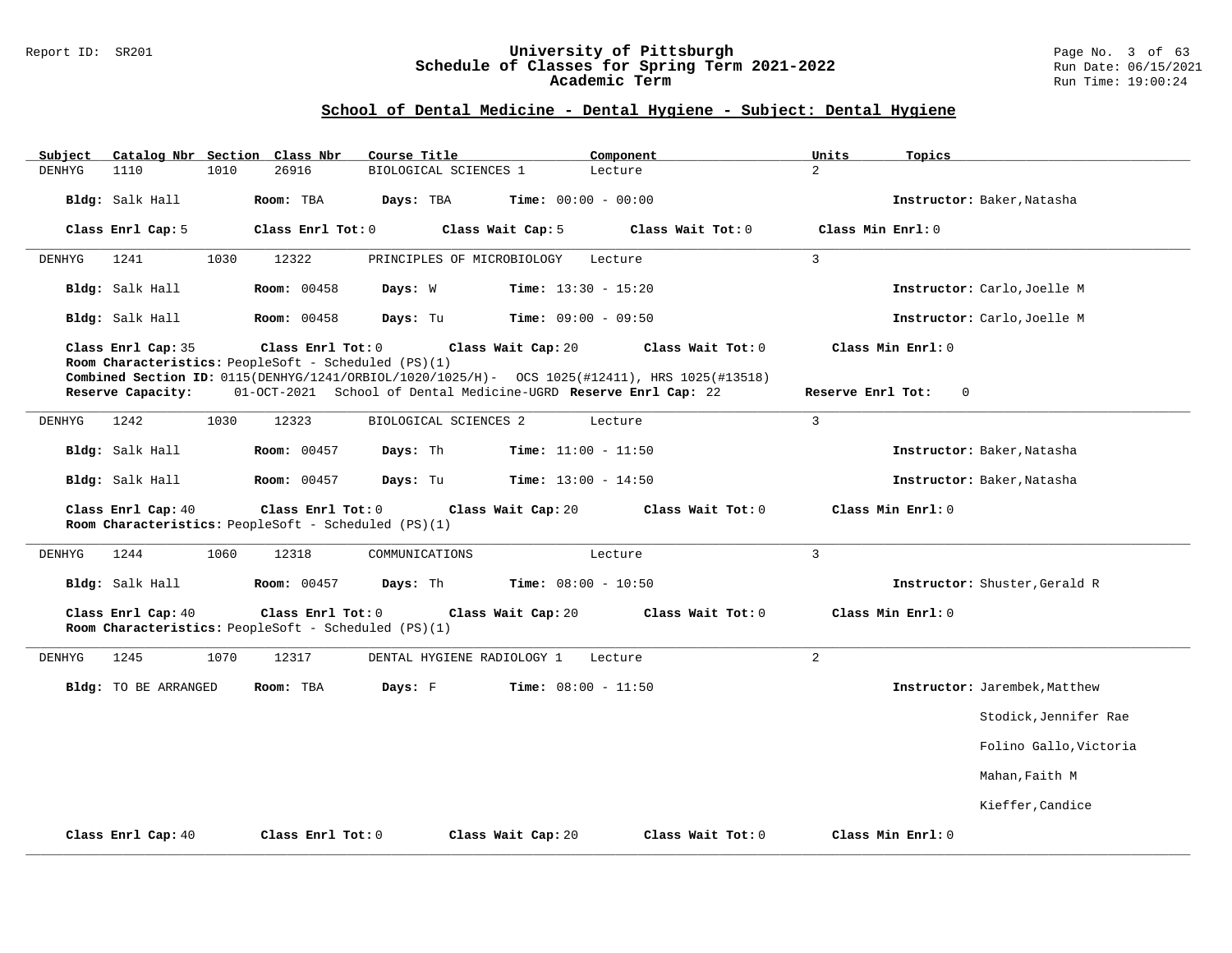#### Report ID: SR201 **University of Pittsburgh** Page No. 4 of 63 **Schedule of Classes for Spring Term 2021-2022** Run Date: 06/15/2021 **Academic Term** Run Time: 19:00:24

## **School of Dental Medicine - Dental Hygiene - Subject: Dental Hygiene**

| Subject |                             |      | Catalog Nbr Section Class Nbr                                             | Course Title     |                          | Component                    |                   | Units | Topics                             |
|---------|-----------------------------|------|---------------------------------------------------------------------------|------------------|--------------------------|------------------------------|-------------------|-------|------------------------------------|
| DENHYG  | 1247                        | 1030 | 12320                                                                     |                  | DENTAL HYGIENE SEMINAR 1 | Seminar                      | $\mathbf{1}$      |       |                                    |
|         | Bldg: Salk Hall             |      | <b>Room:</b> 00457                                                        | Days: Tu         |                          | <b>Time:</b> $10:00 - 11:50$ |                   |       | Instructor: Mahan, Faith M         |
|         | Class Enrl Cap: 40          |      | Class Enrl Tot: 0<br>Room Characteristics: PeopleSoft - Scheduled (PS)(1) |                  | Class Wait Cap: 20       |                              | Class Wait Tot: 0 |       | Class Min Enrl: 0                  |
| DENHYG  | 1248                        | 1010 | 12329                                                                     | DENTAL MATERIALS |                          | Lecture                      | $\overline{a}$    |       |                                    |
|         | Bldg: Salk Hall             |      | <b>Room: 00458</b>                                                        | Days: M          |                          | <b>Time:</b> $13:30 - 14:30$ |                   |       | Instructor: Folino Gallo, Victoria |
|         |                             |      |                                                                           |                  |                          |                              |                   |       | Ambrosino, Antonia T               |
|         |                             |      |                                                                           |                  |                          |                              |                   |       | Ball, Gayle Lightfoot              |
|         |                             |      |                                                                           |                  |                          |                              |                   |       | Lillios, Elizabeth N               |
|         |                             |      |                                                                           |                  |                          |                              |                   |       | Stodick, Jennifer Rae              |
|         |                             |      |                                                                           |                  |                          |                              |                   |       | Jarembek, Matthew                  |
|         | Class Enrl Cap: 40          |      | Class Enrl Tot: 0<br>Room Characteristics: PeopleSoft - Scheduled (PS)(1) |                  | Class Wait Cap: 20       |                              | Class Wait Tot: 0 |       | Class Min Enrl: 0                  |
| DENHYG  | 1249                        | 1010 | 12321                                                                     |                  | DENTAL HYGIENE CLINIC 1  | Clinical                     | $\overline{a}$    |       |                                    |
|         | <b>Bldg:</b> TO BE ARRANGED |      | Room: TBA                                                                 | Days: MW         |                          | <b>Time:</b> $08:30 - 12:30$ |                   |       | Instructor: Mahan, Faith M         |
|         |                             |      |                                                                           |                  |                          |                              |                   |       | Ambrosino, Antonia T               |
|         |                             |      |                                                                           |                  |                          |                              |                   |       | Ball, Gayle Lightfoot              |
|         |                             |      |                                                                           |                  |                          |                              |                   |       | Lillios, Elizabeth N               |
|         |                             |      |                                                                           |                  |                          |                              |                   |       | Ban, Susan L                       |
|         |                             |      |                                                                           |                  |                          |                              |                   |       | Stodick, Jennifer Rae              |
|         |                             |      |                                                                           |                  |                          |                              |                   |       | Folino Gallo, Victoria             |
|         |                             |      |                                                                           |                  |                          |                              |                   |       | Jarembek, Matthew                  |
|         |                             |      |                                                                           |                  |                          |                              |                   |       | Kim, Jeong-Seon                    |
|         |                             |      |                                                                           |                  |                          |                              |                   |       | Kieffer, Candice                   |
|         | Class Enrl Cap: 50          |      | Class Enrl Tot: 0                                                         |                  | Class Wait Cap: 20       |                              | Class Wait Tot: 0 |       | Class Min Enrl: 0                  |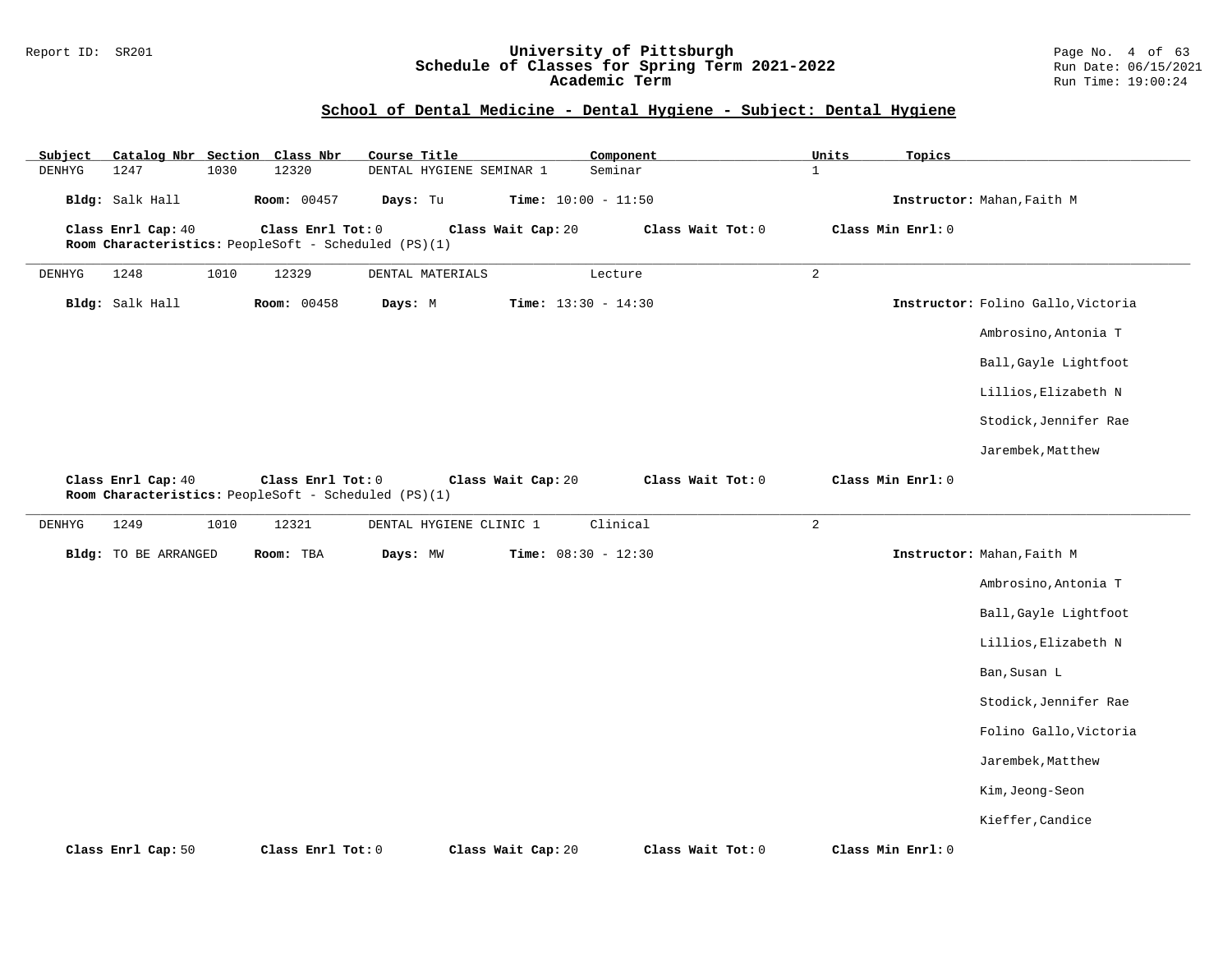<b></b>This class has an additional fee. For more information go to <a href="http://www.registrar.pitt.edu" target="\_blank">http://www.registrar.pitt.edu/</a>, and click on Faculty and Staff, then Course and Class.</p>

| DENHYG<br>1417    |                      | 1010 | 30555             |                                                                                                                      | DENTAL HYGIENE SEMINAR 3   |                                       | Seminar |                                     | 1                                                                                |                                   |
|-------------------|----------------------|------|-------------------|----------------------------------------------------------------------------------------------------------------------|----------------------------|---------------------------------------|---------|-------------------------------------|----------------------------------------------------------------------------------|-----------------------------------|
| Bldg: Salk Hall   |                      |      | Room: TBA         | <b>Days:</b> TBA <b>Time:</b> $00:00 - 00:00$                                                                        |                            |                                       |         |                                     |                                                                                  | Instructor: Lillios, Elizabeth N  |
| Class Enrl Cap: 5 |                      |      |                   | Class Enrl Tot: 0 Class Wait Cap: 5                                                                                  |                            |                                       |         |                                     | Class Wait Tot: $0$ $\qquad$ Class Min Enrl: $0$                                 |                                   |
| 1421<br>DENHYG    |                      | 1010 | 25146             |                                                                                                                      | SPECIAL NEEDS DENTISTRY    |                                       | Lecture |                                     | $\mathbf{1}$                                                                     |                                   |
|                   | Bldg: TO BE ARRANGED |      |                   | Room: TBA $Days: TBA$ Time: $00:00 - 00:00$                                                                          |                            |                                       |         |                                     |                                                                                  | Instructor: Taiclet, Lynne M      |
| Class Enrl Cap: 5 |                      |      | Class Enrl Tot: 0 | Reserve Capacity: 21-DEC-2021 School of Dental Medicine-UGRD Reserve Enrl Cap: 5                                     |                            |                                       |         | Class Wait Cap: 5 Class Wait Tot: 0 | Class Min Enrl: 0<br>Reserve Enrl Tot:                                           | $\overline{0}$                    |
| 1422<br>DENHYG    |                      | 1010 | 24642             |                                                                                                                      |                            | HLTH PROMOS THROUGH LIFE SPAN Lecture |         |                                     | $\mathbf{3}$                                                                     |                                   |
|                   | Bldg: TO BE ARRANGED |      |                   | Room: TBA $Days:$ TBA $Time: 00:00 - 00:00$                                                                          |                            |                                       |         |                                     |                                                                                  | Instructor: Green, Victoria Grace |
|                   | Class Enrl Cap: 5    |      |                   |                                                                                                                      |                            |                                       |         |                                     | Class Enrl Tot: $0$ Class Wait Cap: $5$ Class Wait Tot: $0$ Class Min Enrl: $0$  |                                   |
| 1544<br>DENHYG    |                      | 1010 | 12325             |                                                                                                                      | INTRO TO RESEARCH ANALYSIS |                                       | Lecture |                                     | $\mathbf{3}$                                                                     |                                   |
|                   |                      |      |                   | Bldg: Salk Hall <b>Room:</b> 00457 <b>Days:</b> M <b>Time:</b> 09:00 - 11:50                                         |                            |                                       |         |                                     |                                                                                  | Instructor: Green, Victoria Grace |
|                   | Class Enrl Cap: 40   |      |                   | Class Enrl Tot: $0$ Class Wait Cap: $20$ Class Wait Tot: $0$<br>Room Characteristics: PeopleSoft - Scheduled (PS)(1) |                            |                                       |         |                                     |                                                                                  | Class Min Enrl: 0                 |
| DENHYG            | 1545 1030            |      | 12349             |                                                                                                                      |                            | DENTAL HLTH ED, METHODS & PRACLecture |         |                                     | $\overline{4}$                                                                   |                                   |
|                   |                      |      |                   | Bldg: Salk Hall $\blacksquare$ Room: 00457 Days: W Time: 08:00 - 11:50                                               |                            |                                       |         |                                     |                                                                                  | Instructor: Stodick, Jennifer Rae |
|                   | Class Enrl Cap: 40   |      |                   | Class Enrl Tot: 0 Class Wait Cap: 20<br>Room Characteristics: PeopleSoft - Scheduled (PS)(1)                         |                            |                                       |         | Class Wait Tot: 0                   |                                                                                  | Class Min Enrl: 0                 |
| 1547<br>DENHYG    |                      | 1070 | 12326             |                                                                                                                      | DENTAL HYGIENE SEMINAR 4   |                                       | Seminar |                                     | $\mathbf{1}$                                                                     |                                   |
|                   |                      |      |                   | Bldg: Salk Hall <b>Room:</b> 00371 <b>Days:</b> F <b>Time:</b> 09:00 - 11:50                                         |                            |                                       |         |                                     |                                                                                  | Instructor: Lillios, Elizabeth N  |
|                   | Class Enrl Cap: 40   |      |                   | Room Characteristics: PeopleSoft - Scheduled (PS)(1)                                                                 |                            |                                       |         |                                     | Class Enrl Tot: $0$ Class Wait Cap: $20$ Class Wait Tot: $0$ Class Min Enrl: $0$ |                                   |

**\_\_\_\_\_\_\_\_\_\_\_\_\_\_\_\_\_\_\_\_\_\_\_\_\_\_\_\_\_\_\_\_\_\_\_\_\_\_\_\_\_\_\_\_\_\_\_\_\_\_\_\_\_\_\_\_\_\_\_\_\_\_\_\_\_\_\_\_\_\_\_\_\_\_\_\_\_\_\_\_\_\_\_\_\_\_\_\_\_\_\_\_\_\_\_\_\_\_\_\_\_\_\_\_\_\_\_\_\_\_\_\_\_\_\_\_\_\_\_\_\_\_\_\_\_\_\_\_\_\_\_\_\_\_\_\_\_\_\_\_\_\_\_\_\_\_\_\_\_\_\_\_\_\_\_\_**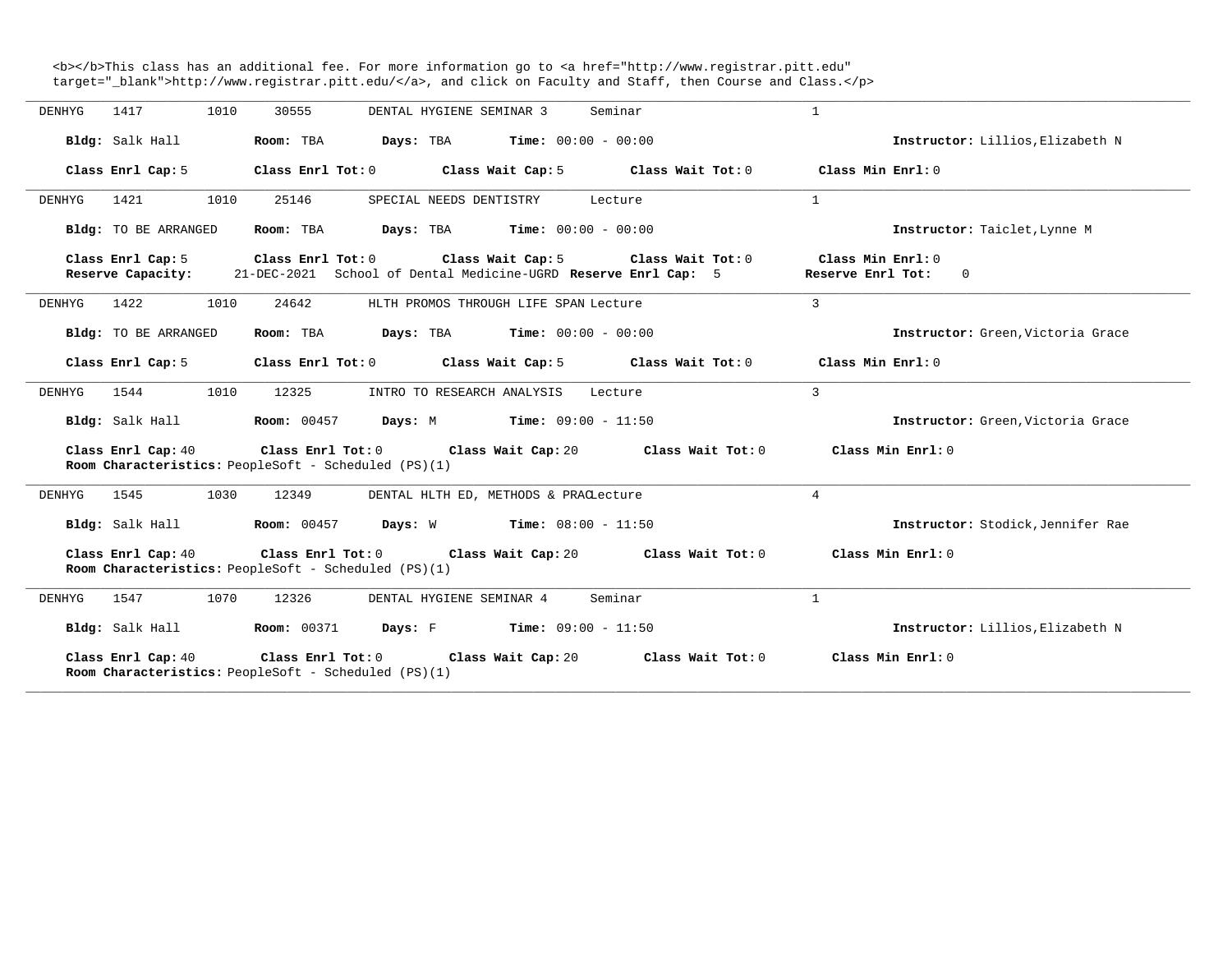#### Report ID: SR201 **University of Pittsburgh** Page No. 6 of 63 **Schedule of Classes for Spring Term 2021-2022** Run Date: 06/15/2021 **Academic Term** Run Time: 19:00:24

## **School of Dental Medicine - Dental Hygiene - Subject: Dental Hygiene**

| Subject       | Catalog Nbr Section Class Nbr |           | Course Title            | Component             | Units | Topics |                                  |
|---------------|-------------------------------|-----------|-------------------------|-----------------------|-------|--------|----------------------------------|
| <b>DENHYG</b> | 1549<br>1030                  | 12327     | DENTAL HYGIENE CLINIC 4 | Clinical              | 5     |        |                                  |
|               | Bldg: TO BE ARRANGED          | Room: TBA | Days: Th                | Time: $09:00 - 16:25$ |       |        | Instructor: Lillios, Elizabeth N |
|               |                               |           |                         |                       |       |        | Stodick, Jennifer Rae            |
|               |                               |           |                         |                       |       |        | Folino Gallo, Victoria           |
|               |                               |           |                         |                       |       |        | Jarembek, Matthew                |
|               |                               |           |                         |                       |       |        | Mahan, Faith M                   |
|               |                               |           |                         |                       |       |        | Wagner, Kelly R                  |
|               |                               |           |                         |                       |       |        | Kieffer, Candice                 |
|               | Bldg: TO BE ARRANGED          | Room: TBA | Days: WF                | Time: $13:00 - 16:25$ |       |        | Instructor: Lillios, Elizabeth N |
|               |                               |           |                         |                       |       |        | Ambrosino, Antonia T             |
|               |                               |           |                         |                       |       |        | Ban, Susan L                     |
|               |                               |           |                         |                       |       |        | Stodick, Jennifer Rae            |
|               |                               |           |                         |                       |       |        | Folino Gallo, Victoria           |
|               |                               |           |                         |                       |       |        | Jarembek, Matthew                |
|               |                               |           |                         |                       |       |        | Kim, Jeong-Seon                  |
|               |                               |           |                         |                       |       |        | Mahan, Faith M                   |
|               |                               |           |                         |                       |       |        | Kieffer, Candice                 |
|               | Bldg: TO BE ARRANGED          | Room: TBA | Days: Tu                | Time: $09:00 - 16:25$ |       |        | Instructor: Lillios, Elizabeth N |
|               |                               |           |                         |                       |       |        | Stodick, Jennifer Rae            |
|               |                               |           |                         |                       |       |        | Folino Gallo, Victoria           |
|               |                               |           |                         |                       |       |        | Jarembek, Matthew                |
|               |                               |           |                         |                       |       |        | Mahan, Faith M                   |
|               |                               |           |                         |                       |       |        | Wagner, Kelly R                  |
|               |                               |           |                         |                       |       |        | Kieffer, Candice                 |
|               |                               |           |                         |                       |       |        |                                  |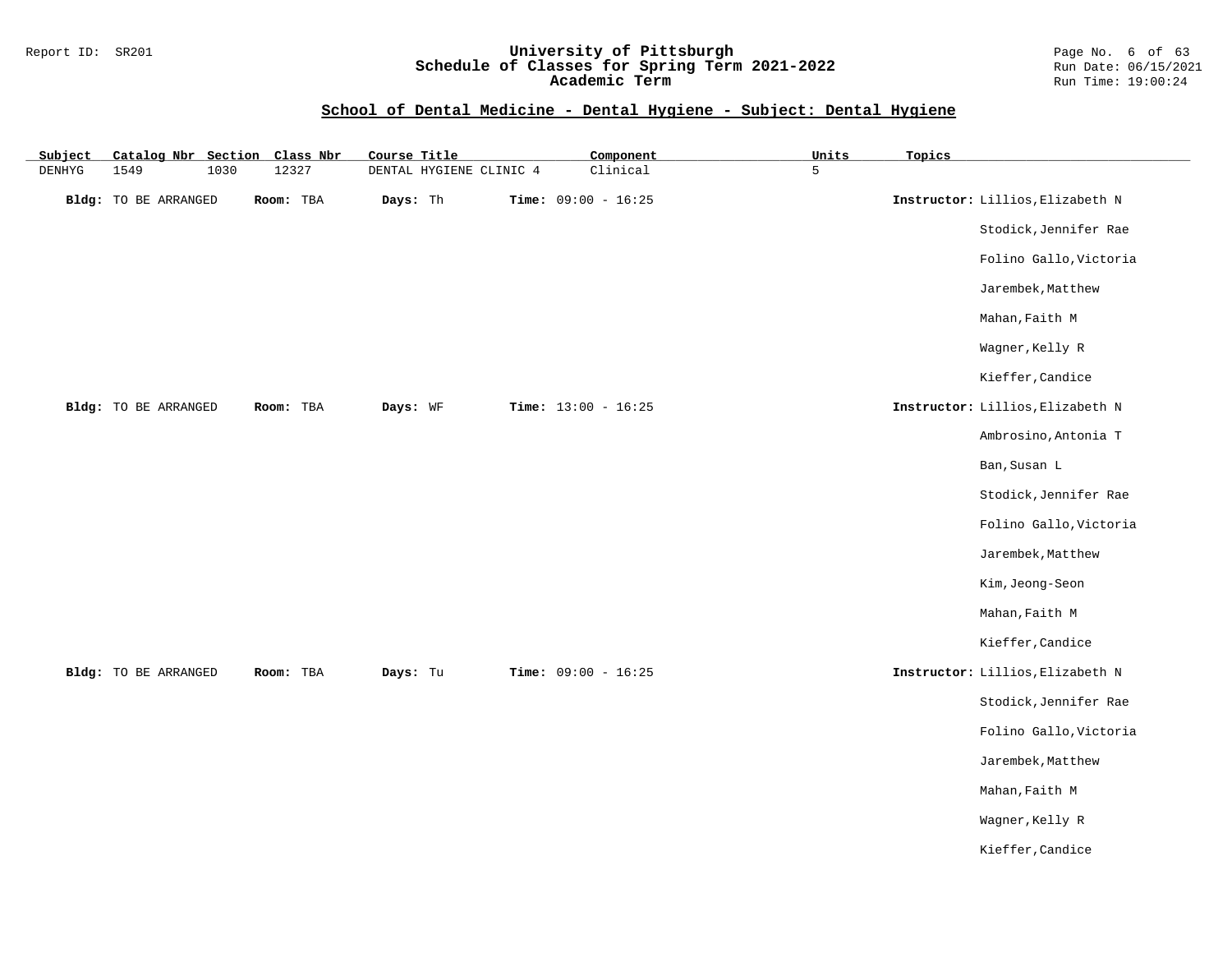| Class Enrl Cap: 40 | Class Enrl Tot: 0 | Class Wait Cap: 20 | Class Wait Tot: 0 | Class Min Enrl: 0 |
|--------------------|-------------------|--------------------|-------------------|-------------------|
|--------------------|-------------------|--------------------|-------------------|-------------------|

<b></b>This class has an additional fee. For more information go to <a href="http://www.registrar.pitt.edu" target="\_blank">http://www.registrar.pitt.edu/</a>, and click on Faculty and Staff, then Course and Class.</p>

| DENHYG | 1922               | 1010 | 27987             | HEALTH MANAGEMENT PRACTICUM |                    | Practicum                    |                             |
|--------|--------------------|------|-------------------|-----------------------------|--------------------|------------------------------|-----------------------------|
|        | Bldg: Salk Hall    |      | Room: TBA         | Days: TBA                   |                    | <b>Time:</b> $00:00 - 00:00$ | Instructor: Wagner, Kelly R |
|        | Class Enrl Cap: 10 |      | Class Enrl Tot: 0 |                             | Class Wait Cap: 10 | Class Wait Tot: 0            | Class Min Enrl: 0           |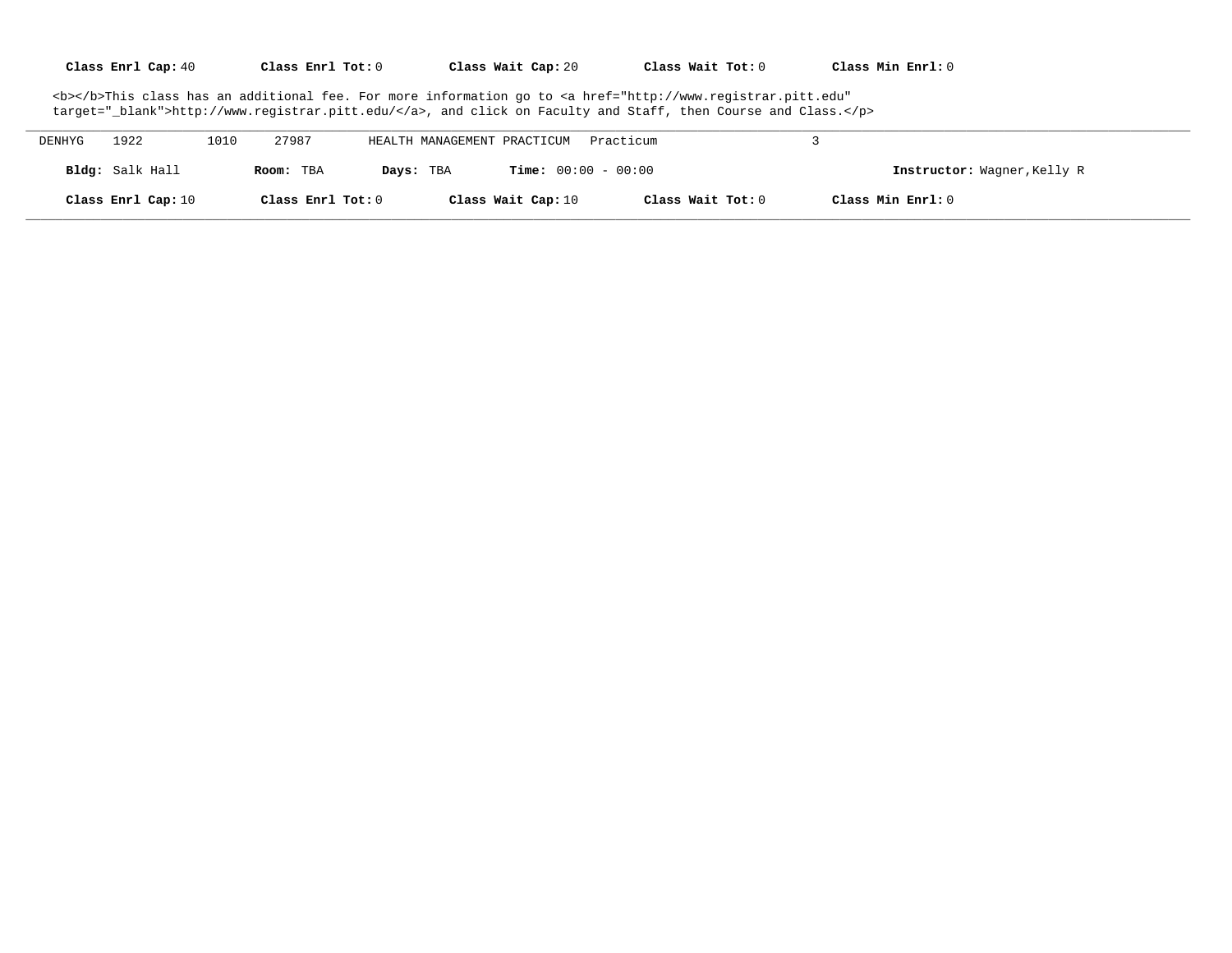# Report ID: SR201 **University of Pittsburgh University of Pittsburgh** Page No. 8 of 63<br>**Schedule of Classes for Spring Term 2021-2022** Run Date: 06/15/2021 Schedule of Classes for Spring Term 2021-2022<br>Academic Term

## **School of Dental Medicine - Office of the Dean, School of Dental Medicine - Subject: FT Diss Study D MED**

| Subject | Catalog Nbr Section Class Nbr |      |                   | Course Title |                              | Component                                                                                                                                      | Units             | Topics            |
|---------|-------------------------------|------|-------------------|--------------|------------------------------|------------------------------------------------------------------------------------------------------------------------------------------------|-------------------|-------------------|
| FTDN    | 0000                          | 1010 | 12311             |              |                              | FULL-TIME DISSERTATION STUDY Full Time Dissertation                                                                                            |                   |                   |
|         | <b>Bldg:</b> TO BE ARRANGED   |      | Room: TBA         | Days: TBA    | <b>Time:</b> $00:00 - 00:00$ |                                                                                                                                                |                   | Instructor: Staff |
|         | Class Enrl Cap: 999           |      | Class Enrl Tot: 0 |              | Class Wait Cap: 0            | Class Wait Tot: 0                                                                                                                              | Class Min Enrl: 0 |                   |
|         |                               |      |                   |              |                              | <b></b> This class has an additional fee. For more information go to <a <="" href="http://www.registrar.pitt.edu" td=""><td></td><td></td></a> |                   |                   |

**\_\_\_\_\_\_\_\_\_\_\_\_\_\_\_\_\_\_\_\_\_\_\_\_\_\_\_\_\_\_\_\_\_\_\_\_\_\_\_\_\_\_\_\_\_\_\_\_\_\_\_\_\_\_\_\_\_\_\_\_\_\_\_\_\_\_\_\_\_\_\_\_\_\_\_\_\_\_\_\_\_\_\_\_\_\_\_\_\_\_\_\_\_\_\_\_\_\_\_\_\_\_\_\_\_\_\_\_\_\_\_\_\_\_\_\_\_\_\_\_\_\_\_\_\_\_\_\_\_\_\_\_\_\_\_\_\_\_\_\_\_\_\_\_\_\_\_\_\_\_\_\_\_\_\_\_**

target="\_blank">http://www.registrar.pitt.edu/</a>, and click on Faculty and Staff, then Course and Class.</p>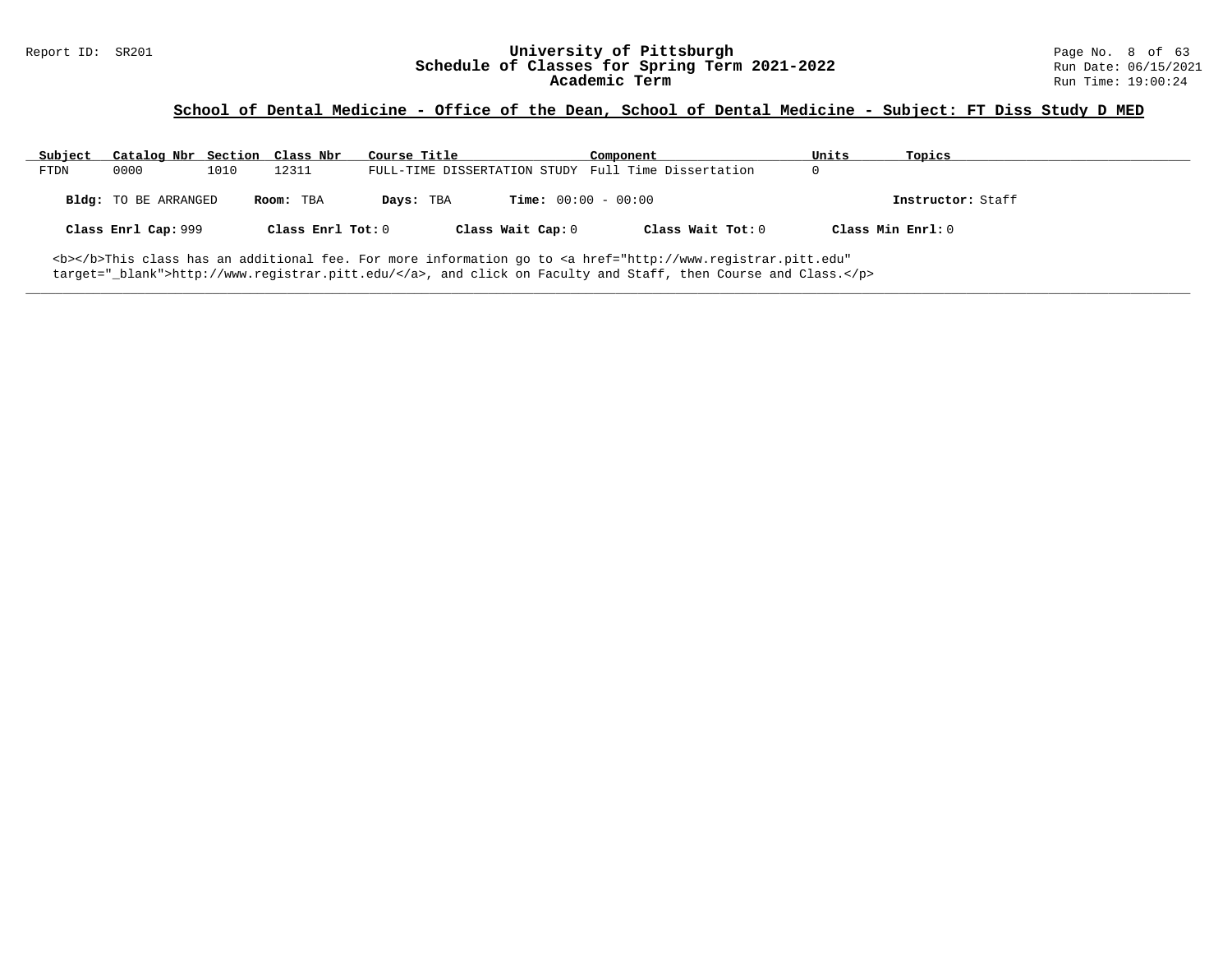#### Report ID: SR201 **University of Pittsburgh** Page No. 9 of 63 **Schedule of Classes for Spring Term 2021-2022** Run Date: 06/15/2021 **Academic Term** Run Time: 19:00:24

| Subject | Catalog Nbr Section Class Nbr |      |                   | Course Title                         |                              | Component         | Units | Topics                            |
|---------|-------------------------------|------|-------------------|--------------------------------------|------------------------------|-------------------|-------|-----------------------------------|
| DIASCI  | 5944                          | 1030 | 18095             | CLN CORRE ORL MAXFCL PATHLGC Seminar |                              |                   |       |                                   |
|         | Bldg: TO BE ARRANGED          |      | Room: TBA         | Days: TBA                            | <b>Time:</b> $00:00 - 00:00$ |                   |       | Instructor: Summersgill, Kurt Fry |
|         |                               |      |                   |                                      |                              |                   |       | Bilodeau, Elizabeth Ann           |
|         | Class Enrl Cap: 35            |      | Class Enrl Tot: 0 |                                      | Class Wait Cap: 0            | Class Wait Tot: 0 |       | Class Min Enrl: 0                 |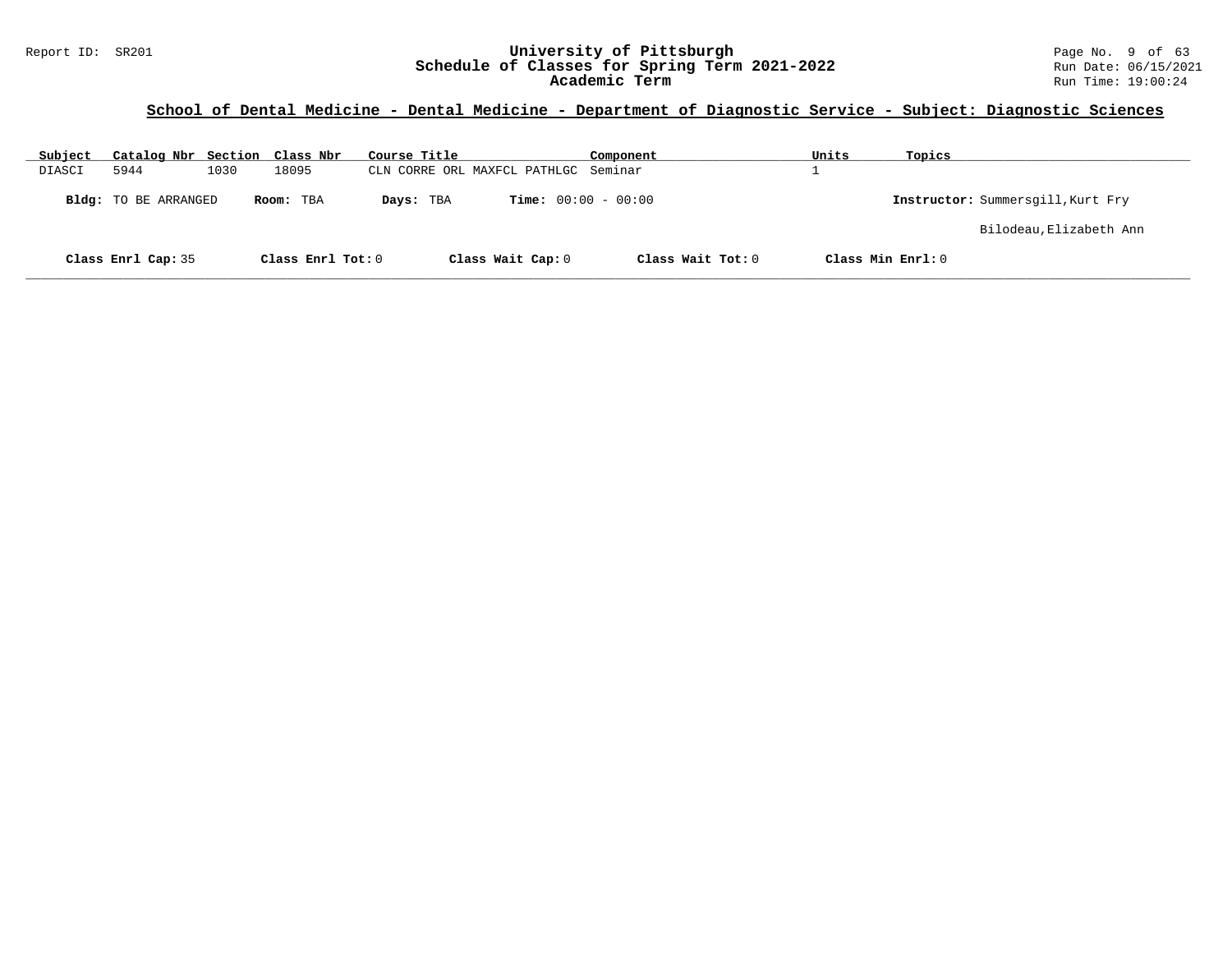#### Report ID: SR201 **University of Pittsburgh** Page No. 10 of 63 **Schedule of Classes for Spring Term 2021-2022** Run Date: 06/15/2021 **Academic Term** Run Time: 19:00:24

| Subject | Catalog Nbr Section Class Nbr |      |                     | Course Title   |                              | Component         | Units   | Topics                      |
|---------|-------------------------------|------|---------------------|----------------|------------------------------|-------------------|---------|-----------------------------|
| OMP     | 5817                          | 1010 | 12350               | DIRECTED STUDY |                              | Directed Studies  | $1 - 3$ |                             |
|         | <b>Bldg:</b> TO BE ARRANGED   |      | Room: TBA           | Days: TBA      | <b>Time:</b> $00:00 - 00:00$ |                   |         | Instructor: Sfeir.Charles S |
|         | Class Enrl Cap: 10            |      | Class Enrl Tot: $0$ |                | Class Wait Cap: 0            | Class Wait Tot: 0 |         | Class Min $Enr1: 0$         |
| OMP     | 5847                          | 1010 | 12352               | DIRECTED STUDY |                              | Directed Studies  | $1 - 3$ |                             |
|         | Bldg: TO BE ARRANGED          |      | Room: TBA           | Days: TBA      | <b>Time:</b> $00:00 - 00:00$ |                   |         | Instructor: Sfeir.Charles S |
|         | Class Enrl Cap: 10            |      | Class Enrl Tot: $0$ |                | Class Wait Cap: 0            | Class Wait Tot: 0 |         | Class Min $Enr1: 0$         |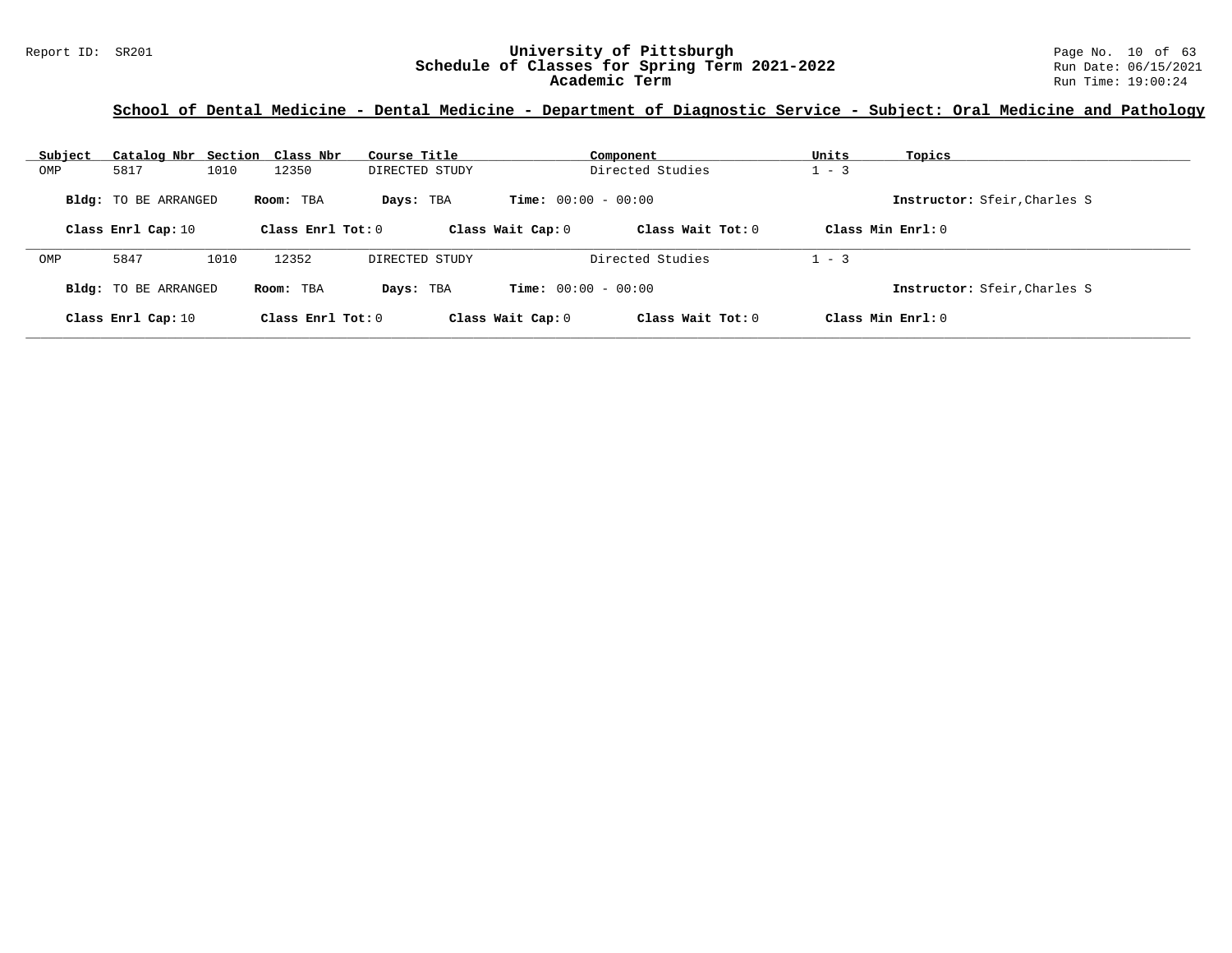#### Report ID: SR201 **University of Pittsburgh** Page No. 11 of 63 **Schedule of Classes for Spring Term 2021-2022** Run Date: 06/15/2021 **Academic Term** Run Time: 19:00:24

## **School of Dental Medicine - Dental Anesthesiology - Subject: Dental Anesthesiology**

| Catalog Nbr Section Class Nbr<br>Subject | Course Title                             | Component                    | Units<br>Topics                   |
|------------------------------------------|------------------------------------------|------------------------------|-----------------------------------|
| 1020<br>5900<br>DSANE                    | 12416<br>INDEPENDENT STUDY               | Independent Study            | $1 - 3$                           |
| Bldg: TO BE ARRANGED                     | Room: TBA<br>Days: TBA                   | <b>Time:</b> $00:00 - 00:00$ | Instructor: Cooke, Matthew Robert |
| Class Enrl Cap: 5                        | Class Enrl Tot: 0<br>Class Wait Cap: 0   | Class Wait Tot: 0            | Class Min Enrl: 0                 |
| 5900<br>1030<br>DSANE                    | 12417<br>INDEPENDENT STUDY               | Independent Study            | $1 - 3$                           |
| Bldg: TO BE ARRANGED                     | Room: TBA<br>Days: TBA                   | $Time: 00:00 - 00:00$        | Instructor: Giovannitti, Joseph A |
| Class Enrl Cap: 5                        | Class Enrl Tot: 0<br>Class Wait Cap: 0   | Class Wait Tot: 0            | Class Min $Err1:0$                |
| 1040<br>5900<br>DSANE                    | 12418<br>INDEPENDENT STUDY               | Independent Study            | $1 - 3$                           |
| Bldg: TO BE ARRANGED                     | Room: TBA<br>Days: TBA                   | $Time: 00:00 - 00:00$        | Instructor: Cuddy, Michael A      |
| Class Enrl Cap: 5                        | Class Enrl Tot: 0<br>Class Wait Cap: 0   | Class Wait Tot: 0            | Class Min Enrl: 0                 |
| 1010<br>5943<br>DSANE                    | CLINICAL ANESTHESIOLOGY 3<br>12345       | Clinical                     | $\overline{4}$                    |
| <b>Bldg:</b> TO BE ARRANGED              | Room: TBA<br>Days: TBA                   | <b>Time:</b> $00:00 - 00:00$ | Instructor: Cuddy, Michael A      |
| Class Enrl Cap: 18                       | Class Enrl Tot: $0$<br>Class Wait Cap: 0 | Class Wait Tot: 0            | Class Min Enrl: 0                 |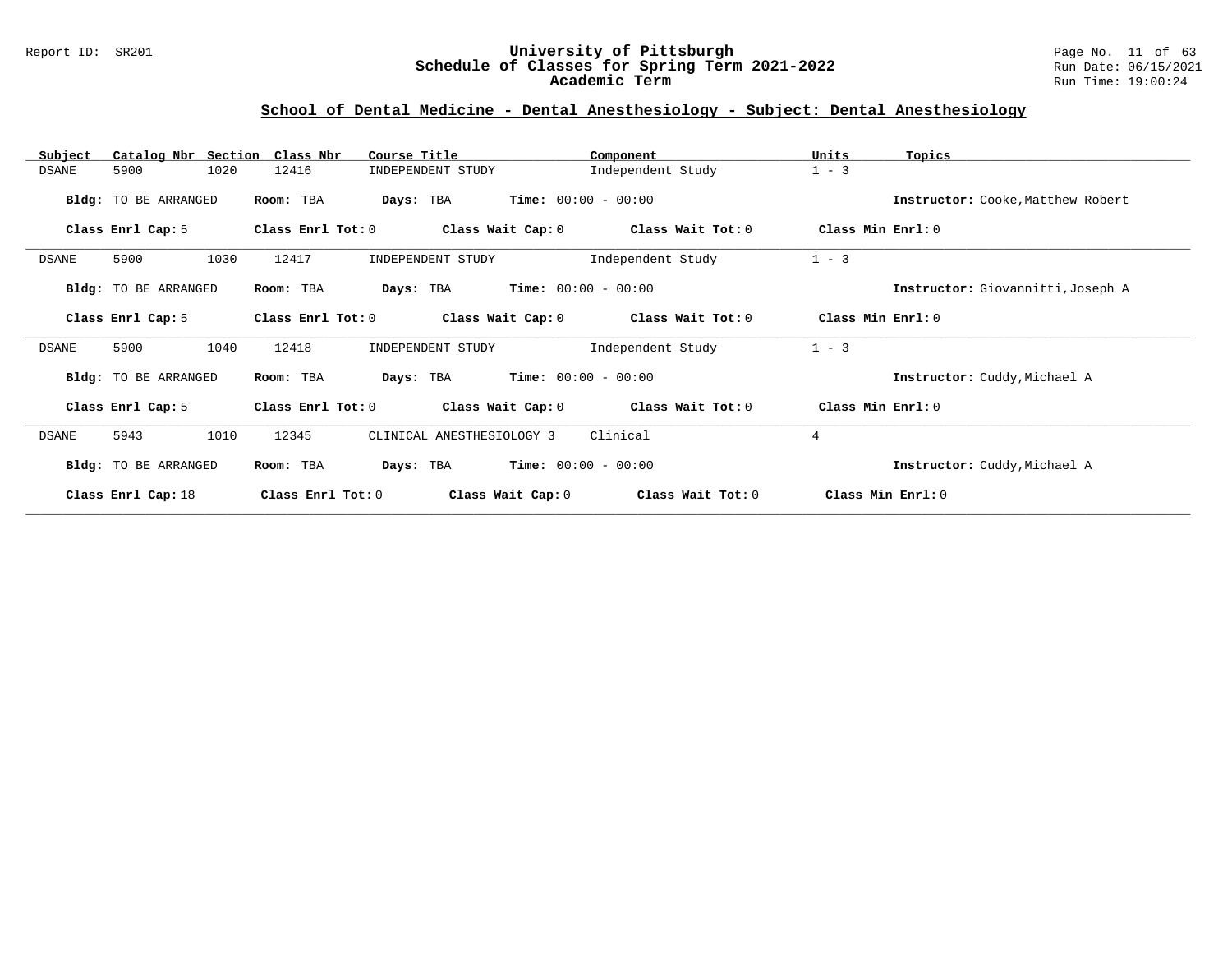#### Report ID: SR201 **University of Pittsburgh** Page No. 12 of 63 **Schedule of Classes for Spring Term 2021-2022** Run Date: 06/15/2021 **Academic Term** Run Time: 19:00:24

| Subject    | Catalog Nbr Section Class Nbr                                              |                    | Course Title                                                                                     | Component         | Units<br>Topics                       |
|------------|----------------------------------------------------------------------------|--------------------|--------------------------------------------------------------------------------------------------|-------------------|---------------------------------------|
| <b>OCS</b> | 1025<br>1040                                                               | 12411              | INTRODUCTION TO MICROBIOLOGY Lecture                                                             |                   | $\mathcal{L}$                         |
|            | Bldg: Salk Hall                                                            | <b>Room: 00458</b> | Days: W<br><b>Time:</b> $13:30 - 15:20$                                                          |                   | Instructor: Carlo, Joelle M           |
|            | Bldg: Salk Hall                                                            | <b>Room: 00458</b> | Days: Tu<br><b>Time:</b> $09:00 - 09:50$                                                         |                   | Instructor: Carlo, Joelle M           |
|            | Class Enrl Cap: 5<br>Room Characteristics: PeopleSoft - Scheduled (PS)(1)  | Class Enrl Tot: 0  | Class Wait Cap: 5                                                                                | Class Wait Tot: 0 | Class Min Enrl: 0                     |
|            |                                                                            |                    | Combined Section ID: 0115(DENHYG/1241/ORBIOL/1020/1025/H)- DENHYG 1241(#12322), HRS 1025(#13518) |                   |                                       |
| <b>OCS</b> | 1900<br>1010                                                               | 25222              | DIRECTED STUDY                                                                                   | Directed Studies  | $1 - 3$                               |
|            | Bldg: TO BE ARRANGED                                                       | Room: TBA          | Days: TBA<br><b>Time:</b> $00:00 - 00:00$                                                        |                   | Instructor: Vieira, Alexandre Rezende |
|            | Class Enrl Cap: 5                                                          | Class Enrl Tot: 0  | Class Wait Cap: 5                                                                                | Class Wait Tot: 0 | Class Min Enrl: 0                     |
| OCS        | 1900<br>1020                                                               | 25228              | DIRECTED STUDY                                                                                   | Directed Studies  | $1 - 3$                               |
|            | Bldg: TO BE ARRANGED                                                       | Room: TBA          | Days: TBA<br><b>Time:</b> $00:00 - 00:00$                                                        |                   | Instructor: Syed-Picard, Fatima Naz   |
|            | Class Enrl Cap: 5                                                          | Class Enrl Tot: 0  | Class Wait Cap: 5                                                                                | Class Wait Tot: 0 | Class Min Enrl: 0                     |
| OCS        | 3110<br>1010                                                               | 28099              | TEACHING PRACTICUM                                                                               | Practicum         | $\overline{a}$                        |
|            | Bldg: Salk Hall                                                            | <b>Room:</b> 00631 | Days: TBA<br><b>Time:</b> $00:00 - 00:00$                                                        |                   | Instructor: Napierala, Dobrawa        |
|            |                                                                            |                    |                                                                                                  |                   | Beniash, Elia                         |
|            | Class Enrl Cap: 15                                                         | Class Enrl Tot: 0  | Class Wait Cap: 0                                                                                | Class Wait Tot: 0 | Class Min Enrl: 0                     |
| OCS        | 3508<br>1050                                                               | 20911              | CUR TOPCS IN ORAL HEALTH RSRCHLecture                                                            |                   | $\mathbf{1}$                          |
|            | Bldg: Salk Hall                                                            | <b>Room: 00355</b> | Days: W<br><b>Time:</b> $12:00 - 12:50$                                                          |                   | Instructor: Taboas, Juan M            |
|            | Class Enrl Cap: 35<br>Room Characteristics: PeopleSoft - Scheduled (PS)(1) | Class Enrl Tot: 0  | Class Wait Cap: 0                                                                                | Class Wait Tot: 0 | Class Min Enrl: 0                     |
| <b>OCS</b> | 3509<br>1050                                                               | 20914              | COMPOSITION OF MINERALIZED TISLecture                                                            |                   | 3                                     |
|            | Bldg: TO BE ARRANGED                                                       | Room: TBA          | Days: MTh<br><b>Time:</b> $10:00 - 11:30$                                                        |                   | Instructor: Beniash, Elia             |
|            | Class Enrl Cap: 35                                                         | Class Enrl Tot: 0  | Class Wait Cap: 0                                                                                | Class Wait Tot: 0 | Class Min Enrl: 0                     |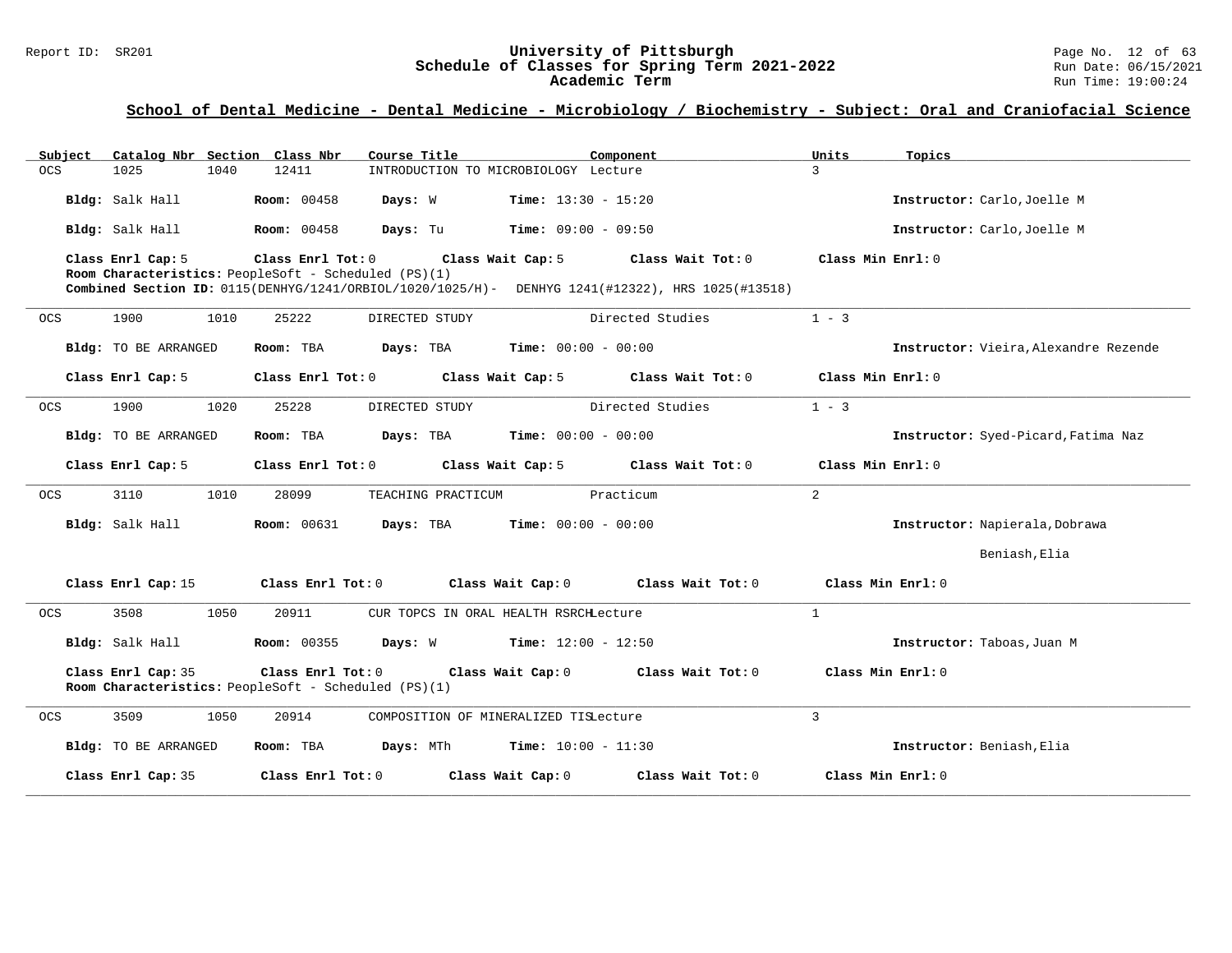#### Report ID: SR201 **University of Pittsburgh** Page No. 13 of 63 **Schedule of Classes for Spring Term 2021-2022** Run Date: 06/15/2021 **Academic Term** Run Time: 19:00:24

| Subject    |                      |      | Catalog Nbr Section Class Nbr                                                   | Course Title                                                                |                                              | Component                                             | Units          | Topics                                 |
|------------|----------------------|------|---------------------------------------------------------------------------------|-----------------------------------------------------------------------------|----------------------------------------------|-------------------------------------------------------|----------------|----------------------------------------|
| <b>OCS</b> | 3512                 | 1050 | 22220                                                                           | CRANIOFACIAL GENETICS                                                       |                                              | Lecture                                               | $\overline{2}$ |                                        |
|            | Bldg: Salk Hall      |      | <b>Room:</b> 00355                                                              | Days: F                                                                     | <b>Time:</b> $10:00 - 11:50$                 |                                                       |                | Instructor: Vieira, Alexandre Rezende  |
|            | Class Enrl Cap: 35   |      | Class Enrl Tot: 0                                                               |                                                                             | Class Wait Cap: 0                            | Class Wait Tot: 0                                     |                | Class Min Enrl: 0                      |
|            |                      |      | Room Characteristics: PeopleSoft - Scheduled (PS)(1)                            |                                                                             |                                              |                                                       |                |                                        |
| 0CS        | 3515                 | 1150 | 22929                                                                           |                                                                             | GRADUATE INDEPENDENT STUDY Independent Study |                                                       | $1 - 9$        |                                        |
|            | Bldg: TO BE ARRANGED |      | Room: TBA                                                                       | Days: TBA                                                                   | <b>Time:</b> $00:00 - 00:00$                 |                                                       |                | Instructor: Staff                      |
|            | Class Enrl Cap: 35   |      | Class Enrl Tot: 0                                                               |                                                                             | Class Wait Cap: 0                            | $Class$ Wait Tot: $0$                                 |                | Class Min Enrl: 0                      |
| <b>OCS</b> | 3520                 | 1050 | 21768                                                                           |                                                                             | INTRO SYSTEMIC GROSS ANATOMY Lecture         |                                                       | $\mathbf{1}$   |                                        |
|            | Bldg: Salk Annex     |      | <b>Room: 00G33</b>                                                              | Days: F                                                                     | <b>Time:</b> $13:00 - 14:50$                 |                                                       |                | Instructor: Staff                      |
|            | Bldg: Salk Annex     |      | <b>Room: 00G33</b>                                                              | Days: W                                                                     | <b>Time:</b> $13:00 - 14:50$                 |                                                       |                | Instructor: Staff                      |
|            | Bldg: Salk Hall      |      | <b>Room: 00458</b>                                                              | Days: MWF                                                                   | $Time: 13:00 - 16:00$                        |                                                       |                | Instructor: Szabo Rogers, Heather Lynn |
|            | Class Enrl Cap: 20   |      | Class Enrl Tot: 0<br>Room Characteristics: PeopleSoft - Scheduled (PS)(1)       |                                                                             |                                              | Class Wait Cap: 0 Class Wait Tot: 0                   |                | Class Min Enrl: 0                      |
| <b>OCS</b> | 3546                 | 1010 | 20595                                                                           |                                                                             | FDS SUCSSFUL CARR PLN DVLP 2 Seminar         |                                                       | $\mathbf{1}$   |                                        |
| Bldg: TBA  |                      |      | Room: TBA                                                                       | Days: TBA                                                                   | Time: TBA                                    |                                                       |                | Instructor: Staff                      |
|            | Class Enrl Cap: 15   |      |                                                                                 |                                                                             |                                              | Class Enrl Tot: 0 Class Wait Cap: 0 Class Wait Tot: 0 |                | Class Min Enrl: 0                      |
| <b>OCS</b> | 3546                 | 1020 | 24050                                                                           |                                                                             | FDS SUCSSFUL CARR PLN DVLP 2 Seminar         |                                                       | $\mathbf{1}$   |                                        |
| Bldg: TBA  |                      |      | Room: TBA                                                                       | Days: TBA                                                                   | Time: TBA                                    |                                                       |                | Instructor: Staff                      |
|            | Class Enrl Cap: 15   |      | $Class$ $Enrl$ $Tot: 0$                                                         | Combined Section ID: $0846$ (ORBIOL/3546/MSMPHL/3341) - MSMPHL 3341(#22457) | Class Wait Cap: 0                            | Class Wait Tot: 0                                     |                | Class Min Enrl: 0                      |
| OCS        | 3553                 | 1020 | 24031                                                                           |                                                                             | FDS IN GENETIC EPIDEMIOLOGY Lecture          |                                                       | $\mathbf{3}$   |                                        |
|            | Bldg: Salk Hall      |      | <b>Room: 00355</b>                                                              | Days: F                                                                     | <b>Time:</b> $10:00 - 10:50$                 |                                                       |                | Instructor: Vieira, Alexandre Rezende  |
|            | Bldg: Salk Hall      |      | <b>Room:</b> 00414                                                              | Days: W                                                                     | $Time: 11:00 - 11:50$                        |                                                       |                | Instructor: Vieira, Alexandre Rezende  |
|            | Class Enrl Cap: 10   |      | $Class$ $Enrl$ $Tot: 0$<br>Room Characteristics: PeopleSoft - Scheduled (PS)(1) |                                                                             | Class Wait Cap: 0                            | Class Wait Tot: 0                                     |                | Class Min Enrl: 0                      |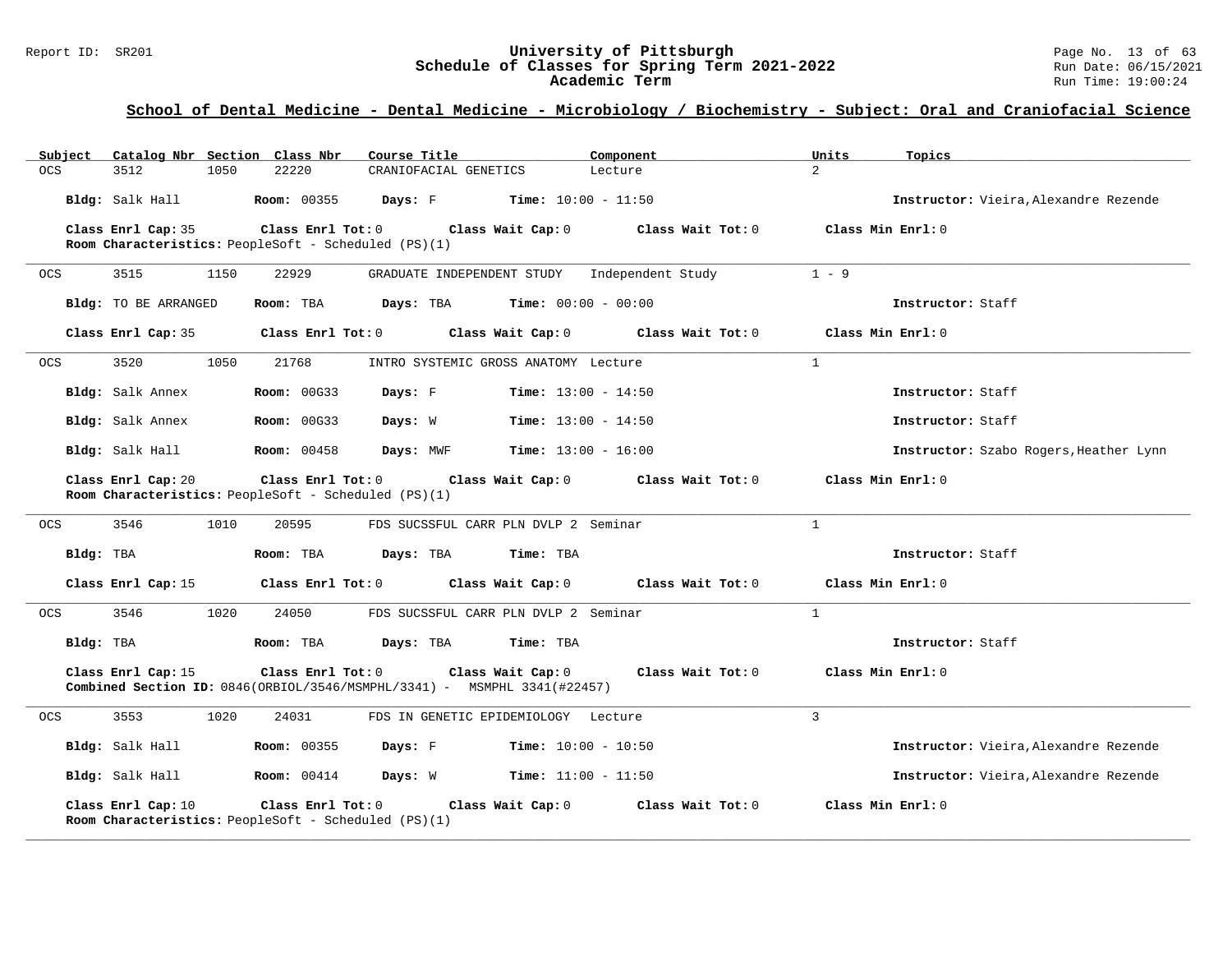#### Report ID: SR201 **University of Pittsburgh University of Pittsburgh** Page No. 14 of 63<br>**Schedule of Classes for Spring Term 2021-2022** Run Date: 06/15/2021 **Schedule of Classes for Spring Term 2021-2022** Run Date: 06/15/2021 **Academic Term** Run Time: 19:00:24

| Catalog Nbr Section<br>Subject | Class Nbr<br>Course Title      | Component                               | Units<br>Topics                       |
|--------------------------------|--------------------------------|-----------------------------------------|---------------------------------------|
| 1020<br><b>OCS</b><br>5913     | 21846<br>CURRENT TOPICS IN TMJ | Lecture                                 | $\mathbf{1}$                          |
| Bldg: TO BE ARRANGED           | Room: TBA<br>Days: TBA         | $Time: 00:00 - 00:00$                   | Instructor: Almarza, Alejandro Jose   |
| Class Enrl Cap: 10             | Class Enrl Tot: 0              | Class Wait Cap: 0<br>Class Wait Tot: 0  | Class Min Enrl: 0                     |
| OCS<br>5943<br>1030            | 12419                          | SOFT TIS HD NECK ANAT TCH PRACPracticum | 1                                     |
| Bldg: TO BE ARRANGED           | Days: TBA<br>Room: TBA         | <b>Time:</b> $00:00 - 00:00$            | Instructor: Mooney, Mark Patrick      |
| Class Enrl Cap: 6              | Class Enrl Tot: 0              | Class Wait Cap: 0<br>Class Wait Tot: 0  | Class Min Enrl: 0                     |
| OCS<br>5951<br>1030            | 12420                          | SYS GROSS ANATOMY TEACHNG PRACPracticum | $\mathbf{1}$                          |
| Bldg: TO BE ARRANGED           | Room: TBA<br>Days: TBA         | $Time: 00:00 - 00:00$                   | Instructor: Mooney, Mark Patrick      |
| Class Enrl Cap: 15             | Class Enrl Tot: 0              | Class Wait Cap: 0<br>Class Wait Tot: 0  | Class Min Enrl: 0                     |
| 5977<br>1050<br><b>OCS</b>     | 22977                          | CRANIOFACIAL GENTC TCH PRACTCAPracticum | $\mathbf{1}$                          |
| Bldg: TO BE ARRANGED           | Room: TBA<br>Days: TBA         | $Time: 00:00 - 00:00$                   | Instructor: Vieira, Alexandre Rezende |
| Class Enrl Cap: 35             | Class $Enr1 Tot: 0$            | Class Wait Cap: 0<br>Class Wait Tot: 0  | Class Min Enrl: 0                     |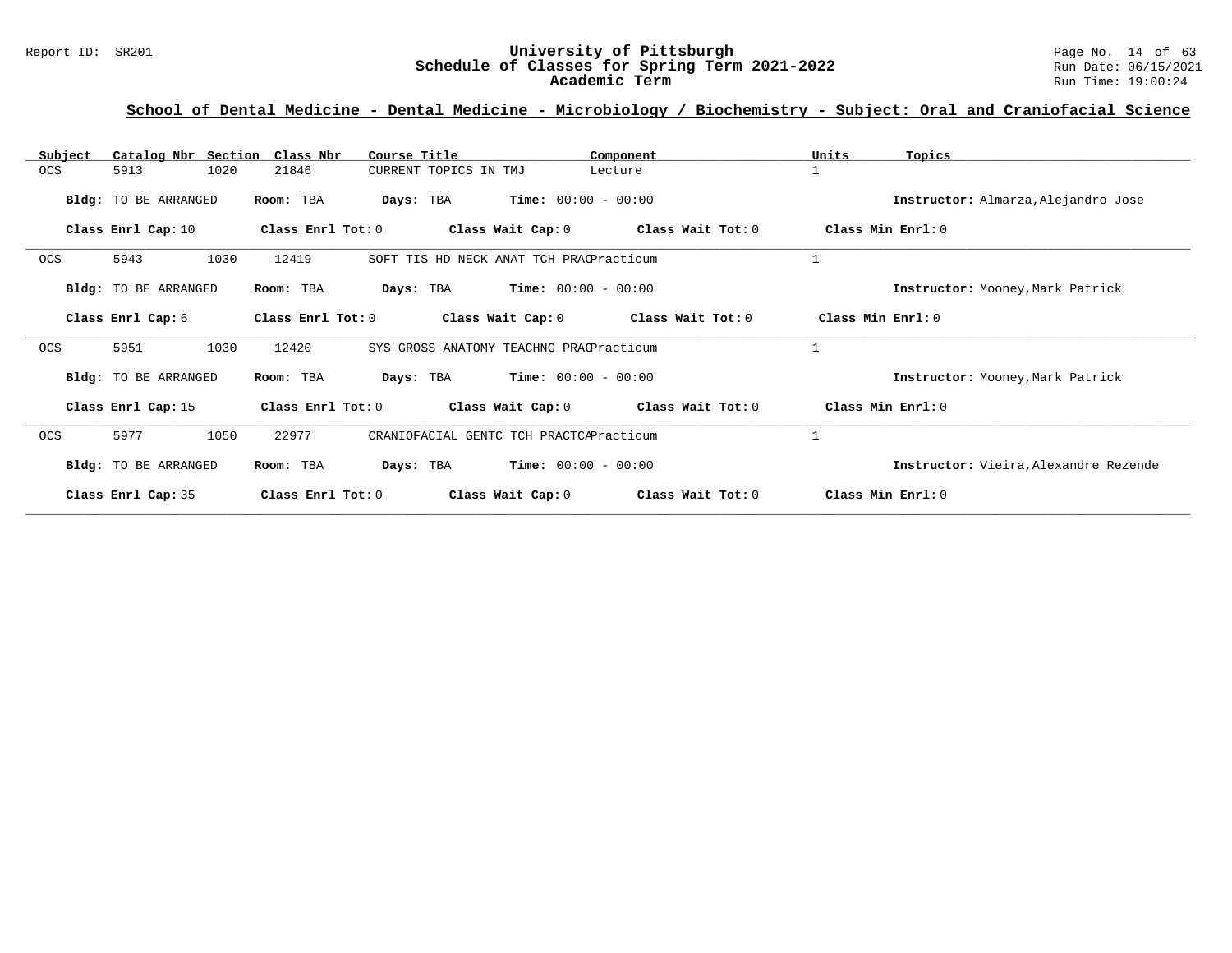#### Report ID: SR201 **University of Pittsburgh** Page No. 15 of 63 **Schedule of Classes for Spring Term 2021-2022** Run Date: 06/15/2021 **Academic Term** Run Time: 19:00:24

## **School of Dental Medicine - Oral and Maxillofacial Surgery - Subject: Oral and Maxillofacial Surgery**

| Subject | Catalog Nbr Section Class Nbr |      |                   | Course Title      | Component                    | Units | Topics                        |
|---------|-------------------------------|------|-------------------|-------------------|------------------------------|-------|-------------------------------|
| ORSUR   | 5900                          | 1010 | 12330             | INDEPENDENT STUDY | Independent Study            | - 4   |                               |
|         | <b>Bldg:</b> TO BE ARRANGED   |      | Room: TBA         | Days: TBA         | <b>Time:</b> $00:00 - 00:00$ |       | Instructor: Sosovicka, Mark F |
|         | Class Enrl Cap: 10            |      | Class Enrl Tot: 0 | Class Wait Cap: 0 | Class Wait Tot: 0            |       | Class Min Enrl: 0             |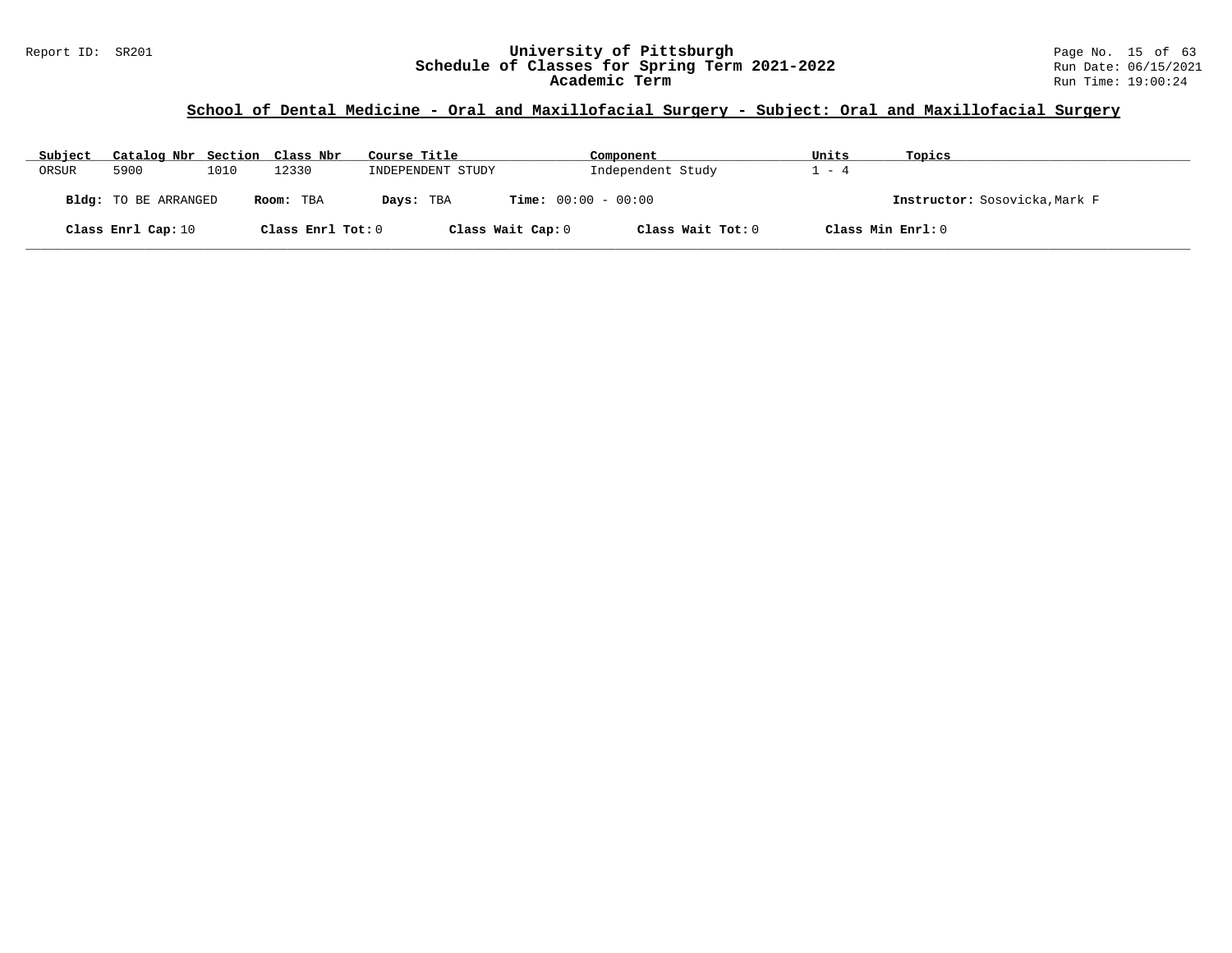#### Report ID: SR201 **University of Pittsburgh** Page No. 16 of 63 **Schedule of Classes for Spring Term 2021-2022** Run Date: 06/15/2021 **Academic Term** Run Time: 19:00:24

| Subject    | Catalog Nbr Section Class Nbr | Course Title                                                                                    | Component | Units<br>Topics                    |
|------------|-------------------------------|-------------------------------------------------------------------------------------------------|-----------|------------------------------------|
| <b>ODO</b> | 2041<br>1010                  | 25090<br>BIOMECHANICAL ORTHODONTICS 1 Lecture                                                   |           | 0.5                                |
|            | Bldg: TO BE ARRANGED          | Room: TBA $Days:$ TBA $Time: 00:00 - 00:00$                                                     |           | Instructor: Doerfler, Richard J    |
|            | Class Enrl Cap: 15            | Class Enrl Tot: $0$ Class Wait Cap: $0$ Class Wait Tot: $0$ Class Min Enrl: $0$                 |           |                                    |
| ODO        | 2042<br>1010                  | 28097<br>BIOMECHANICAL ORTHODONTICS 2 Lecture                                                   |           | 0.5                                |
|            | Bldg: TO BE ARRANGED          | Room: TBA $Days:$ TBA $Time: 00:00 - 00:00$                                                     |           | Instructor: Doerfler, Richard J    |
|            |                               | Class Enrl Cap: 35 Class Enrl Tot: 0 Class Wait Cap: 0 Class Wait Tot: 0 Class Min Enrl: 0      |           |                                    |
| ODO        | 2088<br>1010                  | 25087<br>SCIENTIFIC ORTHODONTIC LIT 8 Seminar                                                   |           | $\overline{1}$                     |
|            | Bldg: TO BE ARRANGED          | Room: TBA $Days: TBA$ Time: $00:00 - 00:00$                                                     |           | Instructor: Petrone, Joseph F. A.  |
|            |                               | Class Enrl Cap: 15 (Class Enrl Tot: 0 (Class Wait Cap: 0 (Class Wait Tot: 0 (Class Min Enrl: 0) |           |                                    |
| ODO        | 2121<br>1010                  | 25088<br>NORMAL AND MALOCCLUSION 1 Seminar                                                      |           | $\mathbf{1}$                       |
|            | Bldg: TO BE ARRANGED          | Room: TBA $Days:$ TBA $Time: 00:00 - 00:00$                                                     |           | Instructor: Burnheimer, John M     |
|            |                               | Class Enrl Cap: 15 (Class Enrl Tot: 0 (Class Wait Cap: 0 (Class Wait Tot: 0 (Class Min Enrl: 0  |           |                                    |
| ODO        | 2400<br>1010                  | 25089<br>AMER BOARD ORTHO PREP CRSE 1 Lecture                                                   |           | $\mathbf{1}$                       |
|            | Bldg: TO BE ARRANGED          | Room: TBA $Days:$ TBA $Time: 00:00 - 00:00$                                                     |           | Instructor: Buzzatto, John Francis |
|            |                               | Class Enrl Cap: 15 (Class Enrl Tot: 0 (Class Wait Cap: 0 (Class Wait Tot: 0 (Class Min Enrl: 0) |           |                                    |
| ODO        | 2503<br>1020                  | 24982<br>EARLY AGE ORTHO TREATMENT 3 Seminar                                                    |           | 0.5                                |
|            | Bldg: TO BE ARRANGED          | Room: TBA $Days: F$ Time: $00:00 - 00:00$                                                       |           | Instructor: Petrone, Joseph F. A.  |
|            |                               | Class Enrl Cap: 15 (Class Enrl Tot: 0 (Class Wait Cap: 0 (Class Wait Tot: 0 (Class Min Enrl: 0) |           |                                    |
| ODO        | 5900 1020                     | 12421<br>INDEPENDENT STUDY 1ndependent Study                                                    |           | $1 - 3$                            |
|            | Bldg: TO BE ARRANGED          | Room: TBA $Days:$ TBA $Time: 00:00 - 00:00$                                                     |           | Instructor: Petrone, Joseph F. A.  |
|            | Class Enrl Cap: 5             | Class Enrl Tot: 0 Class Wait Cap: 0 Class Wait Tot: 0                                           |           | Class Min Enrl: 0                  |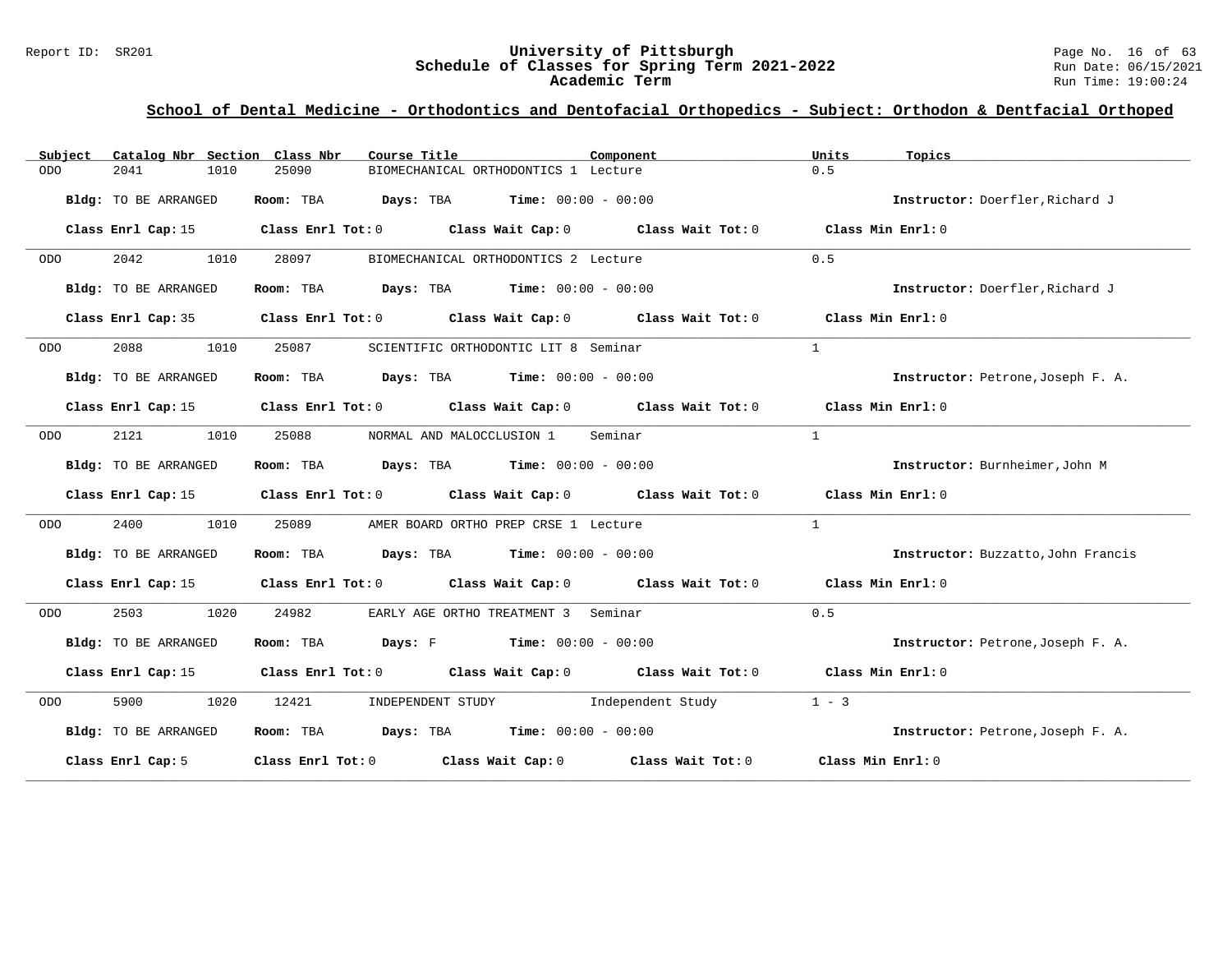#### Report ID: SR201 **University of Pittsburgh** Page No. 17 of 63 **Schedule of Classes for Spring Term 2021-2022** Run Date: 06/15/2021 **Academic Term** Run Time: 19:00:24

| Subject | Catalog Nbr Section Class Nbr            |                       | Course Title                          | Component                    |                   | Units | Topics                            |
|---------|------------------------------------------|-----------------------|---------------------------------------|------------------------------|-------------------|-------|-----------------------------------|
| ODO     | 5911<br>1150                             | 17664                 | ADVANCED ORTHODONTICS                 | Seminar                      |                   |       |                                   |
|         | Bldg: WEB Based Class                    | Room: TBA             | Days: TBA                             | <b>Time:</b> $00:00 - 00:00$ |                   |       | Instructor: Petrone, Joseph F. A. |
|         | Class Enrl Cap: 12<br>Attributes: Online | Class $Enrl$ Tot: $0$ | Class Wait Cap: 0                     |                              | Class Wait Tot: 0 |       | Class Min Enrl: 0                 |
|         |                                          |                       |                                       |                              |                   |       |                                   |
| ODO     | 1010<br>5941                             | 12340                 | ADVANCED CARDIAC LIFE SUPPORT Seminar |                              |                   |       |                                   |
|         | Bldg: TO BE ARRANGED                     | Room: TBA             | Days: TBA                             | <b>Time:</b> $00:00 - 00:00$ |                   |       | Instructor: Petrone, Joseph F. A. |
|         | Class Enrl Cap: 16                       | Class Enrl Tot: 0     | Class Wait Cap: 0                     |                              | Class Wait Tot: 0 |       | Class Min Enrl: 0                 |
| ODO     | 5942<br>1070                             | 12341                 | CRANIOFACIAL ANOMALIES                | Seminar                      |                   |       |                                   |
|         | Bldg: TO BE ARRANGED                     | Room: TBA             | Days: F                               | <b>Time:</b> $08:00 - 08:50$ |                   |       | Instructor: Petrone, Joseph F. A. |
|         | Class Enrl Cap: 20                       | Class Enrl Tot: 0     | Class Wait Cap: 0                     |                              | Class Wait Tot: 0 |       | Class Min Enrl: 0                 |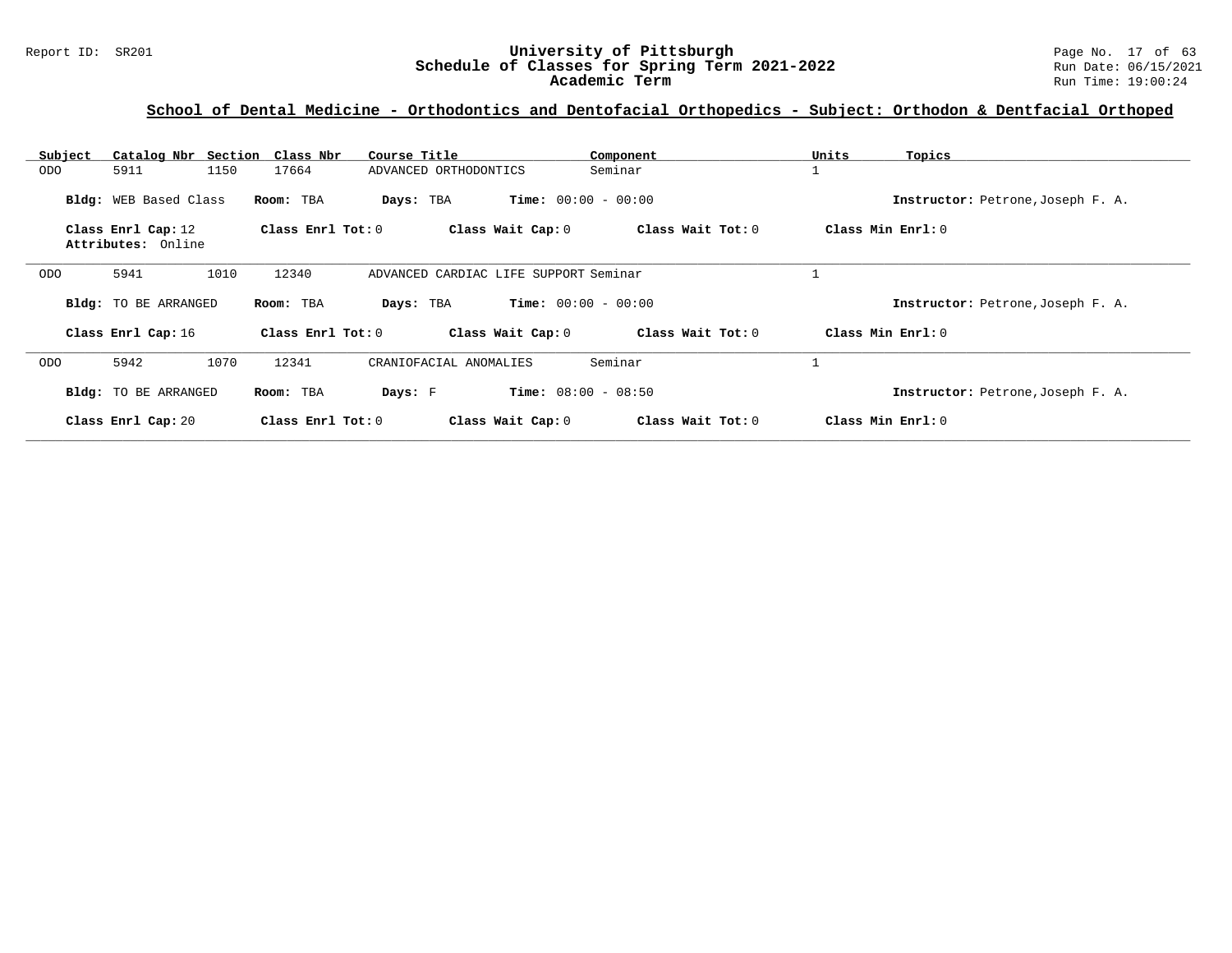#### Report ID: SR201 **University of Pittsburgh** Page No. 18 of 63 **Schedule of Classes for Spring Term 2021-2022** Run Date: 06/15/2021 **Academic Term** Run Time: 19:00:24

## **School of Dental Medicine - Pediatric Dentistry - Subject: Pediatric Dentistry**

| Subject | Catalog Nbr Section Class Nbr |      |                   | Course Title      | Component                    | Units             | Topics                              |
|---------|-------------------------------|------|-------------------|-------------------|------------------------------|-------------------|-------------------------------------|
| PEDENT  | 5900                          | 1010 | 12335             | INDEPENDENT STUDY | Independent Study            |                   |                                     |
|         | <b>Bldg:</b> TO BE ARRANGED   |      | Room: TBA         | Days: TBA         | <b>Time:</b> $00:00 - 00:00$ |                   | Instructor: Vieira, Adriana Modesto |
|         | Class Enrl Cap: 12            |      | Class Enrl Tot: 0 | Class Wait Cap: 0 | Class Wait Tot: 0            | Class Min Enrl: 0 |                                     |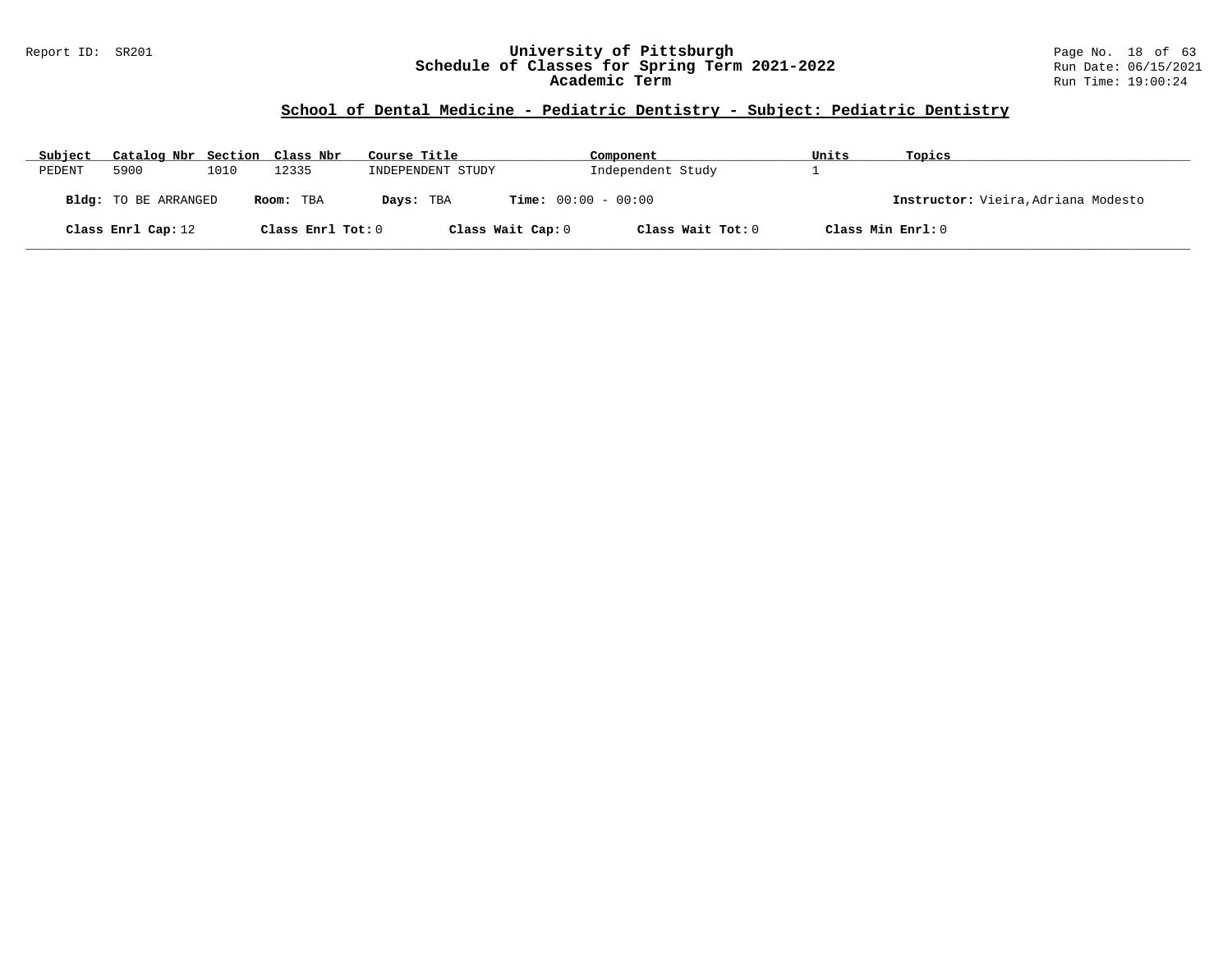#### Report ID: SR201 **University of Pittsburgh** Page No. 19 of 63 **Schedule of Classes for Spring Term 2021-2022** Run Date: 06/15/2021 **Academic Term** Run Time: 19:00:24

| Subject | Catalog Nbr Section Class Nbr |      |                   | Course Title      | Component                    | Units             | Topics                     |
|---------|-------------------------------|------|-------------------|-------------------|------------------------------|-------------------|----------------------------|
| PERIO   | 5900                          | 1015 | 12342             | INDEPENDENT STUDY | Independent Study            | $-3$              |                            |
|         | <b>Bldg:</b> TO BE ARRANGED   |      | Room: TBA         | Days: TBA         | <b>Time:</b> $00:00 - 00:00$ |                   | Instructor: Famili, Pouran |
|         | Class Enrl Cap: 10            |      | Class Enrl Tot: 0 | Class Wait Cap: 0 | Class Wait Tot: 0            | Class Min Enrl: 0 |                            |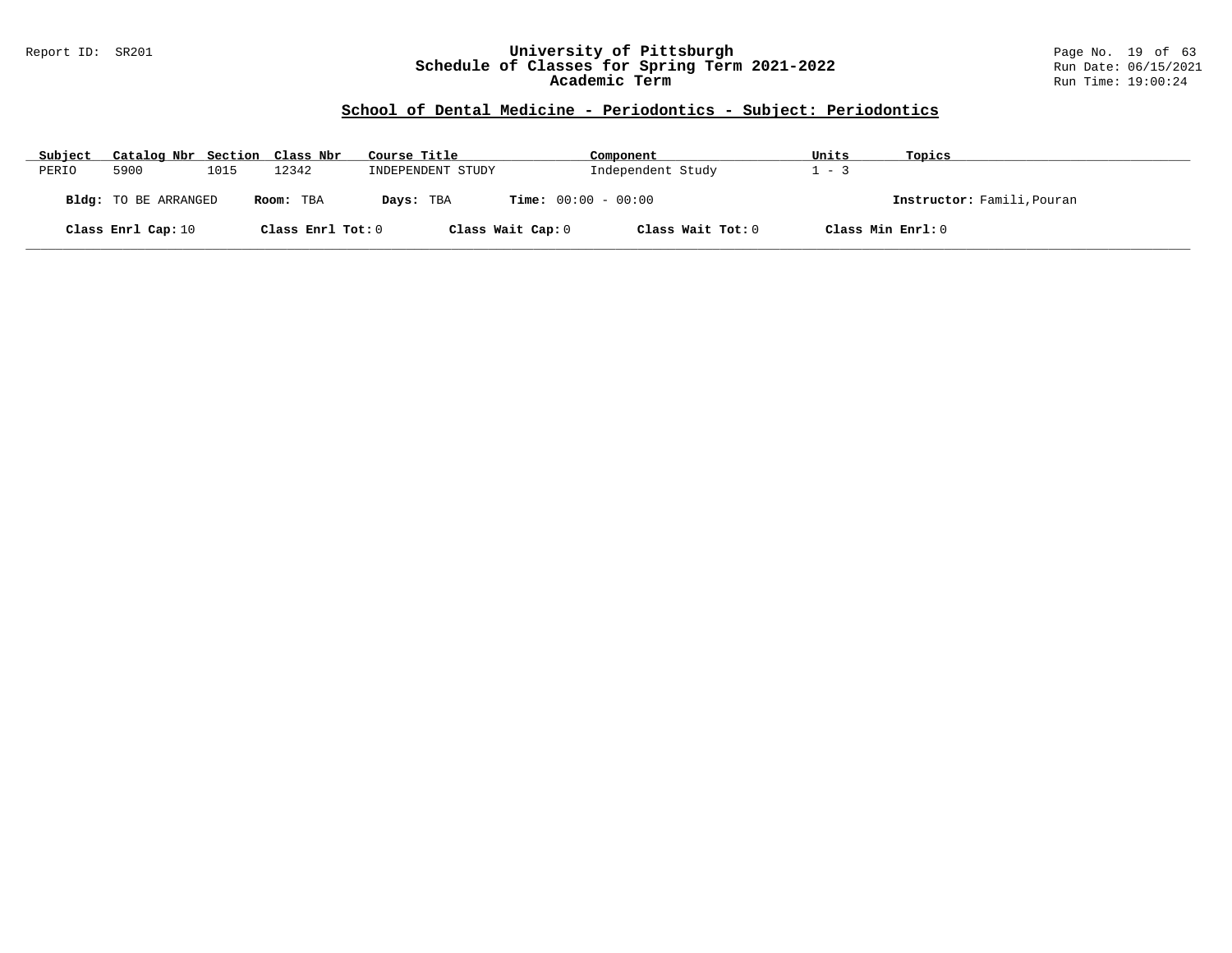#### Report ID: SR201 **University of Pittsburgh** Page No. 20 of 63 **Schedule of Classes for Spring Term 2021-2022** Run Date: 06/15/2021 **Academic Term** Run Time: 19:00:24

## **School of Dental Medicine - Public Health and Community Dentistry - Subject: Community Dentistry**

| Subject   | Catalog Nbr Section Class Nbr |      |                   | Course Title                          | Component |                                                                                                                         | Units             | Topics            |
|-----------|-------------------------------|------|-------------------|---------------------------------------|-----------|-------------------------------------------------------------------------------------------------------------------------|-------------------|-------------------|
| CDENT     | 5910                          | 1100 | 25791             | LIT & FILM UNDERSTAND PAT-PRACSeminar |           |                                                                                                                         |                   |                   |
| Bldg: TBA |                               |      | Room: TBA         | Days: TBA                             | Time: TBA |                                                                                                                         |                   | Instructor: Staff |
|           | Class Enrl Cap: 4             |      | Class Enrl Tot: 0 | Class Wait Cap: 0                     |           | Class Wait Tot: 0<br>Combined Section ID: 0016(NUR/2040/CDENT/5910/PHARM/5832)-<br>PHARM 5832(#25772), NUR 2040(#26776) | Class Min Enrl: 0 |                   |

**\_\_\_\_\_\_\_\_\_\_\_\_\_\_\_\_\_\_\_\_\_\_\_\_\_\_\_\_\_\_\_\_\_\_\_\_\_\_\_\_\_\_\_\_\_\_\_\_\_\_\_\_\_\_\_\_\_\_\_\_\_\_\_\_\_\_\_\_\_\_\_\_\_\_\_\_\_\_\_\_\_\_\_\_\_\_\_\_\_\_\_\_\_\_\_\_\_\_\_\_\_\_\_\_\_\_\_\_\_\_\_\_\_\_\_\_\_\_\_\_\_\_\_\_\_\_\_\_\_\_\_\_\_\_\_\_\_\_\_\_\_\_\_\_\_\_\_\_\_\_\_\_\_\_\_\_**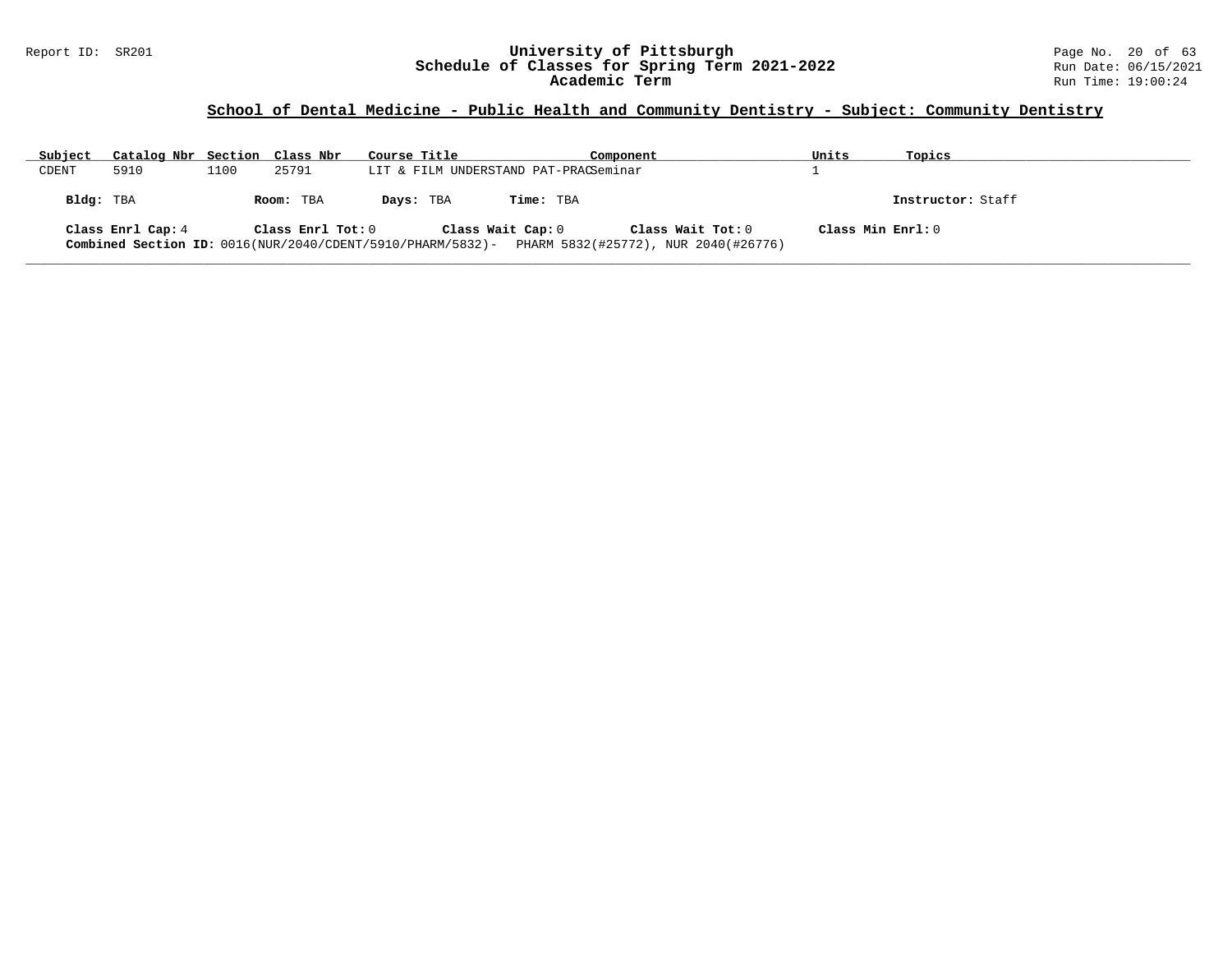#### Report ID: SR201 **University of Pittsburgh** Page No. 21 of 63 **Schedule of Classes for Spring Term 2021-2022** Run Date: 06/15/2021 **Academic Term** Run Time: 19:00:24

## **School of Dental Medicine - Restorative Dentistry - Subject: Endodontics**

| Subject |                             | Catalog Nbr Section Class Nbr | Course Title        | Component                    |                     | Units             | Topics                     |
|---------|-----------------------------|-------------------------------|---------------------|------------------------------|---------------------|-------------------|----------------------------|
| ENDOD   | 2375                        | 1010<br>24106                 | ENDODONTIC CLINIC 5 | Clinical                     |                     |                   |                            |
|         | <b>Bldg:</b> TO BE ARRANGED | Room: TBA                     | Days: TBA           | <b>Time:</b> $00:00 - 00:00$ |                     |                   | Instructor: Ray, Herbert L |
|         | Class Enrl Cap: 10          | Class Enrl Tot: $0$           |                     | Class Wait Cap: 0            | Class Wait $Tot: 0$ | Class Min Enrl: 0 |                            |
| ENDOD   | 5900                        | 1010<br>23330                 | INDEPENDENT STUDY   |                              | Independent Study   |                   |                            |
|         | <b>Bldg:</b> TO BE ARRANGED | Room: TBA                     | Days: TBA           | <b>Time:</b> $00:00 - 00:00$ |                     |                   | Instructor: Ray, Herbert L |
|         | Class Enrl Cap: 10          | Class Enrl Tot: 0             |                     | Class Wait Cap: 0            | Class Wait Tot: 0   | Class Min Enrl: 0 |                            |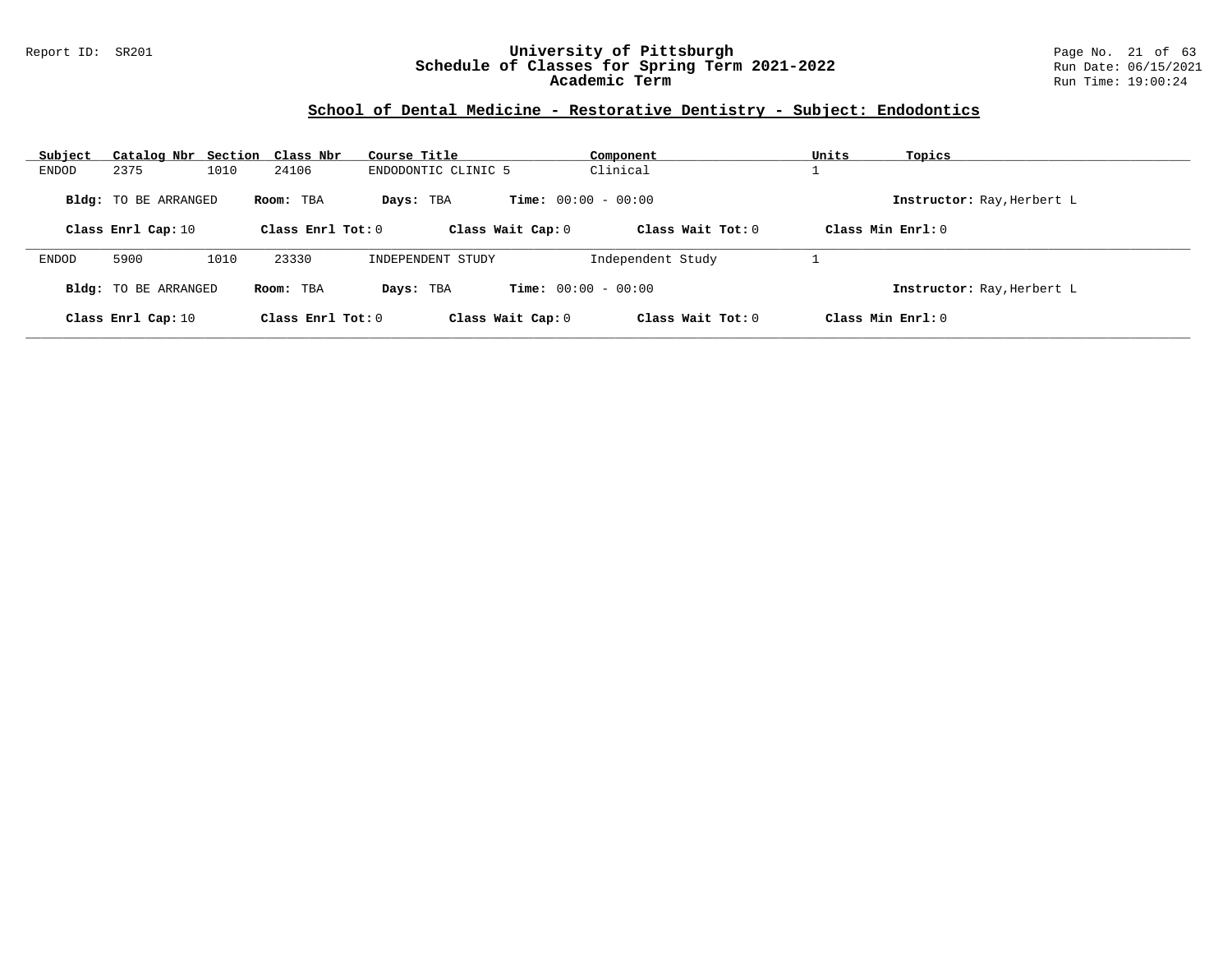#### Report ID: SR201 **University of Pittsburgh** Page No. 22 of 63 **Schedule of Classes for Spring Term 2021-2022** Run Date: 06/15/2021 **Academic Term** Run Time: 19:00:24

## **School of Dental Medicine - Restorative Dentistry - Subject: Restorative Dentistry**

| Subject | Catalog Nbr Section Class Nbr |      |                   | Course Title                              | Component         | Units | Topics            |
|---------|-------------------------------|------|-------------------|-------------------------------------------|-------------------|-------|-------------------|
| RESTD   | 5900                          | 1015 | 12343             | INDEPENDENT STUDY                         | Independent Study | $-2$  |                   |
|         | Bldg: TO BE ARRANGED          |      | Room: TBA         | <b>Time:</b> $00:00 - 00:00$<br>Days: TBA |                   |       | Instructor: Staff |
|         | Class Enrl Cap: 10            |      | Class Enrl Tot: 0 | Class Wait Cap: 0                         | Class Wait Tot: 0 |       | Class Min Enrl: 0 |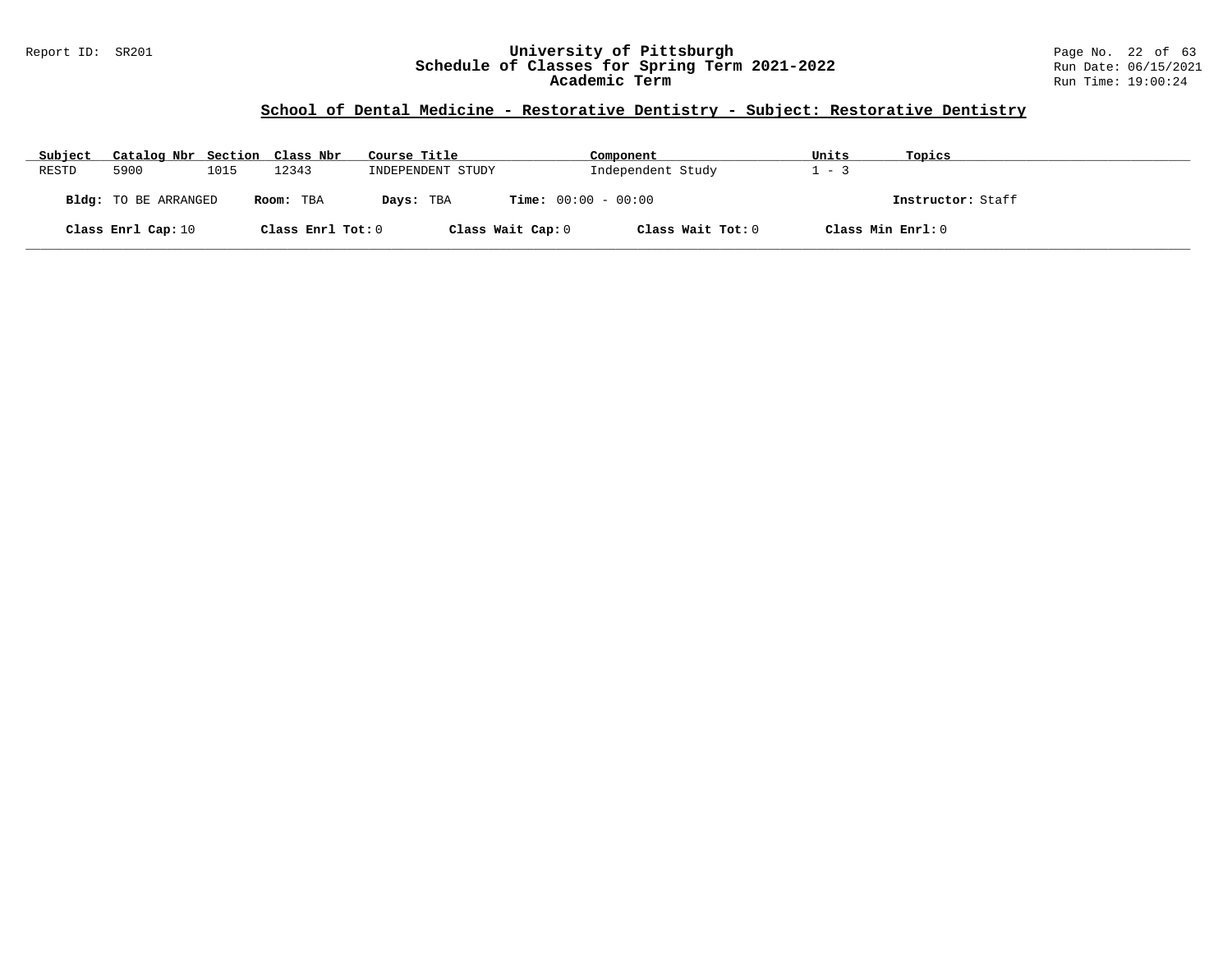#### Report ID: SR201 **University of Pittsburgh** Page No. 23 of 63 **Schedule of Classes for Spring Term 2021-2022** Run Date: 06/15/2021 **DMED Session 1 Run Time: 19:00:24**

| Subject    | Catalog Nbr Section Class Nbr |                   | Course Title                              | Component         | Units<br>Topics                   |
|------------|-------------------------------|-------------------|-------------------------------------------|-------------------|-----------------------------------|
| <b>ODO</b> | 1010<br>2131                  | 12407             | INTRO TO ORTHO RESEARCH 1                 | Seminar           | 1                                 |
|            | Bldg: TO BE ARRANGED          | Room: TBA         | <b>Time:</b> $00:00 - 00:00$<br>Days: TBA |                   | Instructor: Petrone, Joseph F. A. |
|            | Class Enrl Cap: 35            | Class Enrl Tot: 0 | Class Wait Cap: 0                         | Class Wait Tot: 0 | Class Min Enrl: 0                 |
| <b>ODO</b> | 2133<br>1010                  | 12408             | INTRO TO ORTHO RESEARCH 3                 | Lecture           | $\mathbf{1}$                      |
|            | <b>Bldg:</b> TO BE ARRANGED   | Room: TBA         | $Time: 00:00 - 00:00$<br>Days: TBA        |                   | Instructor: Petrone, Joseph F. A. |
|            | Class Enrl Cap: 35            | Class Enrl Tot: 0 | Class Wait Cap: 0                         | Class Wait Tot: 0 | Class Min Enrl: 0                 |
| <b>ODO</b> | 2134<br>1010                  | 12409             | INTRO TO ORTHO RESEARCH 4                 | Lecture           | $\mathbf{1}$                      |
|            | Bldg: TO BE ARRANGED          | Room: TBA         | $Time: 00:00 - 00:00$<br>Days: TBA        |                   | Instructor: Petrone, Joseph F. A. |
|            | Class Enrl Cap: 35            | Class Enrl Tot: 0 | Class Wait Cap: 0                         | Class Wait Tot: 0 | Class Min Enrl: 0                 |
| <b>ODO</b> | 1010<br>2136                  | 12410             | INTRO TO ORTHO RESEARCH 6                 | Lecture           | $\mathbf{1}$                      |
|            | Bldg: TO BE ARRANGED          | Room: TBA         | $Time: 00:00 - 00:00$<br>Days: TBA        |                   | Instructor: Petrone, Joseph F. A. |
|            | Class Enrl Cap: 35            | Class Enrl Tot: 0 | Class Wait Cap: 0                         | Class Wait Tot: 0 | Class Min Enrl: 0                 |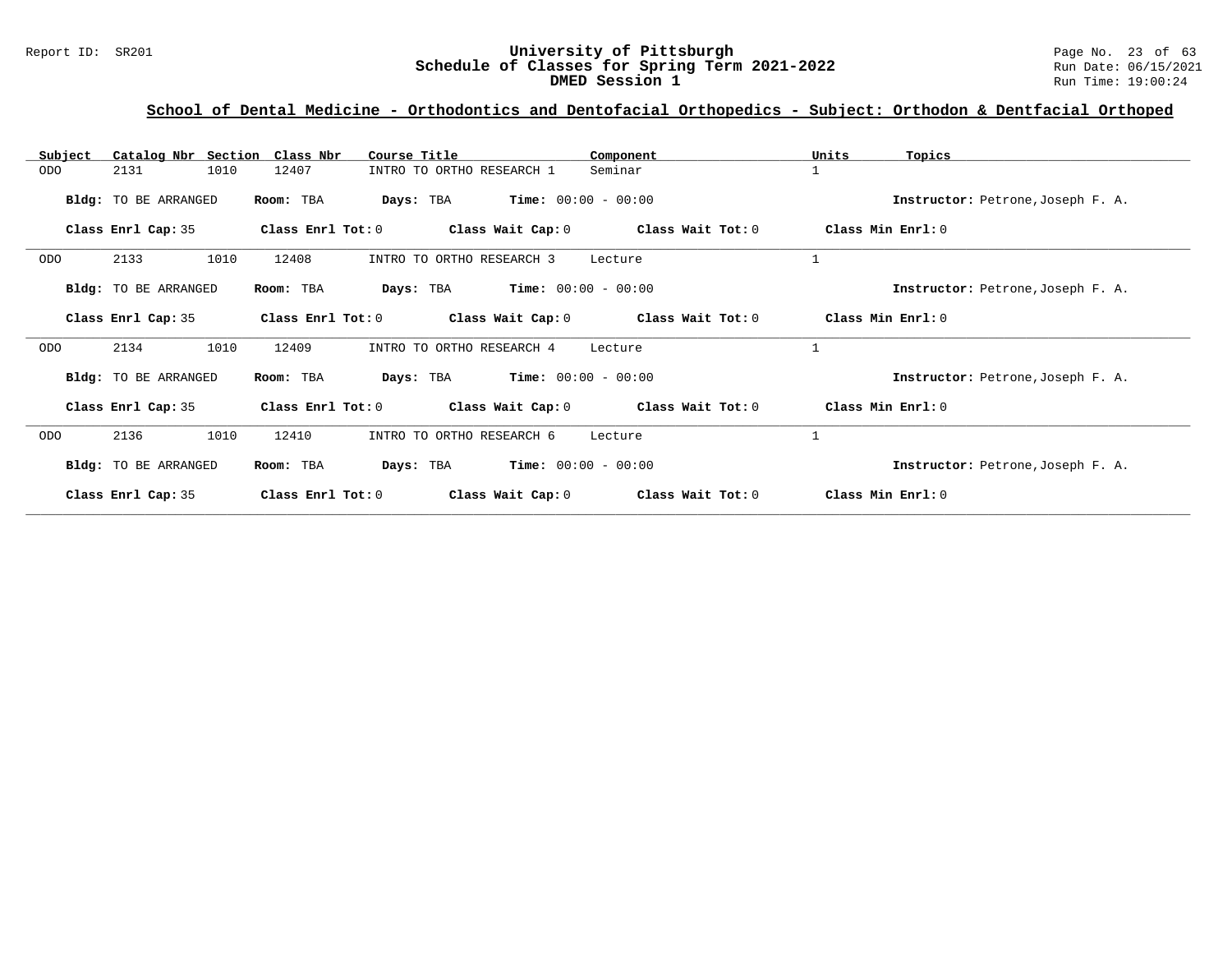## **School of Dental Medicine - Public Health and Community Dentistry - Subject: Community Dentistry**

| Subject | Catalog Nbr Section Class Nbr |      |                   | Course Title                              | Component         | Units             | Topics                     |
|---------|-------------------------------|------|-------------------|-------------------------------------------|-------------------|-------------------|----------------------------|
| CDENT   | 5942                          | 1010 | 24985             | IMPROVISATION FOR CLINICIANS Lecture      |                   |                   |                            |
|         | Bldg: TO BE ARRANGED          |      | Room: TBA         | <b>Time:</b> $00:00 - 00:00$<br>Days: TBA |                   |                   | Instructor: Shah, Nilesh H |
|         | Class Enrl Cap: 16            |      | Class Enrl Tot: 0 | Class Wait Cap: 0                         | Class Wait Tot: 0 | Class Min Enrl: 0 |                            |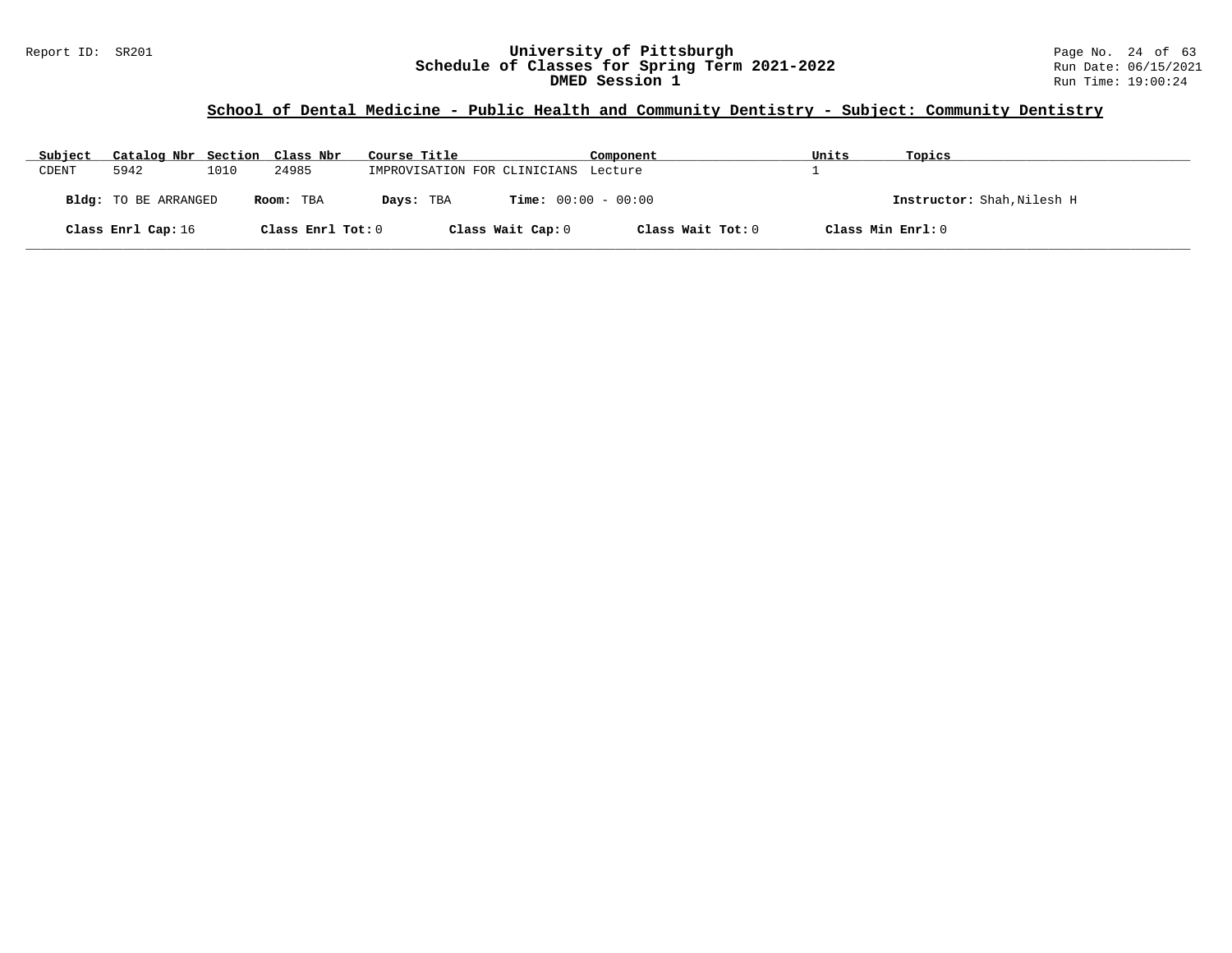#### Report ID: SR201 **University of Pittsburgh** Page No. 25 of 63 **Schedule of Classes for Spring Term 2021-2022** Run Date: 06/15/2021 **DMED Session 2** Run Time: 19:00:24

## **School of Dental Medicine - Public Health and Community Dentistry - Subject: Community Dentistry**

| Subject | Catalog Nbr Section Class Nbr |      |                     | Course Title                         |                              | Component           | Units               | Topics                     |
|---------|-------------------------------|------|---------------------|--------------------------------------|------------------------------|---------------------|---------------------|----------------------------|
| CDENT   | 5900                          | 1100 | 30770               | INDEPENDENT STUDY                    |                              | Independent Study   | $-3$                |                            |
|         | <b>Bldg:</b> TO BE ARRANGED   |      | Room: TBA           | Days: TBA                            | <b>Time:</b> $00:00 - 00:00$ |                     |                     | Instructor: Shah, Nilesh H |
|         | Class Enrl Cap: $1$           |      | Class Enr1 Tot: 0   |                                      | Class Wait Cap: 0            | Class Wait Tot: $0$ | Class Min $Enr1: 0$ |                            |
| CDENT   | 5942                          | 1100 | 26793               | IMPROVISATION FOR CLINICIANS Lecture |                              |                     |                     |                            |
|         | <b>Bldg:</b> TO BE ARRANGED   |      | Room: TBA           | Days: TBA                            | <b>Time:</b> $00:00 - 00:00$ |                     |                     | Instructor: Shah.Nilesh H  |
|         | Class Enrl Cap: 10            |      | Class Enrl Tot: $0$ |                                      | Class Wait Cap: 0            | Class Wait Tot: $0$ |                     | $Class Min Ernst: 0$       |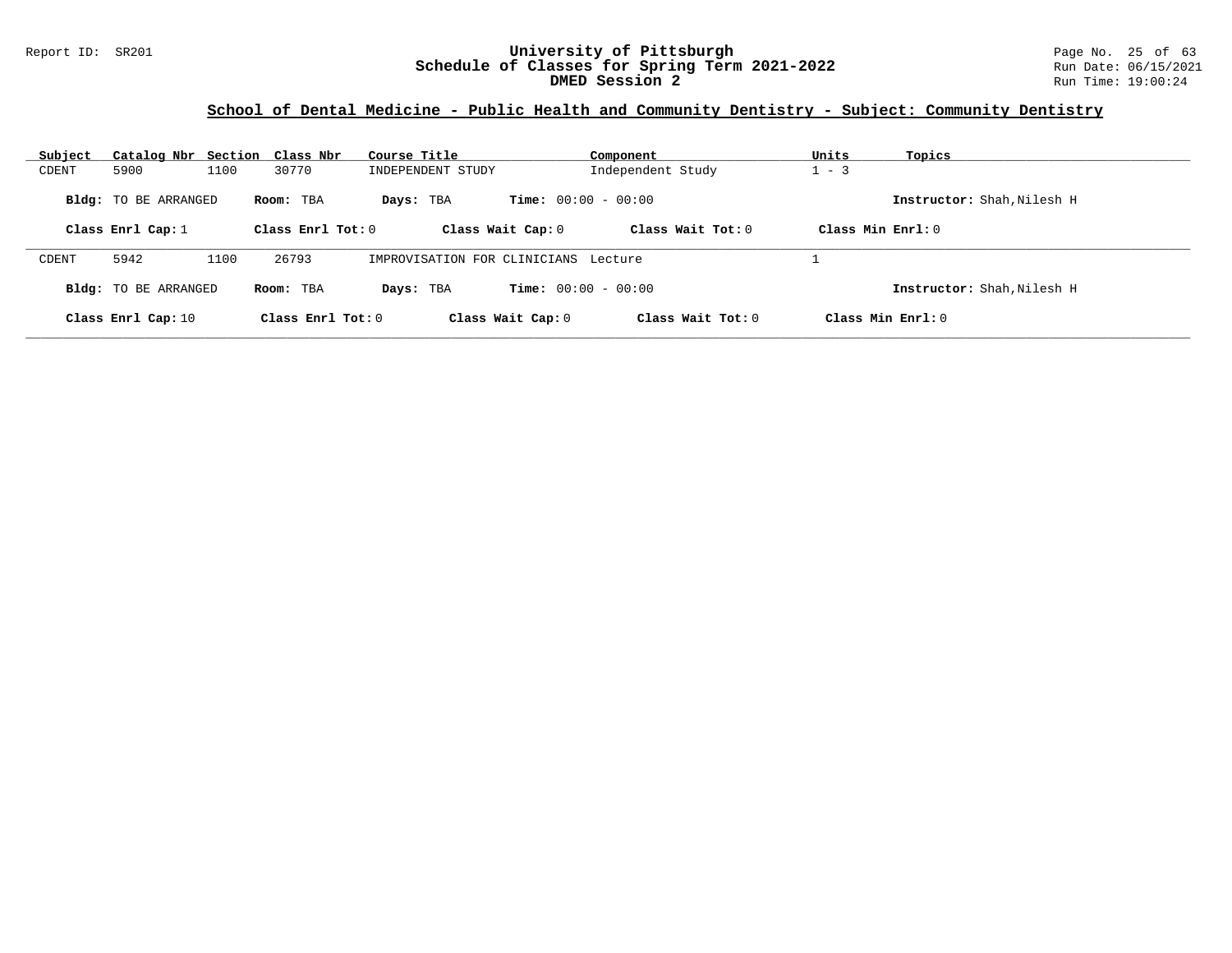#### Report ID: SR201 **University of Pittsburgh** Page No. 26 of 63 **Schedule of Classes for Spring Term 2021-2022** Run Date: 06/15/2021 **Graduate DMED Term Run Time: 19:00:24**

## **School of Dental Medicine - School of Dental Medicine - Subject: Cross-Disciplinary Dental Ed**

| Catalog Nbr Section Class Nbr<br>Subject                                   | Course Title                           | Units<br>Component | Topics                               |
|----------------------------------------------------------------------------|----------------------------------------|--------------------|--------------------------------------|
| <b>DMED</b><br>5142<br>1010<br>27961                                       | FDS OF PERSON-CENTERED CARE 2 Lecture  | 2                  |                                      |
| Bldg: TBA<br>Room: TBA                                                     | Time: $13:00 - 13:50$<br>Days: Tu      |                    | Instructor: Markovic, Nina           |
|                                                                            |                                        |                    | Mcgeary, Suzann Pritchard            |
| Class Enrl Cap: 80<br>Room Characteristics: PeopleSoft - Scheduled (PS)(1) | Class Wait Cap: 0<br>Class Enrl Tot: 0 | Class Wait Tot: 0  | Class Min Enrl: 0                    |
| 5143<br>1010<br>27960<br>DMED                                              | PRNCPLS PROF PRACT 2                   | 2<br>Lecture       |                                      |
| Bldg: TBA<br>Room: TBA                                                     | Days: M<br>Time: $09:00 - 09:50$       |                    | Instructor: Nerone, Robert A         |
|                                                                            |                                        |                    | Grafton, Sarah Essek                 |
| Class Enrl Cap: 80<br>Room Characteristics: PeopleSoft - Scheduled (PS)(1) | Class Enrl Tot: 0<br>Class Wait Cap: 0 | Class Wait Tot: 0  | Class Min Enrl: 0                    |
| DMED<br>5243<br>1010<br>28904                                              | APPLCTNS PROF PRACT 2                  | 2<br>Lecture       |                                      |
| Bldg: TBA<br>Room: TBA                                                     | Days: F<br>Time: $13:00 - 13:50$       |                    | Instructor: Nerone, Robert A         |
|                                                                            |                                        |                    | Grafton, Sarah Essek                 |
| Class Enrl Cap: 80<br>Room Characteristics: PeopleSoft - Scheduled (PS)(1) | Class Enrl Tot: 0<br>Class Wait Cap: 0 | Class Wait Tot: 0  | Class Min Enrl: 0                    |
| 5140<br>DMED<br>1100<br>27662                                              | CARIOLOGY CARIES MANAGEMENT 1 Lecture  | $\overline{3}$     |                                      |
| Bldg: TBA<br>Room: TBA                                                     | Time: $08:00 - 08:50$<br>Days: F       |                    |                                      |
|                                                                            |                                        |                    | Instructor: Deangelis, Ronald Joseph |
|                                                                            |                                        |                    | Weyant, Robert                       |
|                                                                            |                                        |                    | Malik Chopra, Anchal                 |
| Bldg: TBA<br>Room: TBA                                                     | Time: $08:00 - 08:50$<br>Days: W       |                    | Instructor: Deangelis, Ronald Joseph |
|                                                                            |                                        |                    | Weyant, Robert                       |
|                                                                            |                                        |                    | Malik Chopra, Anchal                 |
| Bldg: TBA<br>Room: TBA                                                     | Time: $09:00 - 09:50$<br>Days: Tu      |                    | Instructor: Deangelis, Ronald Joseph |
|                                                                            |                                        |                    | Weyant, Robert                       |
|                                                                            |                                        |                    | Malik Chopra, Anchal                 |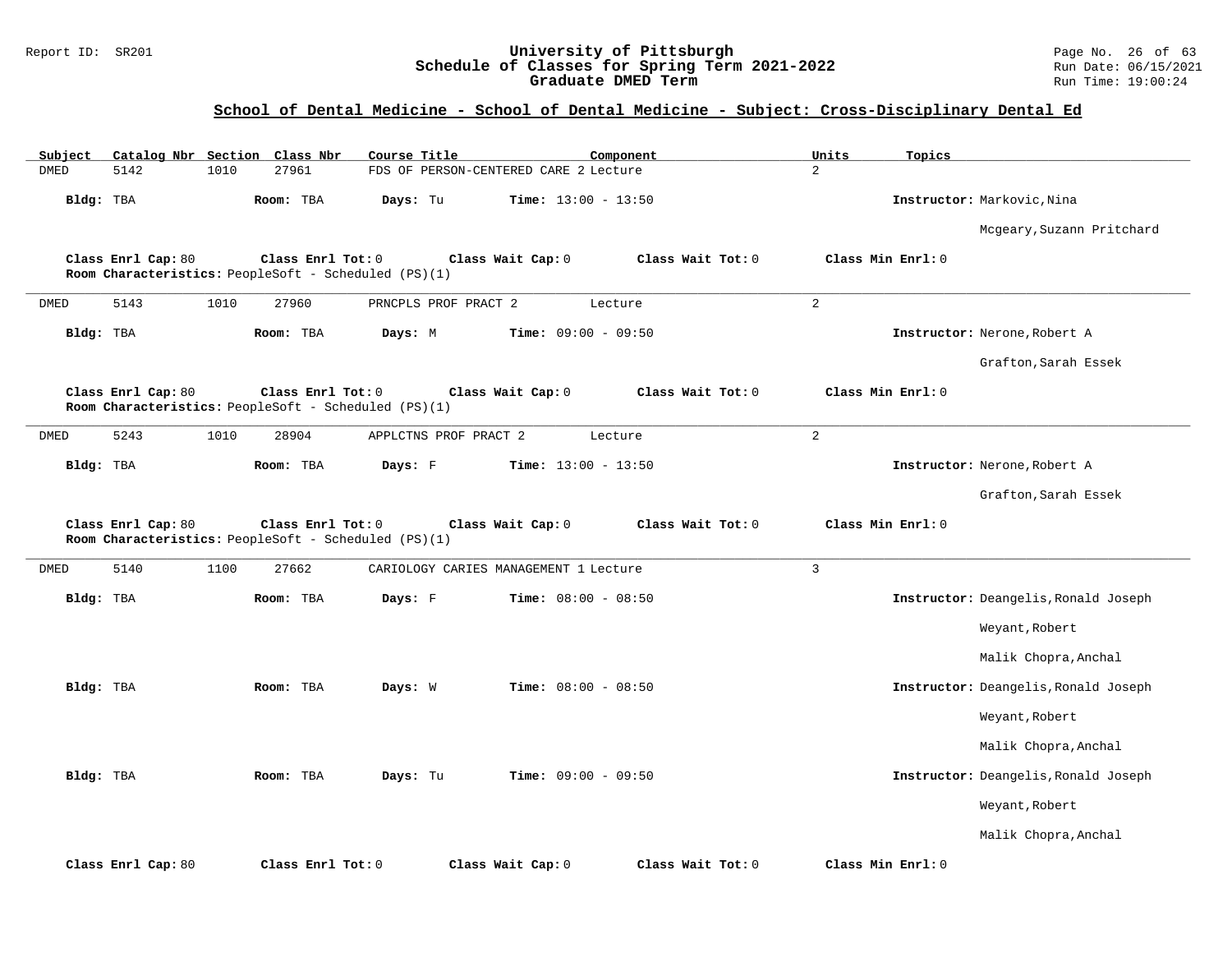|             |                    |      | <b>Room Characteristics:</b> PeopleSoft - Scheduled (PS)(1) |         |                              |                   |   |                                      |
|-------------|--------------------|------|-------------------------------------------------------------|---------|------------------------------|-------------------|---|--------------------------------------|
| <b>DMED</b> | 5141               | 1020 | 27663                                                       |         | CARIOLOGY CARIES MGMT 1 LAB  | Practicum         | 2 |                                      |
|             | Bldg: Salk Hall    |      | Room: 00405                                                 | Days: F | <b>Time:</b> $09:00 - 11:50$ |                   |   | Instructor: Deangelis, Ronald Joseph |
|             |                    |      |                                                             |         |                              |                   |   | Malik Chopra, Anchal                 |
|             | Bldg: Salk Hall    |      | <b>Room:</b> 00415                                          | Days: F | <b>Time:</b> $09:00 - 11:50$ |                   |   | Instructor: Deangelis, Ronald Joseph |
|             |                    |      |                                                             |         |                              |                   |   | Malik Chopra, Anchal                 |
|             | Class Enrl Cap: 80 |      | Class Enrl Tot: 0                                           |         | Class Wait Cap: 0            | Class Wait Tot: 0 |   | Class Min Enrl: 0                    |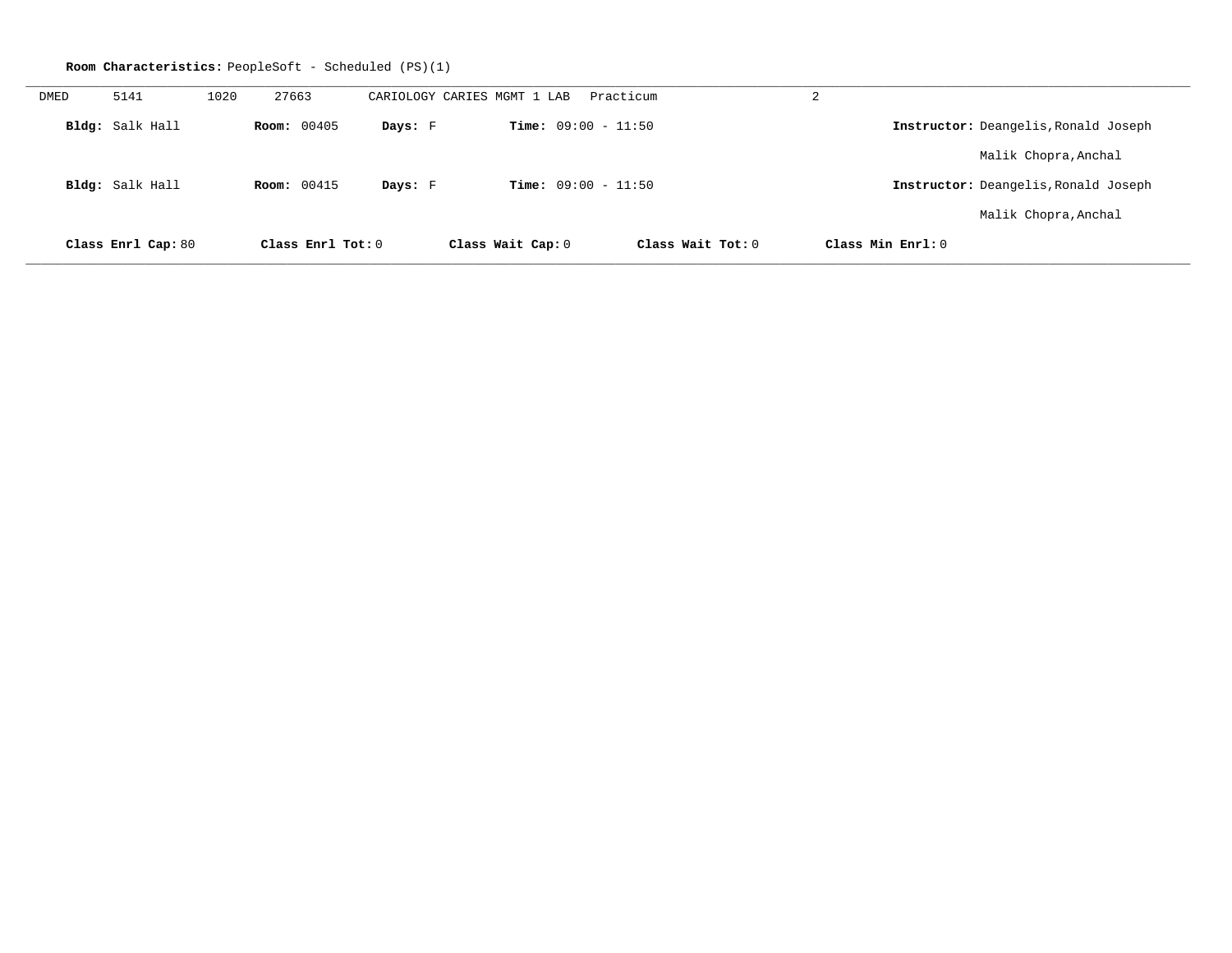#### Report ID: SR201 **University of Pittsburgh** Page No. 28 of 63 **Schedule of Classes for Spring Term 2021-2022** Run Date: 06/15/2021 **Graduate DMED Term Run Time: 19:00:24**

## **School of Dental Medicine - Office of the Dean, School of Dental Medicine - Subject: FT Diss Study D MED**

| Subject | Catalog Nbr Section Class Nbr |      |                   | Course Title                                        | Component         | Units             | Topics            |
|---------|-------------------------------|------|-------------------|-----------------------------------------------------|-------------------|-------------------|-------------------|
| FTDN    | 0000                          | 1015 | 28128             | FULL-TIME DISSERTATION STUDY Full Time Dissertation |                   |                   |                   |
|         | <b>Bldg:</b> TO BE ARRANGED   |      | Room: TBA         | <b>Time:</b> $00:00 - 00:00$<br>Days: TBA           |                   |                   | Instructor: Staff |
|         | Class Enrl Cap: 5             |      | Class Enrl Tot: 0 | Class Wait Cap: 0                                   | Class Wait Tot: 0 | Class Min Enrl: 0 |                   |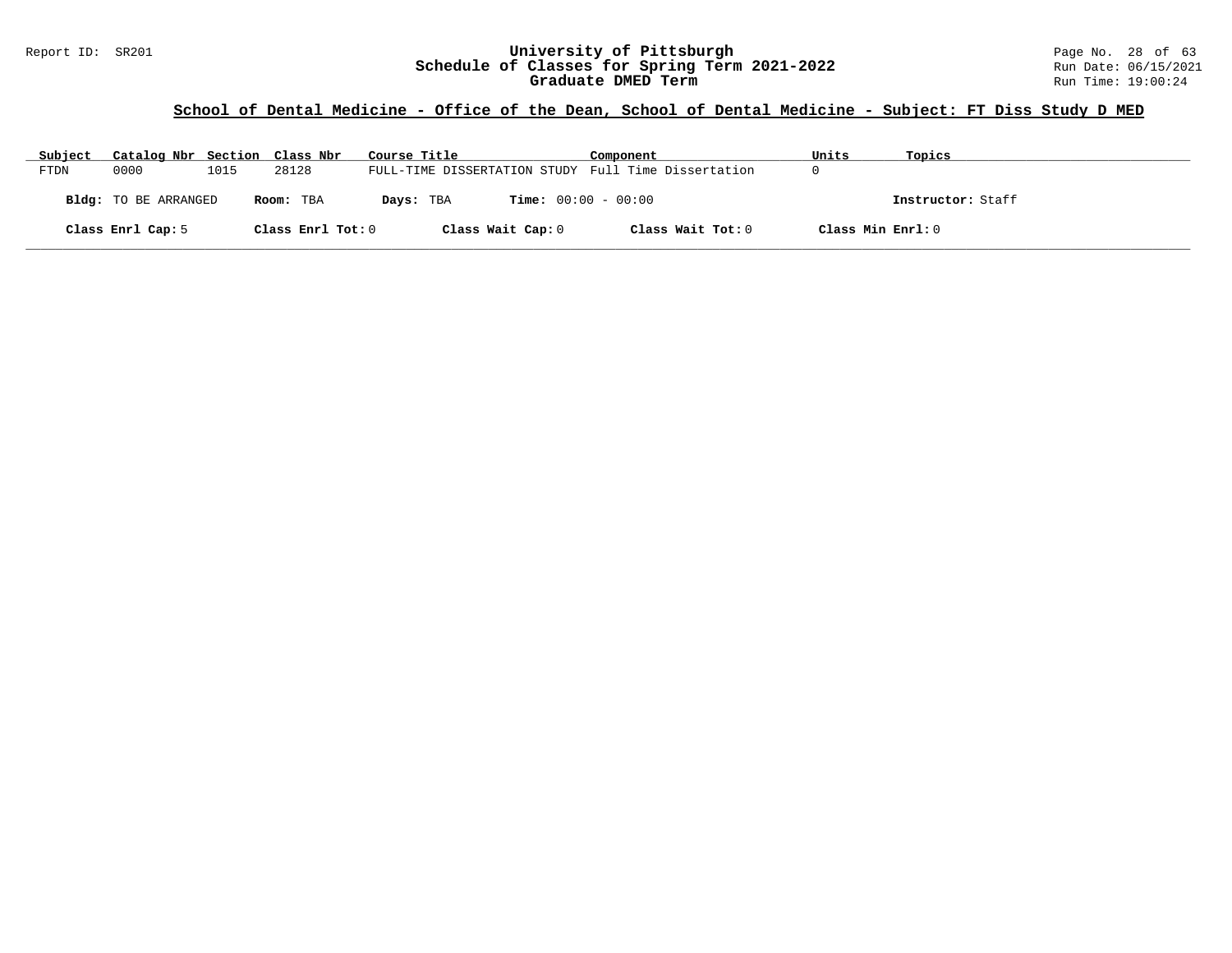#### Report ID: SR201 **1988 Chedule of Classes for Spring Term 2021-2022** Page No. 29 of 63<br>**Schedule of Classes for Spring Term 2021-2022** Run Date: 06/15/2021 **Schedule of Classes for Spring Term 2021-2022** Run Date: 06/15/2021 **Graduate DMED Term Run Time: 19:00:24**

| Subject     | Catalog Nbr Section Class Nbr                                                                                                                                                                                                      |      |                     | Course Title   |                                       |                    | Component                    |                                                                                                                                                                                                                                    |  | Units       | Topics              |                                   |
|-------------|------------------------------------------------------------------------------------------------------------------------------------------------------------------------------------------------------------------------------------|------|---------------------|----------------|---------------------------------------|--------------------|------------------------------|------------------------------------------------------------------------------------------------------------------------------------------------------------------------------------------------------------------------------------|--|-------------|---------------------|-----------------------------------|
| <b>DENT</b> | 1917                                                                                                                                                                                                                               | 1010 | 25101               | DIRECTED STUDY |                                       |                    |                              | Directed Studies                                                                                                                                                                                                                   |  | $1 - 3$     |                     |                                   |
|             | Bldg: TO BE ARRANGED                                                                                                                                                                                                               |      | Room: TBA           | Days: TBA      |                                       |                    | <b>Time:</b> $00:00 - 00:00$ |                                                                                                                                                                                                                                    |  |             | Instructor: Staff   |                                   |
|             | Class Enrl Cap: 35                                                                                                                                                                                                                 |      | Class Enrl Tot: 0   |                |                                       | Class Wait Cap: 20 |                              | Class Wait Tot: 0                                                                                                                                                                                                                  |  |             | Class Min Enrl: 0   |                                   |
| DENT        | 2001                                                                                                                                                                                                                               | 1010 | 12379               |                |                                       |                    |                              | FULL-TIME GRADUATE DENTAL MEDIDirected Studies                                                                                                                                                                                     |  | $\mathbf 0$ |                     |                                   |
|             | Bldg: TO BE ARRANGED                                                                                                                                                                                                               |      | Room: TBA           | Days: TBA      |                                       |                    | Time: $00:00 - 00:00$        |                                                                                                                                                                                                                                    |  |             |                     | Instructor: Petrone, Joseph F. A. |
|             | Class Enrl Cap: 25                                                                                                                                                                                                                 |      | Class Enrl Tot: 0   |                |                                       | Class Wait Cap: 0  |                              | Class Wait Tot: 0                                                                                                                                                                                                                  |  |             | Class Min Enrl: 0   |                                   |
|             | <b></b> This class has an additional fee. For more information go to <a <br="" href="http://www.registrar.pitt.edu">target="_blank"&gt;http://www.registrar.pitt.edu/</a> , and click on Faculty and Staff, then Course and Class. |      |                     |                |                                       |                    |                              |                                                                                                                                                                                                                                    |  |             |                     |                                   |
| <b>DENT</b> | 2049                                                                                                                                                                                                                               | 1010 | 12375               |                | GRADUATE PATIENT CARE                 |                    | Clinical                     |                                                                                                                                                                                                                                    |  | $\mathbf 0$ |                     |                                   |
|             | Bldg: TO BE ARRANGED                                                                                                                                                                                                               |      | Room: TBA           | Days: TBA      |                                       |                    | <b>Time:</b> $00:00 - 00:00$ |                                                                                                                                                                                                                                    |  |             |                     | Instructor: Petrone, Joseph F. A. |
|             | Class Enrl Cap: 50                                                                                                                                                                                                                 |      | Class Enrl Tot: 0   |                |                                       | Class Wait Cap: 0  |                              | Class Wait Tot: 0                                                                                                                                                                                                                  |  |             | Class Min Enrl: 0   |                                   |
|             |                                                                                                                                                                                                                                    |      |                     |                |                                       |                    |                              | <b></b> This class has an additional fee. For more information go to <a <br="" href="http://www.registrar.pitt.edu">target="_blank"&gt;http://www.registrar.pitt.edu/</a> , and click on Faculty and Staff, then Course and Class. |  |             |                     |                                   |
| DENT        | 2119                                                                                                                                                                                                                               | 1010 | 12380               |                | GRADUATE PROSTH PATIENT CARE Clinical |                    |                              |                                                                                                                                                                                                                                    |  | $\mathbf 0$ |                     |                                   |
|             | Bldg: TO BE ARRANGED                                                                                                                                                                                                               |      | Room: TBA           | Days: TBA      |                                       |                    | <b>Time:</b> $00:00 - 00:00$ |                                                                                                                                                                                                                                    |  |             |                     | Instructor: Hoffman, R Donald     |
|             | Class Enrl Cap: 20                                                                                                                                                                                                                 |      | Class Enrl Tot: 0   |                |                                       | Class Wait Cap: 0  |                              | Class Wait $Tot: 0$                                                                                                                                                                                                                |  |             | Class Min $Enrl: 0$ |                                   |
|             |                                                                                                                                                                                                                                    |      |                     |                |                                       |                    |                              | <b></b> This class has an additional fee. For more information go to <a <br="" href="http://www.registrar.pitt.edu">target="_blank"&gt;http://www.registrar.pitt.edu/</a> , and click on Faculty and Staff, then Course and Class. |  |             |                     |                                   |
| <b>DENT</b> | 2201                                                                                                                                                                                                                               | 1010 | 28078               |                | MASTERS RESEARCH 1                    |                    |                              | Thesis Research                                                                                                                                                                                                                    |  | $1 - 3$     |                     |                                   |
|             | Bldg: TO BE ARRANGED                                                                                                                                                                                                               |      | Room: TBA           | Days: TBA      |                                       |                    | <b>Time:</b> $00:00 - 00:00$ |                                                                                                                                                                                                                                    |  |             |                     | Instructor: Petrone, Joseph F. A. |
|             |                                                                                                                                                                                                                                    |      |                     |                |                                       |                    |                              |                                                                                                                                                                                                                                    |  |             |                     | Marazita, Mary Louise             |
|             |                                                                                                                                                                                                                                    |      |                     |                |                                       |                    |                              |                                                                                                                                                                                                                                    |  |             |                     | Weinberg, Seth M                  |
|             | Class Enrl Cap: 35                                                                                                                                                                                                                 |      | Class Enrl Tot: $0$ |                |                                       | Class Wait Cap: 0  |                              | Class Wait $Tot: 0$                                                                                                                                                                                                                |  |             | Class Min Enrl: 0   |                                   |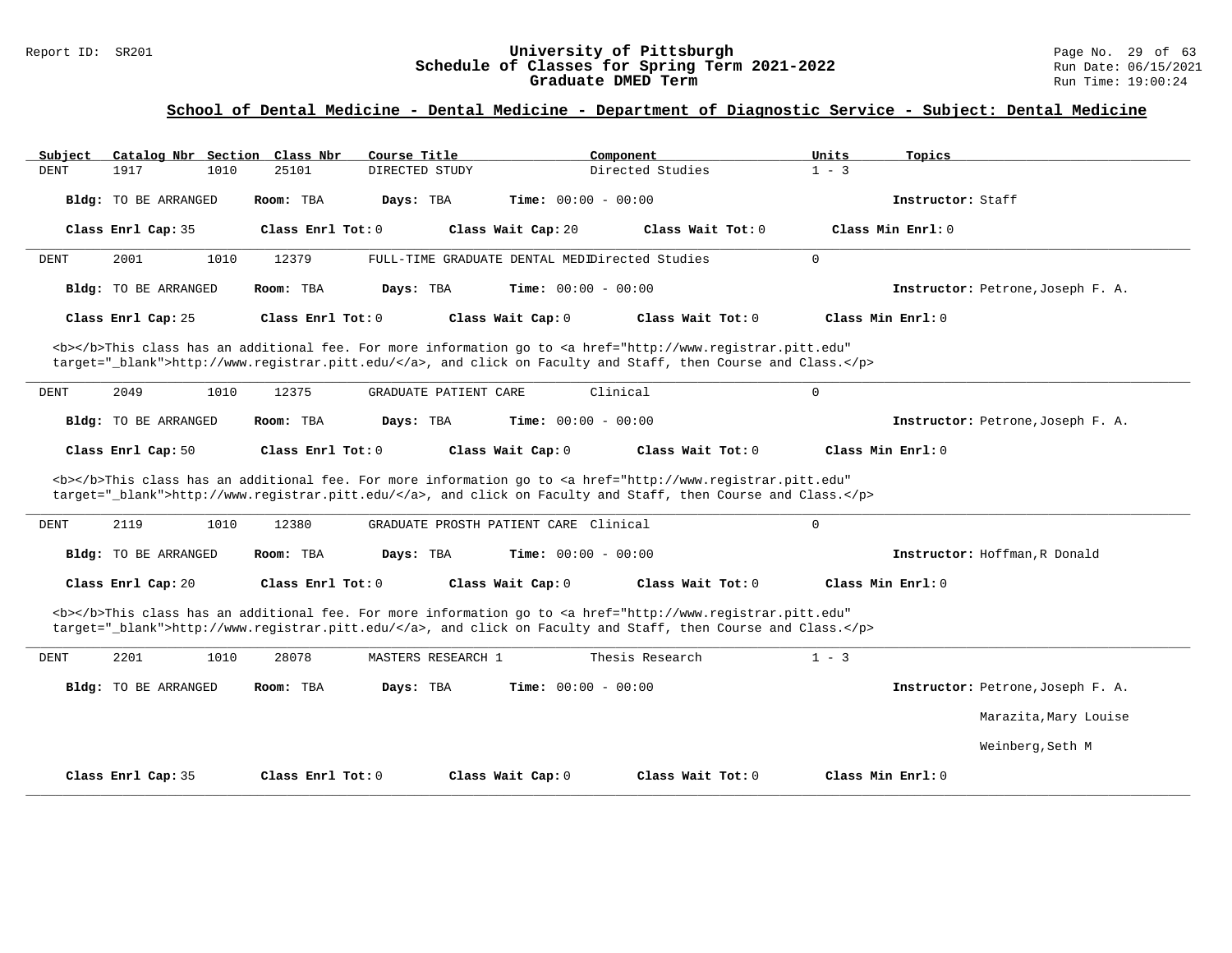#### Report ID: SR201 **University of Pittsburgh University of Pittsburgh** Page No. 30 of 63<br>**Schedule of Classes for Spring Term 2021-2022** Run Date: 06/15/2021 **Schedule of Classes for Spring Term 2021-2022** Run Date: 06/15/2021 **Graduate DMED Term Run Time: 19:00:24**

| Subject     |                             |      | Catalog Nbr Section Class Nbr | Course Title |                    |                   | Component                    |                   | Units   | Topics            |                                   |
|-------------|-----------------------------|------|-------------------------------|--------------|--------------------|-------------------|------------------------------|-------------------|---------|-------------------|-----------------------------------|
| <b>DENT</b> | 2202                        | 1100 | 30518                         |              | MASTERS RESEARCH 2 |                   |                              | Thesis Research   | $1 - 3$ |                   |                                   |
|             | <b>Bldg:</b> TO BE ARRANGED |      | Room: TBA                     | Days: TBA    |                    |                   | Time: $00:00 - 00:00$        |                   |         |                   | Instructor: Petrone, Joseph F. A. |
|             | Class Enrl Cap: 35          |      | Class Enrl Tot: 0             |              |                    | Class Wait Cap: 0 |                              | Class Wait Tot: 0 |         | Class Min Enrl: 0 |                                   |
| <b>DENT</b> | 2203                        | 1010 | 12404                         |              | MASTERS RESEARCH 3 |                   |                              | Thesis Research   | $1 - 3$ |                   |                                   |
|             | Bldg: TO BE ARRANGED        |      | Room: TBA                     | Days: TBA    |                    |                   | Time: $00:00 - 00:00$        |                   |         |                   | Instructor: Petrone, Joseph F. A. |
|             |                             |      |                               |              |                    |                   |                              |                   |         |                   | Marazita, Mary Louise             |
|             |                             |      |                               |              |                    |                   |                              |                   |         |                   | Weinberg, Seth M                  |
|             | Class Enrl Cap: 10          |      | Class Enrl Tot: 0             |              |                    | Class Wait Cap: 0 |                              | Class Wait Tot: 0 |         | Class Min Enrl: 0 |                                   |
| <b>DENT</b> | 2204                        | 1010 | 28079                         |              | MASTERS RESEARCH 4 |                   |                              | Thesis Research   | $1 - 3$ |                   |                                   |
|             | Bldg: TO BE ARRANGED        |      | Room: TBA                     | Days: TBA    |                    |                   | <b>Time:</b> $00:00 - 00:00$ |                   |         |                   | Instructor: Petrone, Joseph F. A. |
|             |                             |      |                               |              |                    |                   |                              |                   |         |                   | Weinberg, Seth M                  |
|             |                             |      |                               |              |                    |                   |                              |                   |         |                   | Marazita, Mary Louise             |
|             | Class Enrl Cap: 35          |      | Class Enrl Tot: 0             |              |                    | Class Wait Cap: 0 |                              | Class Wait Tot: 0 |         | Class Min Enrl: 0 |                                   |
| <b>DENT</b> | 2205                        | 1010 | 28080                         |              | MASTERS RESEARCH 5 |                   |                              | Thesis Research   | $1 - 3$ |                   |                                   |
|             | Bldg: TO BE ARRANGED        |      | Room: TBA                     | Days: TBA    |                    |                   | Time: $00:00 - 00:00$        |                   |         |                   | Instructor: Petrone, Joseph F. A. |
|             |                             |      |                               |              |                    |                   |                              |                   |         |                   | Marazita, Mary Louise             |
|             |                             |      |                               |              |                    |                   |                              |                   |         |                   | Weinberg, Seth M                  |
|             | Class Enrl Cap: 35          |      | Class Enrl Tot: 0             |              |                    | Class Wait Cap: 0 |                              | Class Wait Tot: 0 |         | Class Min Enrl: 0 |                                   |
| DENT        | 2206                        | 1010 | 12405                         |              | MASTERS RESEARCH 6 |                   |                              | Thesis Research   | $1 - 3$ |                   |                                   |
|             | Bldg: TO BE ARRANGED        |      | Room: TBA                     | Days: TBA    |                    |                   | <b>Time:</b> $00:00 - 00:00$ |                   |         |                   | Instructor: Petrone, Joseph F. A. |
|             |                             |      |                               |              |                    |                   |                              |                   |         |                   | Marazita, Mary Louise             |
|             |                             |      |                               |              |                    |                   |                              |                   |         |                   | Weinberg, Seth M                  |
|             | Class Enrl Cap: 10          |      | Class Enrl Tot: 0             |              |                    | Class Wait Cap: 0 |                              | Class Wait Tot: 0 |         | Class Min Enrl: 0 |                                   |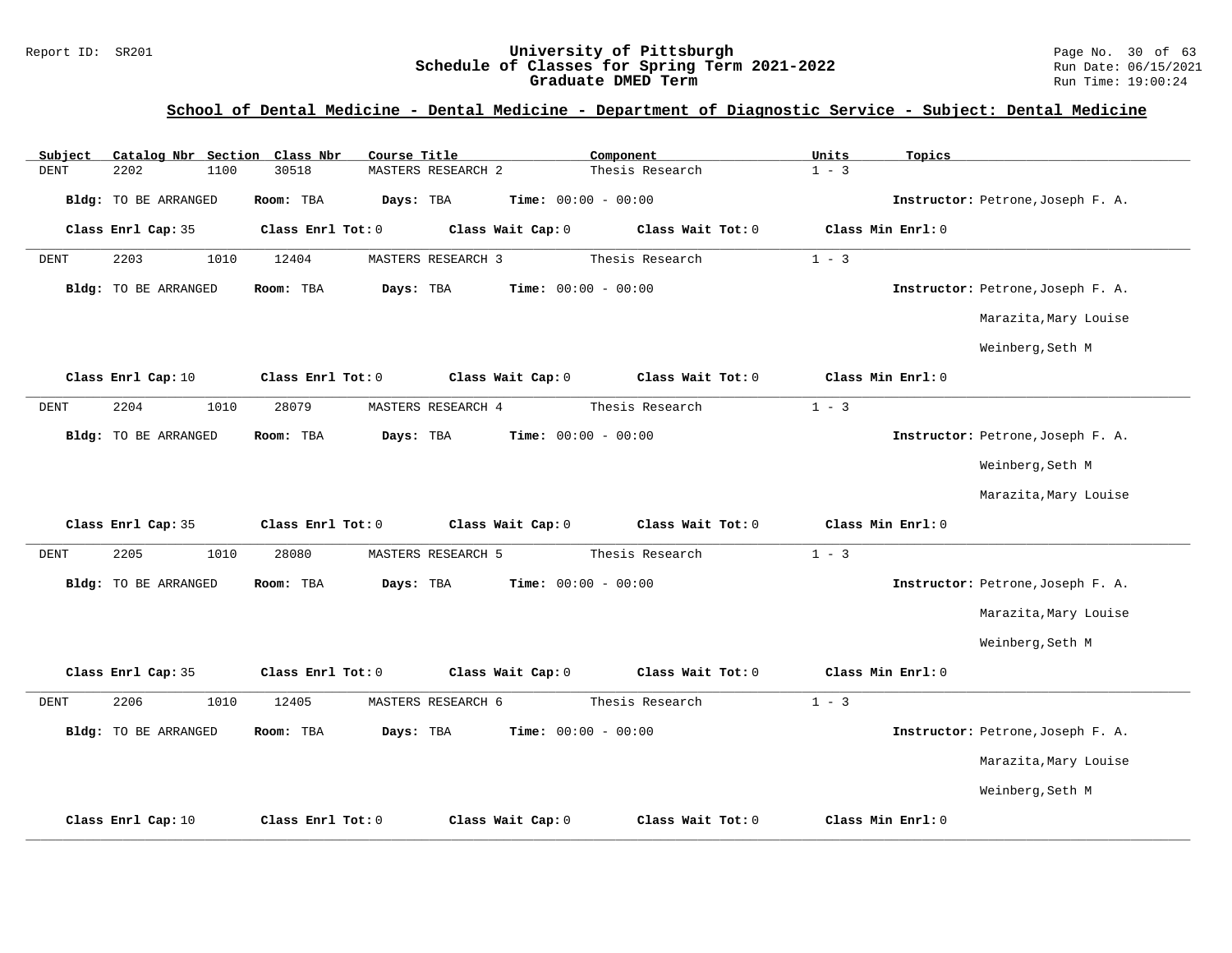#### Report ID: SR201 **University of Pittsburgh** Page No. 31 of 63 **Schedule of Classes for Spring Term 2021-2022** Run Date: 06/15/2021 **Graduate DMED Term Run Time: 19:00:24**

| Subject     |                             |      | Catalog Nbr Section Class Nbr                                             | Course Title       |                                       | Component         | Units          | Topics                            |
|-------------|-----------------------------|------|---------------------------------------------------------------------------|--------------------|---------------------------------------|-------------------|----------------|-----------------------------------|
| <b>DENT</b> | 2207                        | 1010 | 28081                                                                     | MASTERS RESEARCH 7 |                                       | Thesis Research   | $1 - 3$        |                                   |
|             | Bldg: TO BE ARRANGED        |      | Room: TBA                                                                 | Days: TBA          | Time: $00:00 - 00:00$                 |                   |                | Instructor: Petrone, Joseph F. A. |
|             |                             |      |                                                                           |                    |                                       |                   |                | Marazita, Mary Louise             |
|             |                             |      |                                                                           |                    |                                       |                   |                | Weinberg, Seth M                  |
|             | Class Enrl Cap: 35          |      | Class Enrl Tot: 0                                                         |                    | Class Wait Cap: 0                     | Class Wait Tot: 0 |                | Class Min Enrl: 0                 |
| DENT        | 2947                        | 1050 | 15291                                                                     | DIRECTED STUDY     |                                       | Directed Studies  | $1 - 3$        |                                   |
|             | Bldg: TO BE ARRANGED        |      | Room: TBA                                                                 | Days: TBA          | <b>Time:</b> $00:00 - 00:00$          |                   |                | Instructor: Taboas, Juan M        |
|             | Class Enrl Cap: 10          |      | Class Enrl Tot: 0                                                         |                    | Class Wait Cap: 0                     | Class Wait Tot: 0 |                | Class Min Enrl: 0                 |
| <b>DENT</b> | 3142                        | 1050 | 15278                                                                     |                    | INTRO TRANSLATIONAL RESEARCH Lecture  |                   | $\overline{2}$ |                                   |
|             | <b>Bldg:</b> TO BE ARRANGED |      | Room: TBA                                                                 | Days: TBA          | <b>Time:</b> $00:00 - 00:00$          |                   |                | Instructor: Staff                 |
|             | Class Enrl Cap: 15          |      | Class Enrl Tot: 0                                                         |                    | Class Wait Cap: 0                     | Class Wait Tot: 0 |                | Class Min Enrl: 0                 |
| DENT        | 5148                        | 1050 | 21849                                                                     |                    | OUALITIES OF A GEN DENTIST 2 Clinical |                   | $\mathbf{1}$   |                                   |
|             | Bldg: Salk Hall             |      | Room: TBA                                                                 | Days: TBA          | <b>Time:</b> $00:00 - 00:00$          |                   |                | Instructor: O'Donnell, Jean A     |
|             |                             |      |                                                                           |                    |                                       |                   |                | Oakley, Marnie                    |
|             | Class Enrl Cap: 90          |      | Class Enrl Tot: 0                                                         |                    | Class Wait Cap: 0                     | Class Wait Tot: 0 |                | Class Min Enrl: 0                 |
| <b>DENT</b> | 5242                        | 1070 | 12346                                                                     |                    | DIAGNOSIS & TRMNT PLANNING 2 Lecture  |                   | $\mathbf{1}$   |                                   |
|             | Bldg: Salk Hall             |      | Room: 00355                                                               | Days: W            | <b>Time:</b> $11:00 - 11:50$          |                   |                | Instructor: Nedwick, Karen A      |
|             | Bldg: Salk Hall             |      | <b>Room: 00355</b>                                                        | Days: M            | <b>Time:</b> $09:00 - 09:50$          |                   |                | Instructor: Nedwick, Karen A      |
|             | Class Enrl Cap: 90          |      | Class Enrl Tot: 0<br>Room Characteristics: PeopleSoft - Scheduled (PS)(1) |                    | Class Wait Cap: 0                     | Class Wait Tot: 0 |                | Class Min Enrl: 0                 |
| DENT        | 5248                        | 1050 | 21850                                                                     |                    | OUALITIES OF A GEN DENTIST 5 Clinical |                   | $\mathbf{1}$   |                                   |
|             | Bldg: Salk Hall             |      | Room: TBA                                                                 | Days: TBA          | <b>Time:</b> $00:00 - 00:00$          |                   |                | Instructor: Oakley, Marnie        |
|             |                             |      |                                                                           |                    |                                       |                   |                | O'Donnell, Jean A                 |
|             | Class Enrl Cap: 90          |      | Class Enrl Tot: 0                                                         |                    | Class Wait Cap: 0                     | Class Wait Tot: 0 |                | Class Min Enrl: 0                 |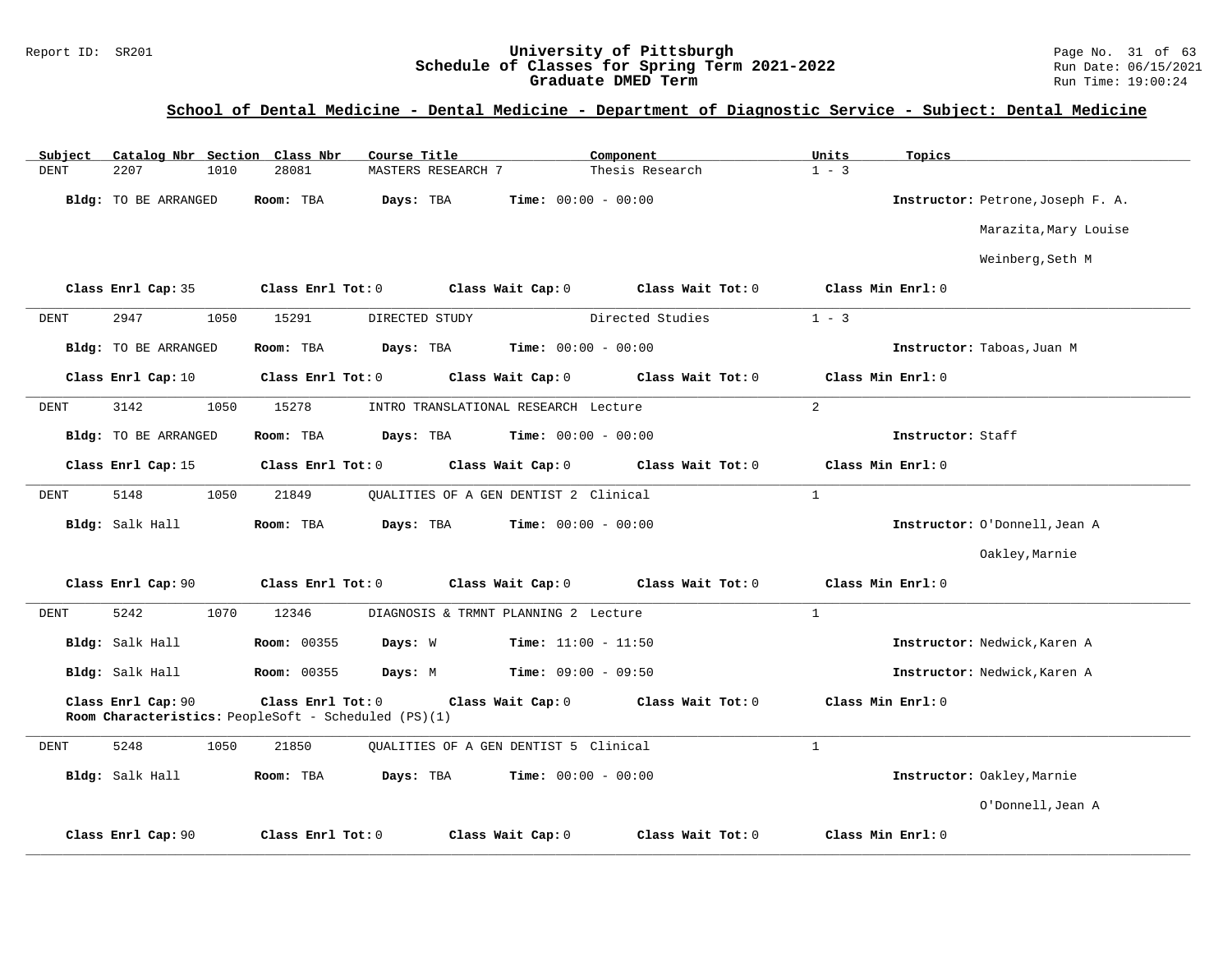#### Report ID: SR201 **University of Pittsburgh** Page No. 32 of 63 **Schedule of Classes for Spring Term 2021-2022** Run Date: 06/15/2021 **Graduate DMED Term Run Time: 19:00:24**

| Catalog Nbr Section Class Nbr<br>Subject | Course Title                                           | Component         | Units<br>Topics                  |
|------------------------------------------|--------------------------------------------------------|-------------------|----------------------------------|
| <b>DENT</b><br>5347<br>1010              | 27236<br>SUCCESSFUL PRACTICE MGT 2                     | Clinical          | $\mathcal{L}$                    |
| Bldg: Salk Hall                          | Days: TBA<br><b>Time:</b> $00:00 - 00:00$<br>Room: TBA |                   | Instructor: Grafton, Sarah Essek |
|                                          |                                                        |                   | Nerone, Robert A                 |
| Class Enrl Cap: 85                       | Class Enrl Tot: 0<br>Class Wait Cap: 0                 | Class Wait Tot: 0 | Class Min Enrl: 0                |
| 5348<br>1050<br><b>DENT</b>              | 21851<br>OUALITIES OF A GEN DENTIST 8 Clinical         |                   | 1                                |
| Bldg: Salk Hall                          | Days: TBA<br><b>Time:</b> $00:00 - 00:00$<br>Room: TBA |                   | Instructor: Oakley, Marnie       |
|                                          |                                                        |                   | O'Donnell, Jean A                |
| Class Enrl Cap: 90                       | Class Wait Cap: 0<br>Class Enrl Tot: 0                 | Class Wait Tot: 0 | Class Min Enrl: 0                |
| 5440<br>1010<br><b>DENT</b>              | 12422<br>SENIOR CASE PRESENTATION                      | Seminar           | 2                                |
| Bldg: Salk Hall                          | Room: TBA<br>Days: TBA<br><b>Time:</b> $00:00 - 00:00$ |                   | Instructor: Barbaric, Filip      |
| Class Enrl Cap: 90                       | Class Enrl Tot: 0<br>Class Wait Cap: 0                 | Class Wait Tot: 0 | Class Min Enrl: 0                |
| 5447<br>1010<br><b>DENT</b>              | 27235<br>SUCCESSFUL PRACTICE MGT 5                     | Clinical          | $\mathbf{3}$                     |
| Bldg: Salk Hall                          | Days: TBA<br><b>Time:</b> $00:00 - 00:00$<br>Room: TBA |                   | Instructor: Grafton, Sarah Essek |
|                                          |                                                        |                   | Nerone, Robert A                 |
| Class Enrl Cap: 85                       | Class Wait Cap: 0<br>Class Enrl Tot: 0                 | Class Wait Tot: 0 | Class Min Enrl: 0                |
| 5448<br>1050<br><b>DENT</b>              | 21852<br>OUALITIES OF A GEN DENTIST 11 Clinical        |                   | $\mathbf{1}$                     |
| Bldg: Salk Hall                          | Days: TBA<br><b>Time:</b> $00:00 - 00:00$<br>Room: TBA |                   | Instructor: Oakley, Marnie       |
|                                          |                                                        |                   | O'Donnell, Jean A                |
| Class Enrl Cap: 90                       | Class Wait Cap: 0<br>Class Enrl Tot: 0                 | Class Wait Tot: 0 | Class Min Enrl: 0                |
| 5455<br>1010<br>DENT                     | 12347<br>CLN ORL DIAG & TRMNT PLANNG 2 Clinical        |                   | 2                                |
| Bldg: Salk Hall                          | Room: TBA<br>Days: TBA<br><b>Time:</b> $00:00 - 00:00$ |                   | Instructor: Ryan, Katie Jane     |
| Class Enrl Cap: 90                       | Class Enrl Tot: 0<br>Class Wait Cap: 0                 | Class Wait Tot: 0 | Class Min Enrl: 0                |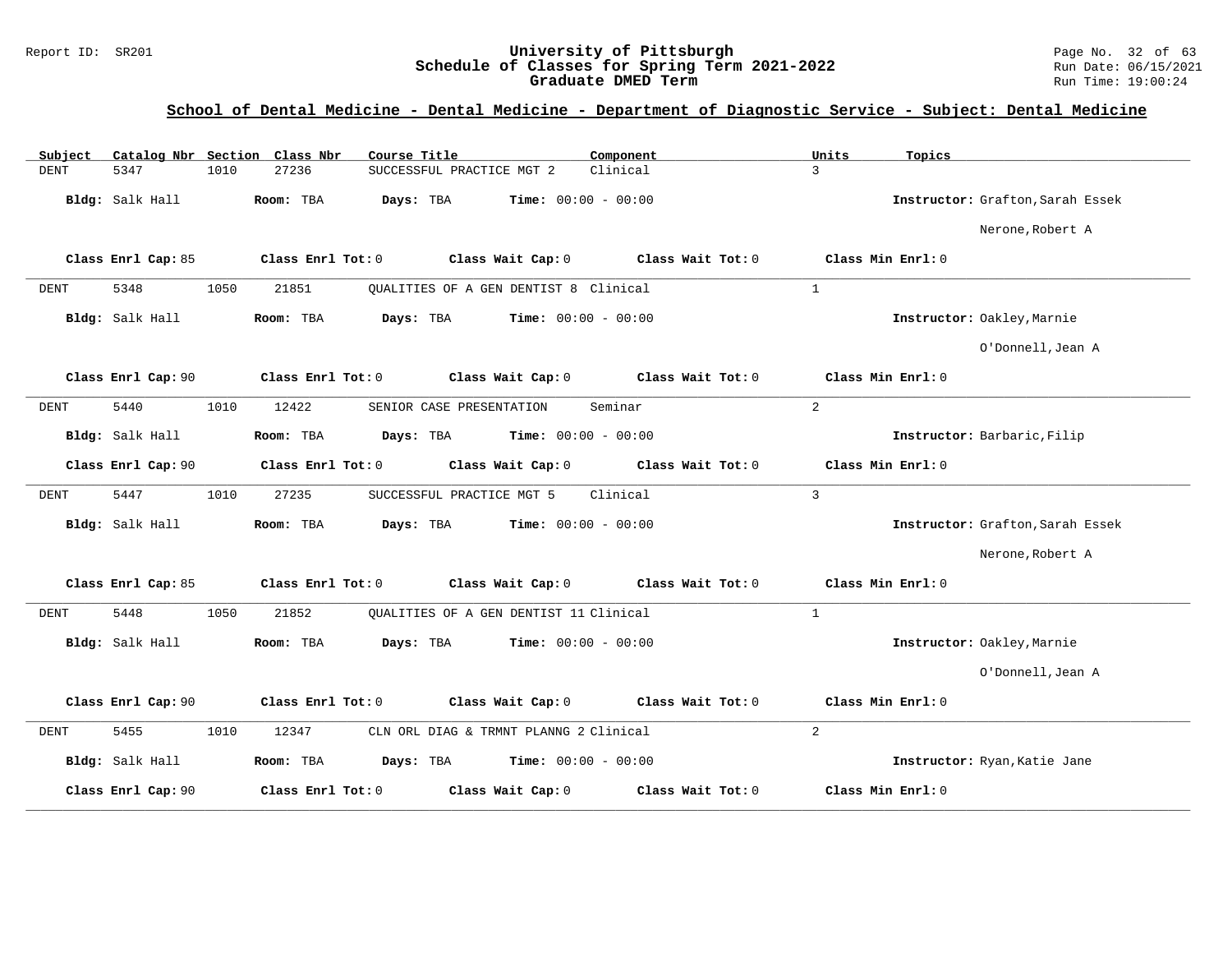#### Report ID: SR201 **University of Pittsburgh** Page No. 33 of 63 **Schedule of Classes for Spring Term 2021-2022** Run Date: 06/15/2021 **Graduate DMED Term Run Time: 19:00:24**

| Subject              | Catalog Nbr Section Class Nbr | Course Title                                          |                              | Component                           | Units         | Topics                               |
|----------------------|-------------------------------|-------------------------------------------------------|------------------------------|-------------------------------------|---------------|--------------------------------------|
| <b>DENT</b><br>5459  | 1050<br>16203                 | CLN SPECIAL NEEDS DENTISTRY 2 Clinical                |                              |                                     | $2^{1}$       |                                      |
| Bldg: Salk Hall      | Room: TBA                     | Days: TBA                                             | <b>Time:</b> $00:00 - 00:00$ |                                     |               | Instructor: Taiclet, Lynne M         |
| Class Enrl Cap: 90   | Class Enrl Tot: 0             |                                                       |                              | Class Wait Cap: 0 Class Wait Tot: 0 |               | Class Min Enrl: 0                    |
| 5900<br><b>DENT</b>  | 1040<br>25152                 | INDEPENDENT STUDY                                     |                              | Independent Study                   | $0 - 3$       |                                      |
| Bldg: TO BE ARRANGED | Room: TBA                     | Days: TBA                                             | <b>Time:</b> $00:00 - 00:00$ |                                     |               | Instructor: Taiclet, Lynne M         |
| Class Enrl Cap: 5    | $Class$ $Enr1$ $Tot: 0$       | Class Wait Cap: 0                                     |                              | Class Wait Tot: 0                   |               | Class Min Enrl: 0                    |
| 5911<br>DENT         | 1010<br>23324                 | CLNCL DEN SPEC NEEDS PATIENT Clinical                 |                              |                                     | $\mathcal{L}$ |                                      |
| Bldg: Salk Hall      | Room: TBA                     | Days: TBA                                             | <b>Time:</b> $00:00 - 00:00$ |                                     |               | Instructor: Taiclet, Lynne M         |
| Class Enrl Cap: 14   | Class Enrl Tot: 0             |                                                       | Class Wait Cap: 0            | Class Wait Tot: 0                   |               | Class Min Enrl: 0                    |
| 5913<br>DENT         | 1050<br>23150                 | EDUCATIONAL ADMINISTRATION                            |                              | Independent Study                   | $1 - 3$       |                                      |
| Bldg: Salk Hall      | Room: TBA                     | Days: TBA                                             | <b>Time:</b> $00:00 - 00:00$ |                                     |               | Instructor: Horvath, Zsuzsa          |
| Class Enrl Cap: 35   | Class Enrl Tot: 0             |                                                       | Class Wait Cap: 0            | Class Wait Tot: 0                   |               | Class Min Enrl: 0                    |
| 5915<br>DENT         | 1250<br>23842                 | INTRO TO PEER TUTRG IN DENT EDDirected Studies        |                              |                                     | 2             |                                      |
| Bldg: Salk Hall      | Room: TBA                     | Days: TBA                                             | <b>Time:</b> $00:00 - 00:00$ |                                     |               | Instructor: Wankiiri-Hale, Christine |
|                      |                               |                                                       |                              |                                     |               | Horvath, Zsuzsa                      |
| Class Enrl Cap: 15   |                               | Class Enrl Tot: 0 Class Wait Cap: 0 Class Wait Tot: 0 |                              |                                     |               | Class Min Enrl: 0                    |
| 5916<br>DENT         | 1200<br>23841                 | PEER TUTORING IN DENT EDUCATN Independent Study       |                              |                                     | $\mathbf{1}$  |                                      |
| Bldg: Salk Hall      | Room: TBA                     | Days: TBA                                             | <b>Time:</b> $00:00 - 00:00$ |                                     |               | Instructor: Wankiiri-Hale, Christine |
|                      |                               |                                                       |                              |                                     |               | Horvath, Zsuzsa                      |
| Class Enrl Cap: 15   | Class Enrl Tot: 0             | Class Wait Cap: 0                                     |                              | Class Wait Tot: 0                   |               | Class Min Enrl: 0                    |
| 5920<br><b>DENT</b>  | 27260<br>1010                 | PRINCIPLES CLINICAL TEACHING Seminar                  |                              |                                     | $\mathbf{1}$  |                                      |
| Bldg: Salk Hall      | Room: TBA                     | Days: TBA                                             | $Time: 00:00 - 00:00$        |                                     |               | Instructor: Horvath, Zsuzsa          |
| Class Enrl Cap: 20   | Class Enrl Tot: 0             |                                                       | Class Wait Cap: 0            | Class Wait Tot: 0                   |               | Class Min Enrl: 0                    |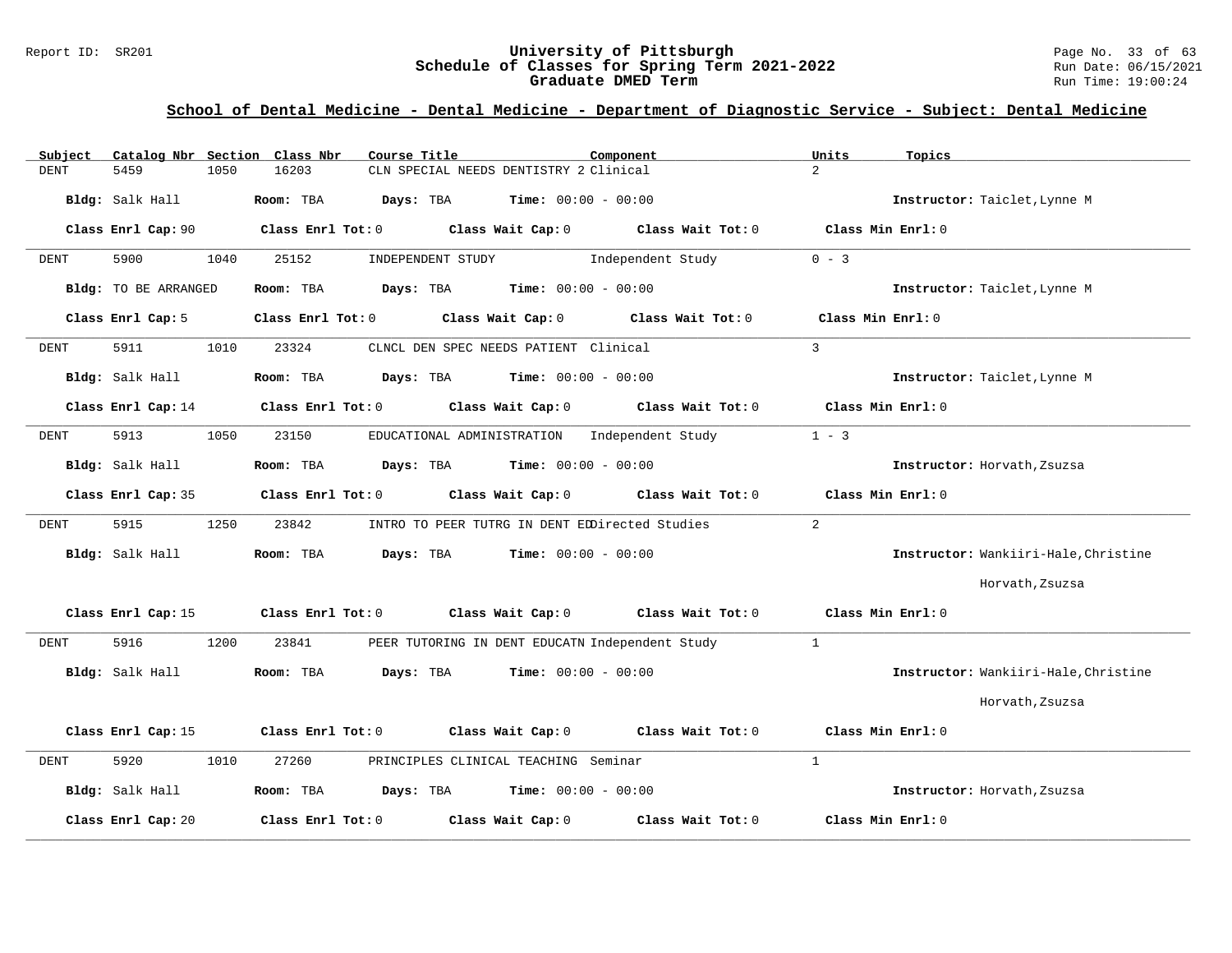#### Report ID: SR201 **University of Pittsburgh** Page No. 34 of 63 **Schedule of Classes for Spring Term 2021-2022** Run Date: 06/15/2021 **Graduate DMED Term Run Time: 19:00:24**

| Catalog Nbr Section Class Nbr<br>Subject | Course Title                                                                    | Component                                      | Units<br>Topics              |
|------------------------------------------|---------------------------------------------------------------------------------|------------------------------------------------|------------------------------|
| 5921<br>1010<br><b>DENT</b>              | CLINICAL TEACHING PRACTICUM Independent Study<br>27259                          |                                                | $\mathbf{1}$                 |
| Bldg: Salk Hall                          | <b>Days:</b> TBA <b>Time:</b> $00:00 - 00:00$<br>Room: TBA                      |                                                | Instructor: Horvath, Zsuzsa  |
| Class Enrl Cap: 20                       | Class Enrl Tot: $0$ Class Wait Cap: $0$ Class Wait Tot: $0$                     |                                                | Class Min Enrl: 0            |
| 5947<br>1010<br><b>DENT</b>              | 28268<br>DIRECTED STUDY                                                         | Directed Studies                               | $1 - 3$                      |
| Bldg: TO BE ARRANGED                     | <b>Days:</b> TBA <b>Time:</b> $00:00 - 00:00$<br>Room: TBA                      |                                                | Instructor: Taiclet, Lynne M |
| Class Enrl Cap: 5                        | Class Enrl Tot: 0 Class Wait Cap: 0 Class Wait Tot: 0                           |                                                | Class Min Enrl: 0            |
| 1010<br>5977<br>DENT                     | EDUCL RES DENTAL MEDICINE (R) Independent Study<br>20755                        |                                                | $1 - 3$                      |
| Bldg: TO BE ARRANGED                     | Room: TBA<br><b>Days:</b> TBA <b>Time:</b> $00:00 - 00:00$                      |                                                | Instructor: Horvath, Zsuzsa  |
| Class Enrl Cap: 35                       | Class Enrl Tot: $0$ Class Wait Cap: $0$ Class Wait Tot: $0$ Class Min Enrl: $0$ |                                                |                              |
| 5982<br>1050<br>DENT                     | 23103<br>TCH PRACTICUM IN DENTAL EDUC Independent Study                         |                                                | $1 - 3$                      |
| Bldg: Salk Hall                          | Room: TBA<br><b>Days:</b> TBA <b>Time:</b> $00:00 - 00:00$                      |                                                | Instructor: Horvath, Zsuzsa  |
| Class Enrl Cap: 35                       | Class Enrl Tot: $0$ Class Wait Cap: $0$ Class Wait Tot: $0$                     |                                                | Class Min Enrl: 0            |
| 1100<br><b>DENT</b><br>5984              | 23840                                                                           | ACADMC CARR TRACK CAPSTONE 2 Independent Study | $\mathbf{1}$                 |
| Bldg: Salk Hall                          | <b>Days:</b> TBA <b>Time:</b> $00:00 - 00:00$<br>Room: TBA                      |                                                | Instructor: Horvath, Zsuzsa  |
|                                          |                                                                                 |                                                | Wankiiri-Hale, Christine     |
| Class Enrl Cap: 15                       | Class Enrl Tot: 0<br>Class Wait Cap: 0                                          | Class Wait Tot: 0                              | Class Min Enrl: 0            |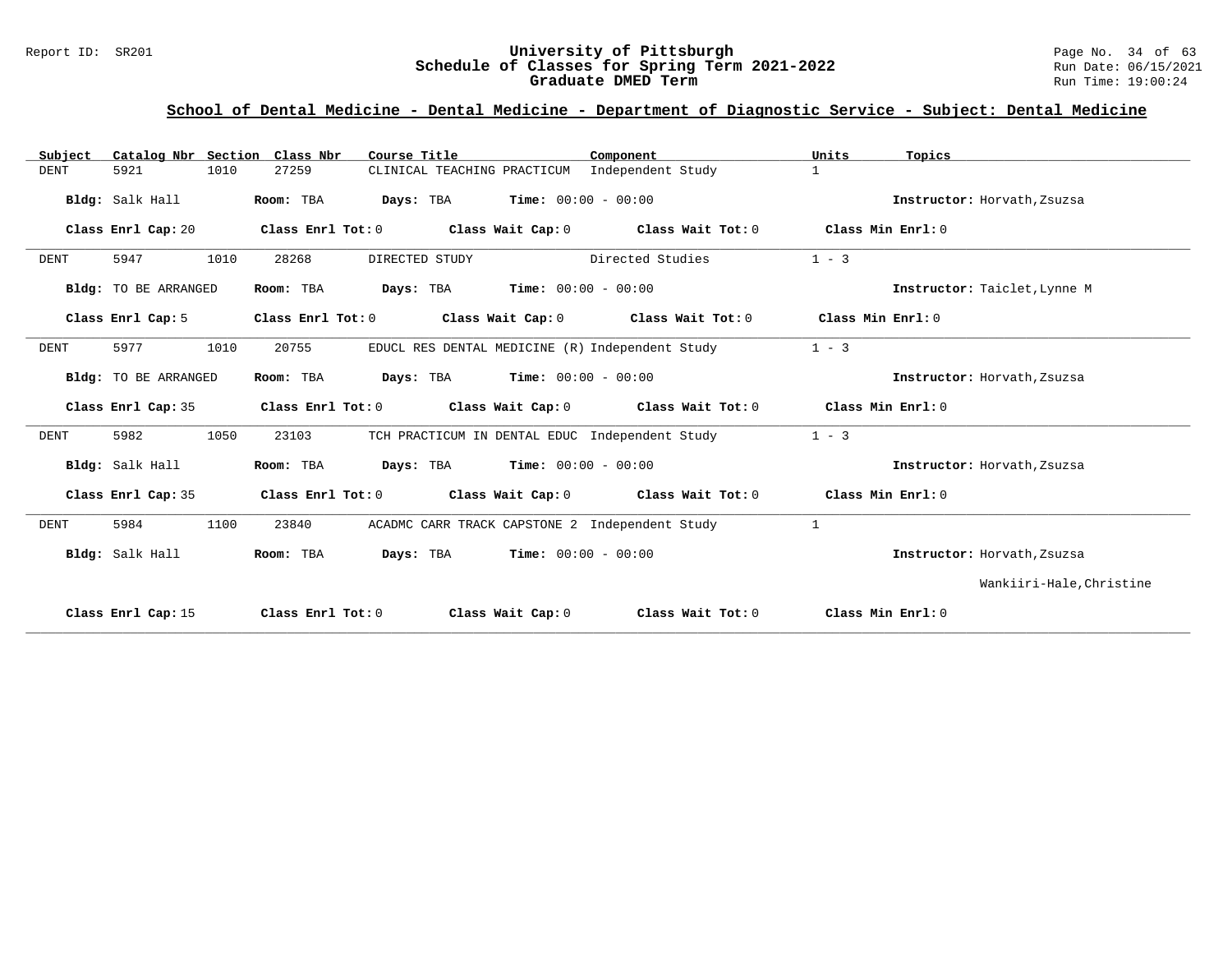#### Report ID: SR201 **University of Pittsburgh** Page No. 35 of 63 **Schedule of Classes for Spring Term 2021-2022** Run Date: 06/15/2021 **Graduate DMED Term Run Time: 19:00:24**

| Subject<br>Catalog Nbr Section Class Nbr | Course Title                                                                                   | Component                               | Units<br>Topics                     |
|------------------------------------------|------------------------------------------------------------------------------------------------|-----------------------------------------|-------------------------------------|
| DIASCI<br>5141<br>1035                   | 27939<br>INTRODUCTION TO RADIOLOGY 1 Lecture                                                   |                                         | 0.5                                 |
| Bldg: Salk Hall                          | <b>Room:</b> 00458<br><b>Days:</b> Tu <b>Time:</b> $14:00 - 14:50$                             |                                         | Instructor: Vijayan, Suvendra       |
| Class Enrl Cap: 80                       | Class Enrl Tot: 0<br>Class Wait Cap: 0<br>Room Characteristics: PeopleSoft - Scheduled (PS)(1) | Class Wait Tot: 0                       | Class Min Enrl: 0                   |
| DIASCI<br>5244<br>1010                   | 30151<br>ORAL & MAXILLO PATH & RAD 2 Lecture                                                   |                                         | 2                                   |
| Bldg: Salk Hall                          | <b>Room: 00458</b><br>Days: W                                                                  | <b>Time:</b> $09:00 - 10:50$            | Instructor: Bilodeau, Elizabeth Ann |
|                                          |                                                                                                |                                         | Potluri, Anitha                     |
| Class Enrl Cap: 90                       | Class Enrl Tot: 0 Class Wait Cap: 0<br>Room Characteristics: PeopleSoft - Scheduled (PS)(1)    | Class Wait Tot: 0                       | Class Min Enrl: 0                   |
| 5341<br>1010<br>DIASCI                   | 14716<br>SEMS IN ORL PATH & ORAL MEDICNSeminar                                                 |                                         | $\mathbf{1}$                        |
| Bldg: Salk Hall                          | <b>Room:</b> 00355<br>Days: W<br><b>Time:</b> $15:00 - 15:50$                                  |                                         | Instructor: Prasad, Joanne Leger    |
| Class Enrl Cap: 90                       | Class Enrl Tot: 0<br>Room Characteristics: PeopleSoft - Scheduled (PS)(1)                      | Class Wait Cap: 0 Class Wait Tot: 0     | Class Min Enrl: 0                   |
| 5459<br>1010<br>DIASCI                   | 26325<br>CLINICAL RADIOLOGY                                                                    | Clinical                                | $\overline{3}$                      |
| Bldg: TO BE ARRANGED                     | Room: TBA<br>Days: TBA                                                                         | <b>Time:</b> $00:00 - 00:00$            | Instructor: Potluri, Anitha         |
|                                          |                                                                                                |                                         | Vijayan, Suvendra                   |
| Class Enrl Cap: 85                       | Class Enrl Tot: 0                                                                              | Class Wait Cap: $0$ Class Wait Tot: $0$ | Class Min Enrl: 0                   |
| 1010<br>5469<br>DIASCI                   | 24767<br>CLINICAL EMERGENCY 2                                                                  | Clinical                                | $\overline{2}$                      |
| Bldg: Salk Hall                          | Days: TBA<br>Room: TBA                                                                         | <b>Time:</b> $00:00 - 00:00$            | Instructor: Levine, Steven C        |
| Class Enrl Cap: 90                       | Class Enrl Tot: 0<br>Class Wait Cap: 0                                                         | Class Wait Tot: 0                       | Class Min Enrl: 0                   |
| 1070<br>DIASCI<br>5900                   | 23332<br>INDEPENDENT STUDY                                                                     | Independent Study                       | $1 - 3$                             |
| <b>Bldg:</b> TO BE ARRANGED              | Days: TBA<br>Room: TBA                                                                         | <b>Time:</b> $00:00 - 00:00$            | Instructor: Summersgill, Kurt Fry   |
| Class Enrl Cap: 35                       | Class Enrl Tot: 0<br>Class Wait Cap: 0                                                         | Class Wait Tot: 0                       | Class Min Enrl: 0                   |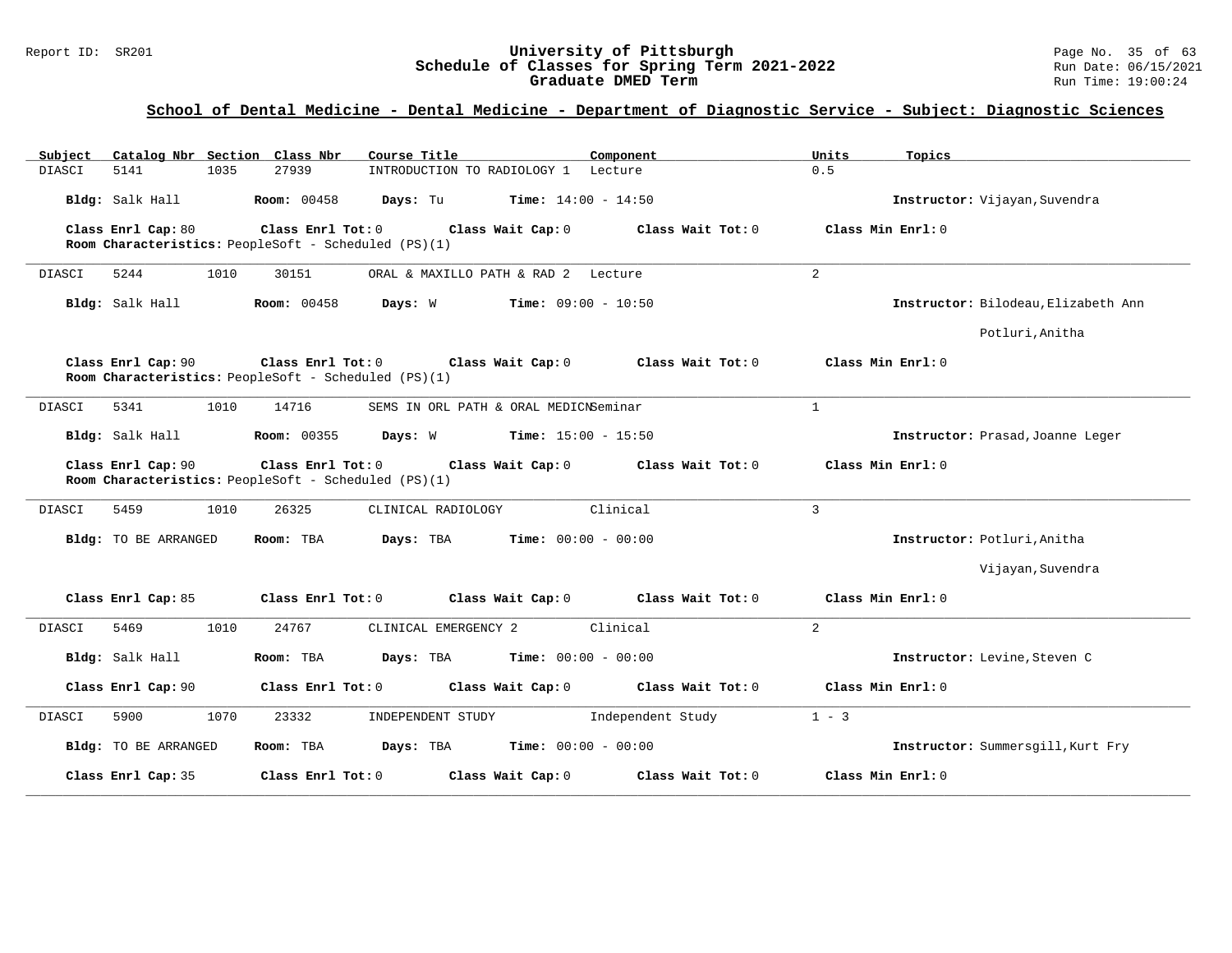#### Report ID: SR201 **University of Pittsburgh** Page No. 36 of 63 **Schedule of Classes for Spring Term 2021-2022** Run Date: 06/15/2021 **Graduate DMED Term Run Time: 19:00:24**

| Catalog Nbr Section Class Nbr<br>Subject | Course Title               | Component                              | Units<br>Topics                     |
|------------------------------------------|----------------------------|----------------------------------------|-------------------------------------|
| 5900<br>1080<br>DIASCI                   | 24274<br>INDEPENDENT STUDY | Independent Study                      | $1 - 3$                             |
| Bldg: TO BE ARRANGED                     | Room: TBA<br>Days: TBA     | <b>Time:</b> $00:00 - 00:00$           | Instructor: Vijayan, Suvendra       |
|                                          |                            |                                        | Potluri, Anitha                     |
| Class Enrl Cap: 10                       | Class Enrl Tot: 0          | Class Wait Cap: 0<br>Class Wait Tot: 0 | Class Min Enrl: 0                   |
| 1090<br>5900<br>DIASCI                   | 24297<br>INDEPENDENT STUDY | Independent Study                      | $1 - 3$                             |
| Bldg: TO BE ARRANGED                     | Room: TBA<br>Days: TBA     | <b>Time:</b> $00:00 - 00:00$           | Instructor: Bilodeau, Elizabeth Ann |
|                                          |                            |                                        | Potluri, Anitha                     |
| Class Enrl Cap: 10                       | Class Enrl Tot: 0          | Class Wait Tot: 0<br>Class Wait Cap: 0 | Class Min Enrl: 0                   |
| 1200<br>5941<br>DIASCI                   | 24285                      | Clinical<br>DENTAL EMERGENCY SELECTIVE |                                     |
| Bldg: TO BE ARRANGED                     | Room: TBA<br>Days: TBA     | <b>Time:</b> $00:00 - 00:00$           | Instructor: Levine, Steven C        |
| Class Enrl Cap: 10                       | Class Enrl Tot: 0          | Class Wait Tot: 0<br>Class Wait Cap: 0 | Class Min Enrl: 0                   |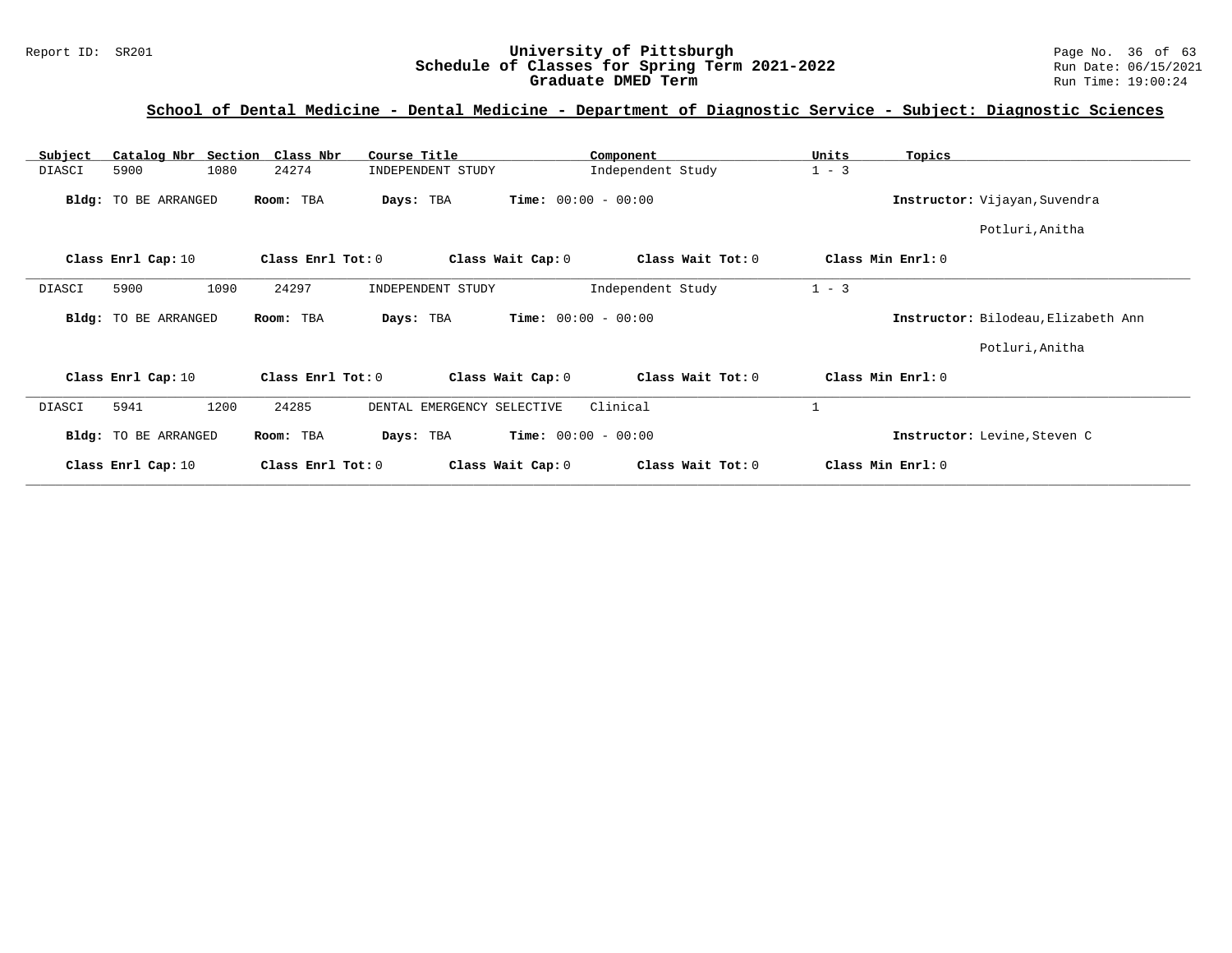#### Report ID: SR201 **University of Pittsburgh** Page No. 37 of 63 **Schedule of Classes for Spring Term 2021-2022** Run Date: 06/15/2021 **Graduate DMED Term Run Time: 19:00:24**

## **School of Dental Medicine - Dental Anesthesiology - Subject: Dental Anesthesiology**

| Catalog Nbr Section Class Nbr<br>Subject | Course Title<br>Component                                                                                              | Units<br>Topics                        |
|------------------------------------------|------------------------------------------------------------------------------------------------------------------------|----------------------------------------|
| <b>DSANE</b><br>2114<br>1070             | 12383<br>PATH & MGT OF MEDICAL EMERGNCYLecture                                                                         | $\overline{2}$                         |
| Bldg: Salk Annex                         | <b>Room: 00G74</b><br>Days: F<br><b>Time:</b> $08:00 - 09:50$                                                          | Instructor: Cuddy, Michael A           |
| Class Enrl Cap: 18                       | Class Enrl Tot: 0<br>Class Wait Cap: 0                                                                                 | Class Wait Tot: 0<br>Class Min Enrl: 0 |
|                                          | Room Characteristics: PeopleSoft - Scheduled (PS)(1)                                                                   |                                        |
| DSANE<br>2243<br>1010                    | 12366<br>POSDC MODERATE SEDATION CLINICClinical                                                                        | $\overline{2}$                         |
| Bldg: TO BE ARRANGED                     | Room: TBA<br>Days: TBA<br><b>Time:</b> $00:00 - 00:00$                                                                 | Instructor: Cuddy, Michael A           |
|                                          |                                                                                                                        | Heinrichs, Edward Paul                 |
| Class Enrl Cap: 25                       | Class Enrl Tot: $0$ Class Wait Cap: $0$ Class Wait Tot: $0$                                                            | Class Min Enrl: 0                      |
| 2500<br>1060<br>DSANE                    | 15280<br>INTRO DENTAL ANESTHESIOLOGY 2 Seminar                                                                         | $\mathbf{1}$                           |
| Bldg: TO BE ARRANGED                     | <b>Days:</b> W <b>Time:</b> $12:00 - 12:55$<br>Room: TBA                                                               | Instructor: Staff                      |
| Class Enrl Cap: 25                       | Class Enrl Tot: 0<br>Class Wait Cap: 0                                                                                 | Class Min Enrl: 0<br>Class Wait Tot: 0 |
| 1020<br><b>DSANE</b><br>5241             | 17302<br>ANESTHESIA 1: LOCAL ANESTHESIALecture                                                                         | $2^{1}$                                |
| Bldg: Salk Hall                          | <b>Room: 00355</b><br>Days: F<br><b>Time:</b> $08:00 - 09:50$                                                          | Instructor: Cooke, Matthew Robert      |
| Class Enrl Cap: 90                       | $Class$ $Enr1$ $Tot: 0$<br>Class Wait Cap: 0 Class Wait Tot: 0<br>Room Characteristics: PeopleSoft - Scheduled (PS)(1) | Class Min Enrl: 0                      |
| 5245<br>1020<br>DSANE                    | 15235<br>LOCAL ANESTHESIA TECHNQ LAB Practicum                                                                         | 0.5                                    |
| Bldg: Salk Hall                          | Room: TBA<br><b>Days:</b> TBA <b>Time:</b> $00:00 - 00:00$                                                             | Instructor: Cooke, Matthew Robert      |
| Class Enrl Cap: 90                       | Class Enrl Tot: $0$ Class Wait Cap: $0$ Class Wait Tot: $0$                                                            | Class Min Enrl: 0                      |
| 1010<br><b>DSANE</b><br>5342             | 12344<br>CLINICAL MEDICINE<br>Lecture                                                                                  | $\mathbf{1}$                           |
| Bldg: Salk Hall                          | <b>Time:</b> $08:00 - 08:50$<br><b>Room: 00355</b><br>Days: Th                                                         | Instructor: Schwartz, Paul J           |
| Class Enrl Cap: 90                       | Class Enrl Tot: 0<br>Class Wait Cap: $0$ Class Wait Tot: $0$                                                           | Class Min Enrl: 0                      |
|                                          | Room Characteristics: PeopleSoft - Scheduled (PS)(1)                                                                   |                                        |
| 5344<br>1020<br>DSANE                    | 16955<br>MEDL EMERGENCIES- WISER CENTERClinical                                                                        | 0.5                                    |
| Bldg: TO BE ARRANGED                     | Room: OCTBA<br><b>Days:</b> TBA <b>Time:</b> $00:00 - 00:00$                                                           | Instructor: Cuddy, Michael A           |
| Class Enrl Cap: 90                       | Class Enrl Tot: 0<br>Class Wait Cap: 0                                                                                 | Class Wait Tot: 0<br>Class Min Enrl: 0 |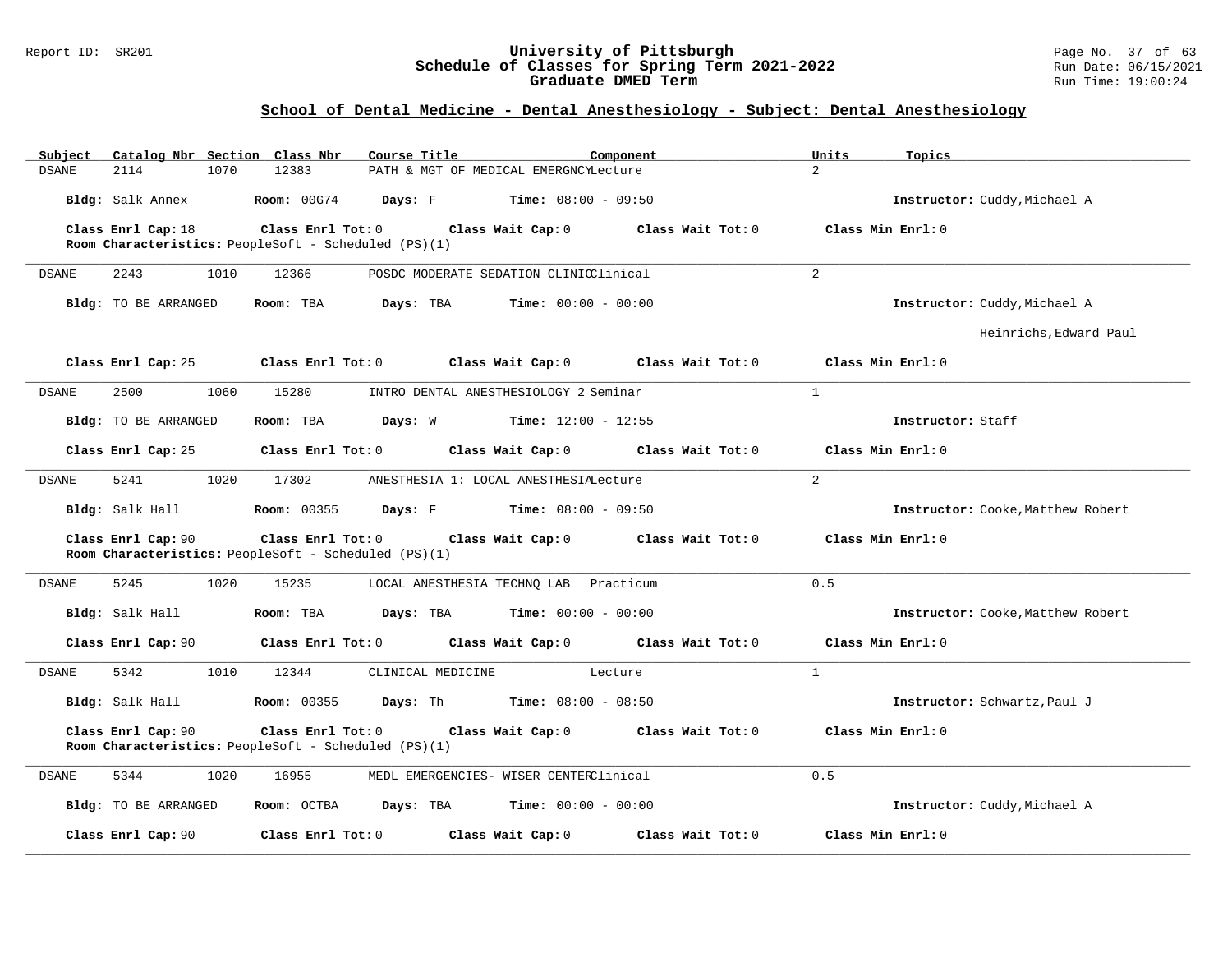#### Report ID: SR201 **University of Pittsburgh University of Pittsburgh** Page No. 38 of 63<br>**Schedule of Classes for Spring Term 2021-2022** Run Date: 06/15/2021 **Schedule of Classes for Spring Term 2021-2022** Run Date: 06/15/2021 **Graduate DMED Term Run Time: 19:00:24**

| Subject            |                      | Catalog Nbr Section Class Nbr                                             | Course Title                          | Component                    | Units<br>Topics   |                                    |
|--------------------|----------------------|---------------------------------------------------------------------------|---------------------------------------|------------------------------|-------------------|------------------------------------|
| <b>OCS</b><br>2100 | 1030                 | 12414                                                                     | RESEARCH PRACTICUM                    | Practicum                    | $1 - 3$           |                                    |
| Bldg: Salk Hall    |                      | Room: 00631                                                               | Days: TBA                             | Time: $00:00 - 00:00$        |                   | Instructor: Mooney, Mark Patrick   |
|                    |                      |                                                                           |                                       |                              |                   | Piesco, Nicholas P                 |
|                    | Class Enrl Cap: 15   | Class Enrl Tot: 0                                                         | Class Wait Cap: 0                     | Class Wait Tot: 0            | Class Min Enrl: 0 |                                    |
| 2110<br><b>OCS</b> | 1035                 | 28176                                                                     | TEACHING PRACTICUM                    | Practicum                    | $\overline{2}$    |                                    |
|                    | Bldg: TO BE ARRANGED | Room: TBA                                                                 | Days: TBA                             | <b>Time:</b> $00:00 - 00:00$ |                   | Instructor: Staff                  |
| Class Enrl Cap: 5  |                      | Class Enrl Tot: 0                                                         | Class Wait Cap: 0                     | Class Wait Tot: 0            | Class Min Enrl: 0 |                                    |
| 5140<br><b>OCS</b> | 1030                 | 12412                                                                     | SYSTEMIC GROSS ANATOMY                | Lecture                      | $\overline{4}$    |                                    |
| Bldg: Salk Hall    |                      | <b>Room: 00458</b>                                                        | Days: MWF                             | <b>Time:</b> $13:00 - 15:50$ |                   | Instructor: Schumann, John Bernard |
|                    |                      |                                                                           |                                       |                              |                   | Weinberg, Seth M                   |
|                    |                      |                                                                           |                                       |                              |                   | Szabo Rogers, Heather Lynn         |
|                    |                      |                                                                           |                                       |                              |                   |                                    |
|                    | Class Enrl Cap: 90   | Class Enrl Tot: 0<br>Room Characteristics: PeopleSoft - Scheduled (PS)(1) | Class Wait Cap: 0                     | Class Wait Tot: 0            | Class Min Enrl: 0 |                                    |
| 5141<br><b>OCS</b> | 1040                 | 12415                                                                     | SYSTEMIC HUMAN PHYSIOLOGY 1 Lecture   |                              | $\overline{3}$    |                                    |
| Bldg: Salk Hall    |                      | <b>Room: 00458</b>                                                        | Days: MTuTh                           | <b>Time:</b> $10:00 - 11:50$ |                   | Instructor: Jayaraman, Thottala    |
|                    |                      |                                                                           |                                       |                              |                   | Corey, Sharon E                    |
|                    | Class Enrl Cap: 95   | Class Enrl Tot: 0<br>Room Characteristics: PeopleSoft - Scheduled (PS)(1) | Class Wait Cap: 0                     | Class Wait Tot: 0            | Class Min Enrl: 0 |                                    |
| <b>OCS</b><br>5143 | 1030                 | 12413                                                                     | HEAD & NECK SOFT TISSUE ANATMYLecture |                              | 4                 |                                    |
| Bldg: Salk Hall    |                      | <b>Room: 00458</b>                                                        | Days: MWF                             | <b>Time:</b> $13:00 - 15:50$ |                   | Instructor: Schumann, John Bernard |
|                    |                      |                                                                           |                                       |                              |                   | Mooney, Mark Patrick               |
|                    |                      |                                                                           |                                       |                              |                   | Weinberg, Seth M                   |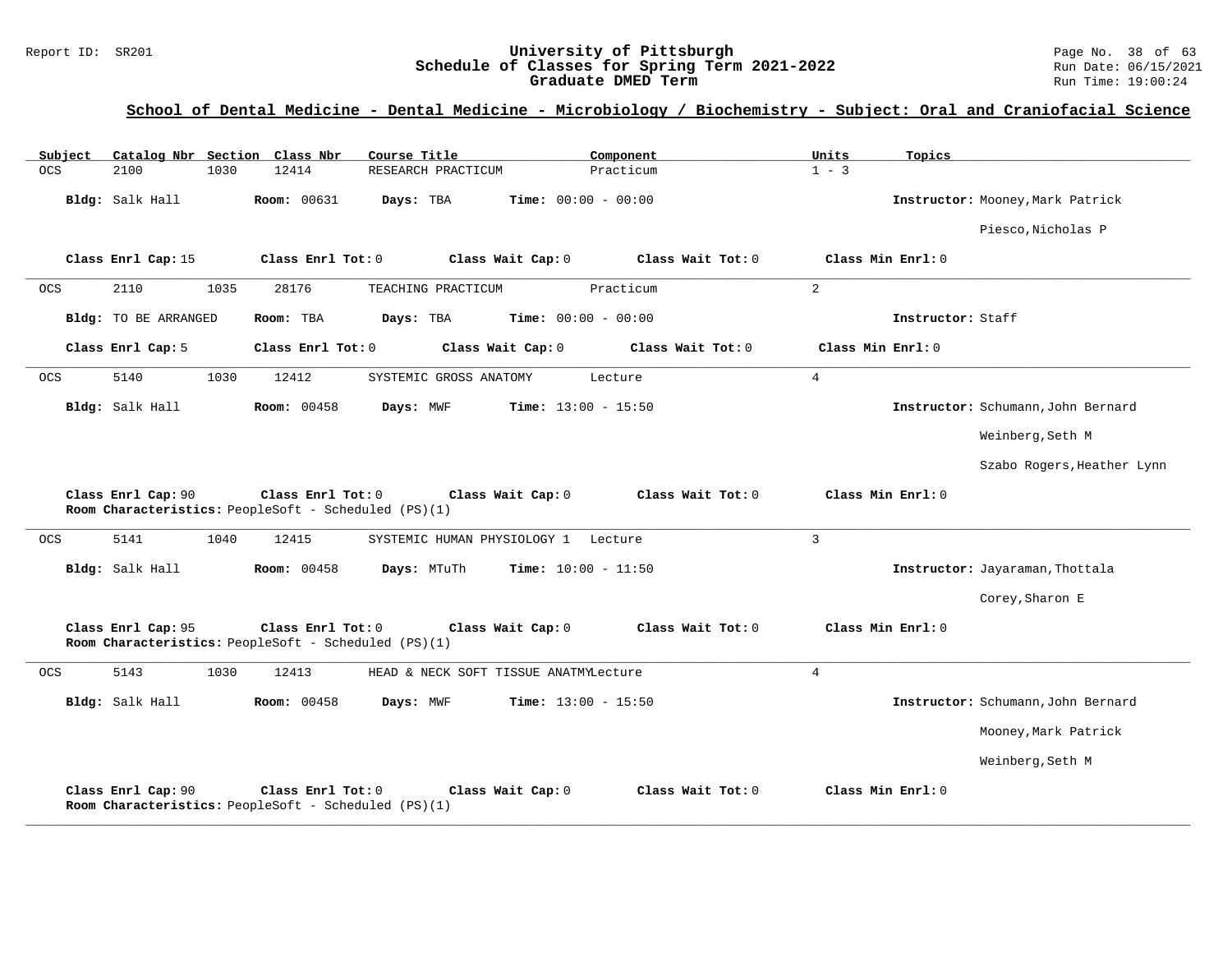#### Report ID: SR201 **University of Pittsburgh University of Pittsburgh** Page No. 39 of 63<br>**Schedule of Classes for Spring Term 2021-2022** Run Date: 06/15/2021 **Schedule of Classes for Spring Term 2021-2022** Run Date: 06/15/2021 **Graduate DMED Term Run Time: 19:00:24**

| Subject    | Catalog Nbr Section  |                    | Class Nbr<br>Course Title                                                   |                              | Component           | Units          | Topics            |                                       |
|------------|----------------------|--------------------|-----------------------------------------------------------------------------|------------------------------|---------------------|----------------|-------------------|---------------------------------------|
| <b>OCS</b> | 5144                 | 1010<br>23331      | SYSTEMIC HUMAN PHYSIOLOGY 2                                                 | Lecture                      |                     | 3              |                   |                                       |
|            | Bldg: Salk Hall      | <b>Room: 00458</b> | Days: MTuTh                                                                 | <b>Time:</b> $10:00 - 11:50$ |                     |                |                   | Instructor: Jayaraman, Thottala       |
|            |                      |                    |                                                                             |                              |                     |                |                   | Gimiliano, Deanne L.                  |
|            |                      |                    |                                                                             |                              |                     |                |                   | Smithburger, Pamela Lynn              |
|            | Class Enrl Cap: 95   |                    | Class Enrl Tot: $0$<br>Room Characteristics: PeopleSoft - Scheduled (PS)(1) | Class Wait Cap: 0            | Class Wait $Tot: 0$ |                | Class Min Enrl: 0 |                                       |
| <b>OCS</b> | 5244                 | 1050<br>22219      | CRANIOFACIAL GENETICS                                                       | Lecture                      |                     | $\overline{2}$ |                   |                                       |
|            | Bldg: TO BE ARRANGED | Room: TBA          | Days: F                                                                     | <b>Time:</b> $10:00 - 11:50$ |                     |                |                   | Instructor: Vieira, Alexandre Rezende |
|            | Class Enrl Cap: 90   |                    | Class Enrl Tot: 0                                                           | Class Wait Cap: 0            | Class Wait $Tot: 0$ |                | Class Min Enrl: 0 |                                       |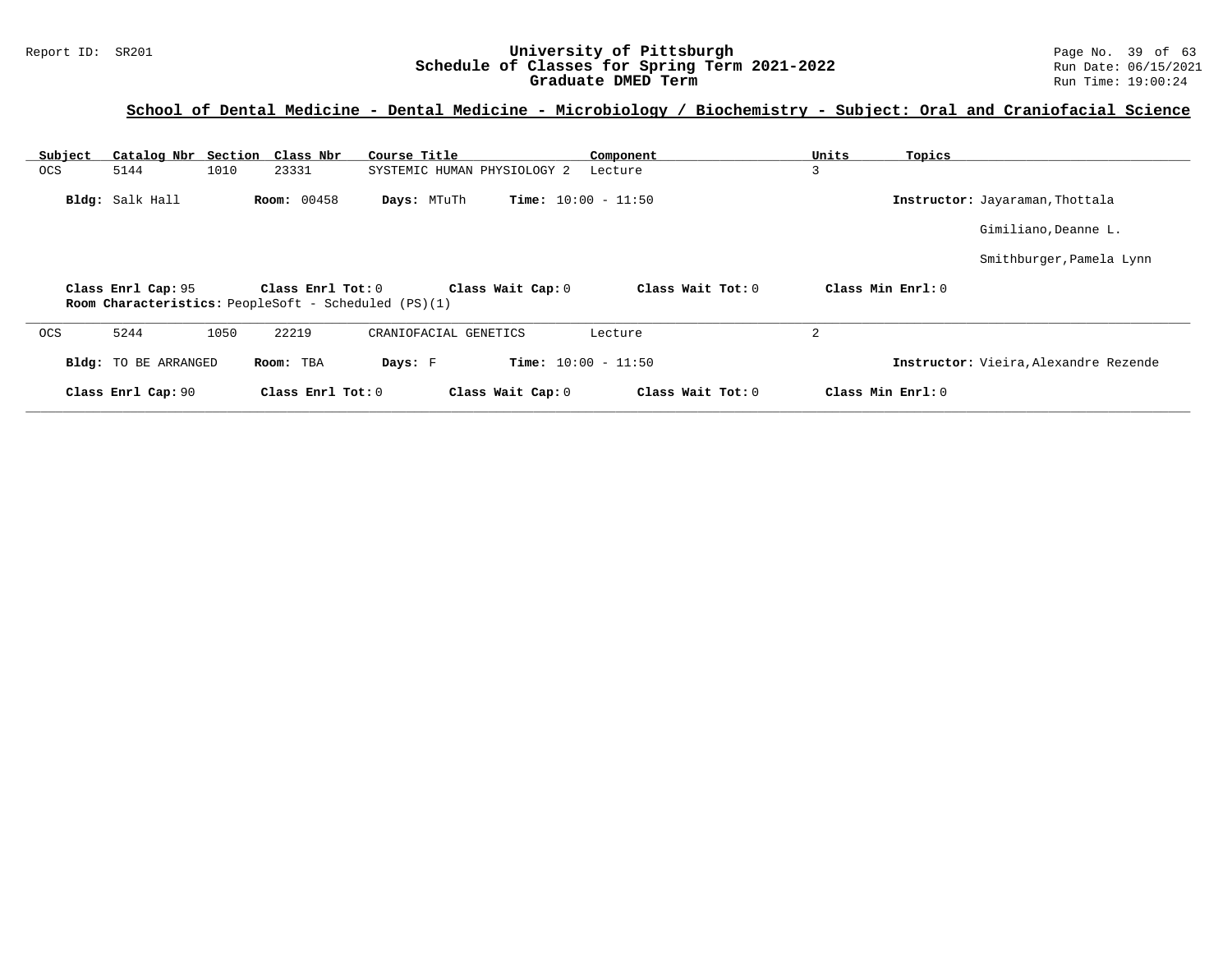#### Report ID: SR201 **University of Pittsburgh** Page No. 40 of 63 **Schedule of Classes for Spring Term 2021-2022** Run Date: 06/15/2021 **Graduate DMED Term Run Time: 19:00:24**

## **School of Dental Medicine - Oral and Maxillofacial Surgery - Subject: Oral and Maxillofacial Surgery**

| Subject   |                      |      | Catalog Nbr Section Class Nbr                        | Course Title                                  |                                               | Component                           | Units             | Topics                              |
|-----------|----------------------|------|------------------------------------------------------|-----------------------------------------------|-----------------------------------------------|-------------------------------------|-------------------|-------------------------------------|
| ORSUR     | 5241                 | 1010 | 12312                                                | ORAL SURGERY 1                                |                                               | Lecture                             | $\mathbf{1}$      |                                     |
| Bldg: TBA |                      |      | Room: TBA                                            | Days: W                                       | <b>Time:</b> $08:00 - 08:50$                  |                                     |                   | Instructor: Sosovicka, Mark F       |
|           | Class Enrl Cap: 90   |      | Class Enrl Tot: 0                                    |                                               |                                               | Class Wait Cap: 0 Class Wait Tot: 0 |                   | Class Min Enrl: 0                   |
|           |                      |      | Room Characteristics: PeopleSoft - Scheduled (PS)(1) |                                               |                                               |                                     |                   |                                     |
| ORSUR     | 5344                 | 1030 | 12324                                                | ORAL SURGERY 4                                |                                               | Lecture                             | $\mathbf{1}$      |                                     |
| Bldg: TBA |                      |      | Room: TBA                                            | <b>Days:</b> W <b>Time:</b> $14:00 - 14:50$   |                                               |                                     |                   | Instructor: Chung, William Lee      |
|           | Class Enrl Cap: 100  |      | Room Characteristics: PeopleSoft - Scheduled (PS)(1) | $Class$ $Enr1$ $Tot: 0$                       | Class Wait Cap: 0                             | Class Wait Tot: 0                   |                   | Class Min Enrl: 0                   |
| ORSUR     | 5449                 | 1010 | 12337                                                | CLINICAL ORAL SURGERY 2                       |                                               | Clinical                            | $\overline{2}$    |                                     |
|           | Bldg: Salk Hall      |      | Room: TBA                                            | Days: TBA                                     | <b>Time:</b> $00:00 - 00:00$                  |                                     |                   | Instructor: Sosovicka, Mark F       |
|           | Class Enrl Cap: 90   |      | Class Enrl Tot: 0                                    |                                               |                                               | Class Wait Cap: 0 Class Wait Tot: 0 |                   | Class Min Enrl: 0                   |
| ORSUR     | 5800                 | 1010 | 28173                                                | DIRECTED STUDY                                |                                               | Directed Studies                    | $1 - 4$           |                                     |
|           | Bldg: TO BE ARRANGED |      | Room: TBA                                            | Days: TBA                                     | <b>Time:</b> $00:00 - 00:00$                  |                                     |                   | Instructor: Adlesic, Edward Charles |
|           |                      |      |                                                      |                                               |                                               |                                     |                   | Bauer III, Richard Earl             |
|           | Class Enrl Cap: 5    |      | Class Enrl Tot: 0                                    | Class Wait Cap: 0                             |                                               | Class Wait Tot: 0                   | Class Min Enrl: 0 |                                     |
| ORSUR     | 5800                 | 1015 | 28177                                                | DIRECTED STUDY                                |                                               | Directed Studies                    | $1 - 4$           |                                     |
|           | Bldg: TO BE ARRANGED |      | Room: TBA                                            |                                               | <b>Days:</b> TBA <b>Time:</b> $00:00 - 00:00$ |                                     |                   | Instructor: Shupak, Raymond Patrick |
|           | Class Enrl Cap: 1    |      | Class Enrl Tot: 0                                    |                                               | Class Wait Cap: 0                             | Class Wait Tot: 0                   | Class Min Enrl: 0 |                                     |
| ORSUR     | 5911                 | 1010 | 28269                                                | HOSPITAL EXTERNSHIP                           |                                               | Clinical                            | $\mathbf{1}$      |                                     |
|           | Bldg: TO BE ARRANGED |      | Room: TBA                                            | <b>Days:</b> TBA <b>Time:</b> $00:00 - 00:00$ |                                               |                                     |                   | Instructor: Chung, William Lee      |
|           | Class Enrl Cap: 5    |      | Class Enrl Tot: 0                                    |                                               | Class Wait Cap: 0                             | Class Wait Tot: 0                   | Class Min Enrl: 0 |                                     |
| ORSUR     | 5912                 | 1040 | 24293                                                | ADVANCED ORAL SURGERY                         |                                               | Clinical                            | $\overline{3}$    |                                     |
|           | Bldg: TO BE ARRANGED |      | Room: TBA                                            | <b>Days:</b> TBA <b>Time:</b> $00:00 - 00:00$ |                                               |                                     |                   | Instructor: Sosovicka, Mark F       |
|           | Class Enrl Cap: 10   |      | Class Enrl Tot: 0                                    |                                               | Class Wait Cap: 0                             | Class Wait Tot: 0                   |                   | Class Min Enrl: 0                   |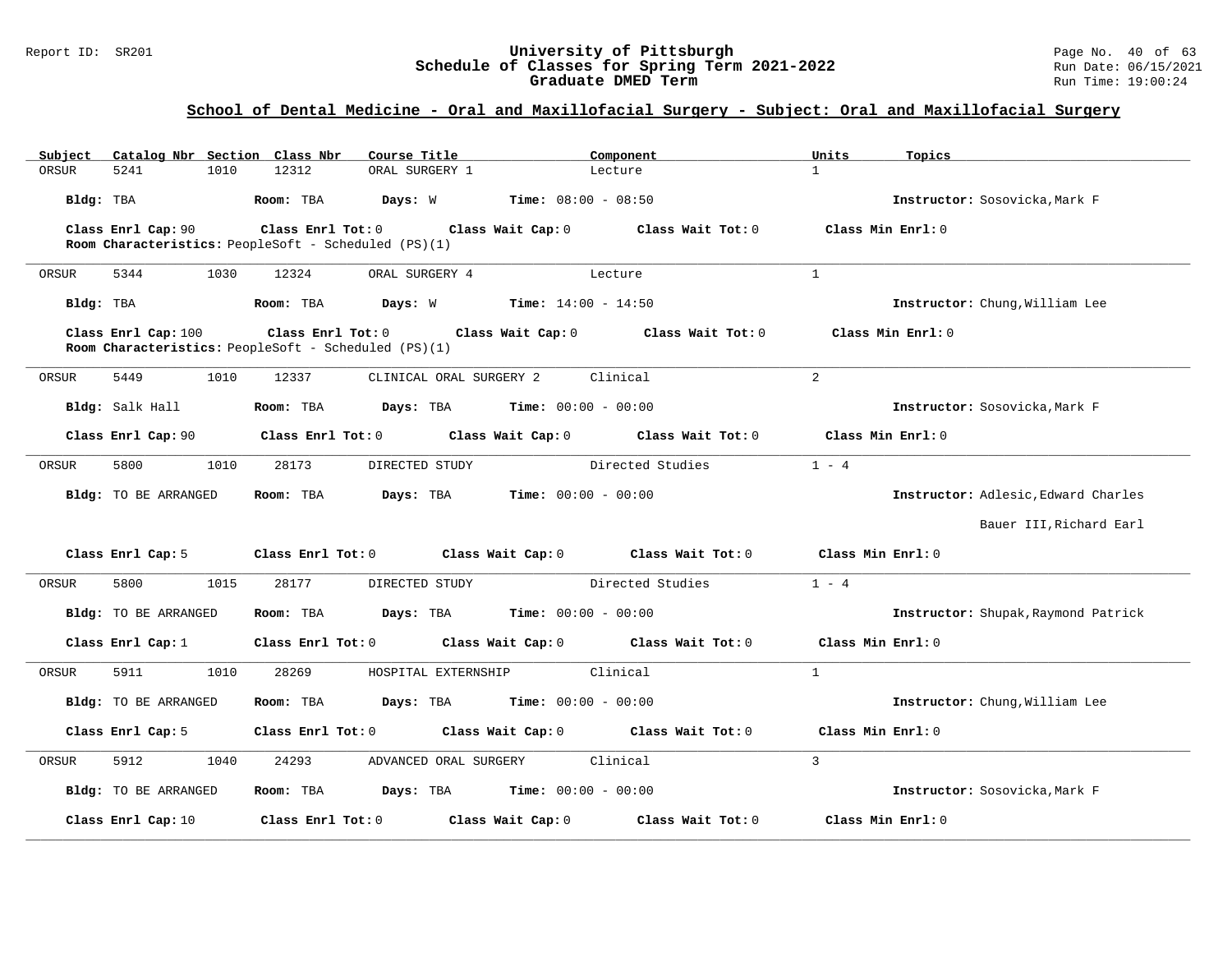#### Report ID: SR201 **University of Pittsburgh** Page No. 41 of 63 **Schedule of Classes for Spring Term 2021-2022** Run Date: 06/15/2021 **Graduate DMED Term Run Time: 19:00:24**

## **School of Dental Medicine - Oral and Maxillofacial Surgery - Subject: Oral and Maxillofacial Surgery**

| Catalog Nbr Section Class Nbr<br>Subject | Course Title                           | Component             | Units<br>Topics                |
|------------------------------------------|----------------------------------------|-----------------------|--------------------------------|
| 5913<br>1020<br>ORSUR                    | 24294<br>BASIC ORAL SURGERY            | Clinical              | 3                              |
| Bldg: TO BE ARRANGED                     | Days: TBA<br>Room: TBA                 | $Time: 00:00 - 00:00$ | Instructor: Sosovicka, Mark F  |
| Class Enrl Cap: 10                       | Class Wait Cap: 0<br>Class Enrl Tot: 0 | Class Wait Tot: 0     | Class Min Enrl: 0              |
| 1010<br>5941<br>ORSUR                    | 12328<br>HOSPITAL EXTERNSHIP           | Clinical              | 3                              |
| Bldg: TO BE ARRANGED                     | Room: TBA<br>Days: TBA                 | $Time: 00:00 - 00:00$ | Instructor: Chung, William Lee |
| Class Enrl Cap: 20                       | Class Enrl Tot: 0<br>Class Wait Cap: 0 | Class Wait Tot: 0     | Class Min Enrl: 0              |
| ORSUR<br>5942<br>1100                    | 30671<br>ADVANCED ORAL SURGERY         | Clinical              | 3                              |
| Bldg: TO BE ARRANGED                     | Room: TBA<br>Days: TBA                 | $Time: 00:00 - 00:00$ | Instructor: Sosovicka, Mark F  |
| Class Enrl Cap: 5                        | Class Enrl Tot: 0<br>Class Wait Cap: 0 | Class Wait Tot: 0     | Class Min Enrl: 0              |
| 1100<br>ORSUR<br>5943                    | 30672<br>BASIC ORAL SURGERY            | Clinical              | 3                              |
| Bldg: TO BE ARRANGED                     | Room: TBA<br>Days: TBA                 | $Time: 00:00 - 00:00$ | Instructor: Sosovicka, Mark F  |
| Class Enrl Cap: 5                        | Class Enrl Tot: 0<br>Class Wait Cap: 0 | Class Wait Tot: 0     | Class Min Enrl: 0              |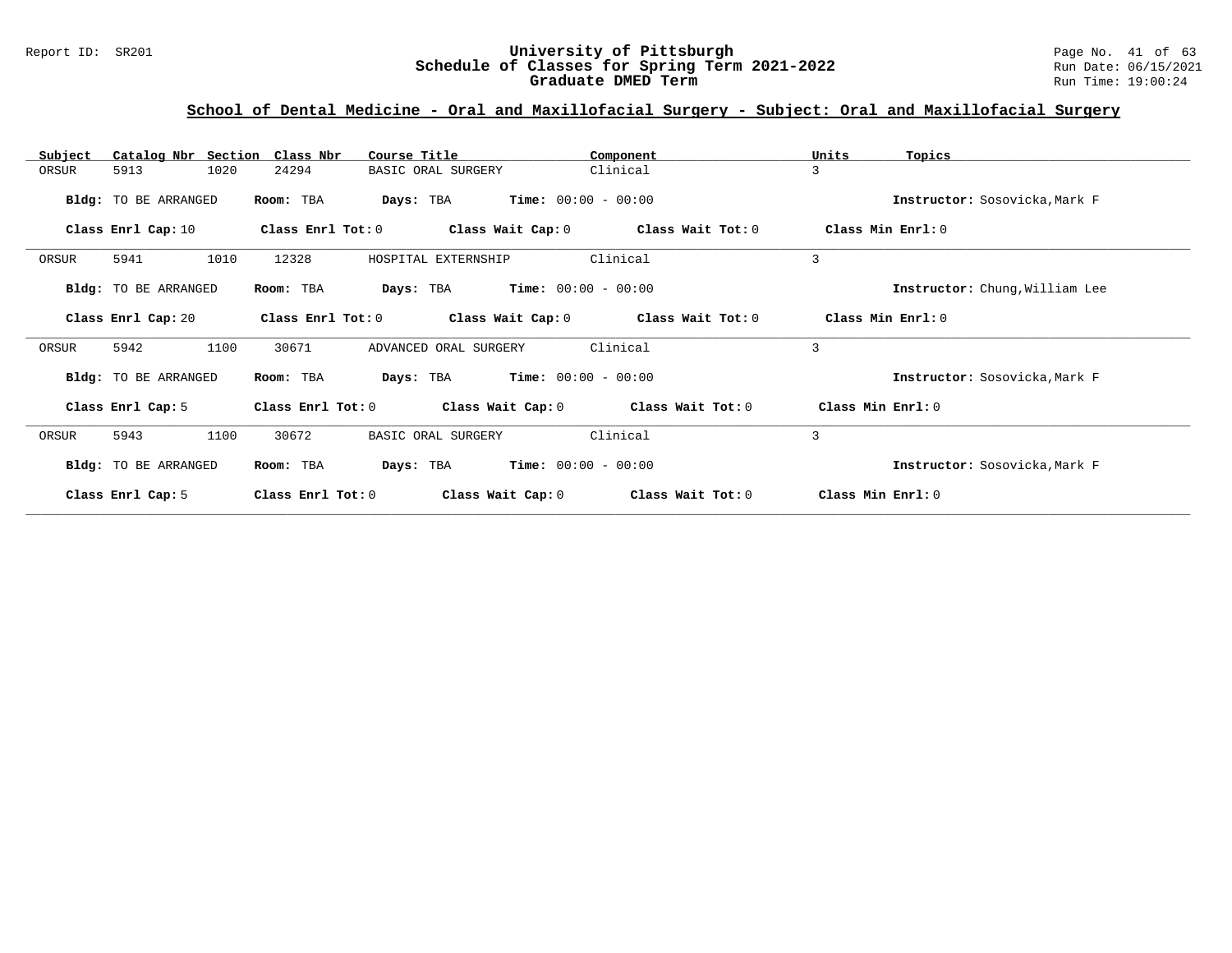#### Report ID: SR201 **University of Pittsburgh** Page No. 42 of 63 **Schedule of Classes for Spring Term 2021-2022** Run Date: 06/15/2021 **Graduate DMED Term Run Time: 19:00:24**

| Catalog Nbr Section Class Nbr<br>Subject | Course Title                                                     | Component<br>Units       | Topics                            |
|------------------------------------------|------------------------------------------------------------------|--------------------------|-----------------------------------|
| ODO<br>2012<br>1010                      | GRADUATE ORTHODONTIC CLINIC 2 Clinical<br>12353                  | $2^{1}$                  |                                   |
| Bldg: TO BE ARRANGED                     | Days: TBA<br>$Time: 00:00 - 00:00$<br>Room: TBA                  |                          | Instructor: Petrone, Joseph F. A. |
|                                          |                                                                  |                          | Burnheimer, John M                |
| Class Enrl Cap: 10                       | Class Enrl Tot: $0$ Class Wait Cap: $0$ Class Wait Tot: $0$      |                          | $Class$ Min $Enrl: 0$             |
| 2015<br>1010<br><b>ODO</b>               | GRADUATE ORTHODONTIC CLINIC 5 Clinical<br>12361                  | $\overline{3}$           |                                   |
| Bldg: TO BE ARRANGED                     | Room: TBA<br><b>Days:</b> TBA <b>Time:</b> $00:00 - 00:00$       |                          | Instructor: Burnheimer, John M    |
| Class Enrl Cap: 10                       | Class Enrl Tot: 0 Class Wait Cap: 0 Class Wait Tot: 0            |                          | Class Min Enrl: 0                 |
| 2022<br>1010<br>ODO                      | 12397<br>CLINICAL PEDIATRIC ORTHO 2                              | $\mathbf{1}$<br>Clinical |                                   |
| Bldg: Salk Annex                         | <b>Room:</b> 02173 <b>Days:</b> TBA <b>Time:</b> $00:00 - 00:00$ |                          | Instructor: Petrone, Joseph F. A. |
| Class Enrl Cap: 10                       | Class Enrl Tot: 0 Class Wait Cap: 0                              | $Class$ Wait Tot: $0$    | Class Min Enrl: 0                 |
| 2025<br>1010<br>ODO                      | 12398<br>CLINICAL PEDIATRIC ORTHO 5                              | $\mathbf{1}$<br>Clinical |                                   |
| Bldg: TO BE ARRANGED                     | Room: TBA<br>$\texttt{DayS:}$ TBA $\texttt{Time:}$ 00:00 - 00:00 |                          | Instructor: Petrone, Joseph F. A. |
| <b>Class Enrl Cap:</b> 10                | Class Enrl Tot: $0$ Class Wait Cap: $0$ Class Wait Tot: $0$      |                          | Class Min Enrl: 0                 |
| 2032<br>1010<br>ODO                      | 12403<br>ADVANCED ORTHODONTIC CLINIC 2 Clinical                  | $\overline{4}$           |                                   |
| Bldg: TO BE ARRANGED                     | Room: TBA $Days:$ TBA $Time: 00:00 - 00:00$                      |                          | Instructor: Petrone, Joseph F. A. |
| Class Enrl Cap: 10                       | Class Enrl Tot: 0 Class Wait Cap: 0 Class Wait Tot: 0            |                          | Class Min Enrl: 0                 |
| 2062<br>1010<br><b>ODO</b>               | ORTHODONTICS SEMINAR 3<br>Seminar<br>12354                       | $\overline{2}$           |                                   |
| Bldg: Salk Annex                         | <b>Room:</b> 02173 <b>Days:</b> TBA <b>Time:</b> $00:00 - 00:00$ |                          | Instructor: Petrone, Joseph F. A. |
| Class Enrl Cap: 15                       | Class Enrl Tot: 0 Class Wait Cap: 0 Class Wait Tot: 0            |                          | Class Min Enrl: 0                 |
| 2065<br>1010<br>ODO                      | 12355<br>ORTHODONTICS SEMINAR 6<br>Seminar                       | $\mathbf{1}$             |                                   |
| Bldg: TBA                                | Room: TBA<br><b>Days:</b> TBA <b>Time:</b> $00:00 - 00:00$       |                          | Instructor: Petrone, Joseph F. A. |
| Class Enrl Cap: 10                       | Class Enrl Tot: 0<br>Class Wait Cap: 0                           | Class Wait Tot: 0        | Class Min Enrl: 0                 |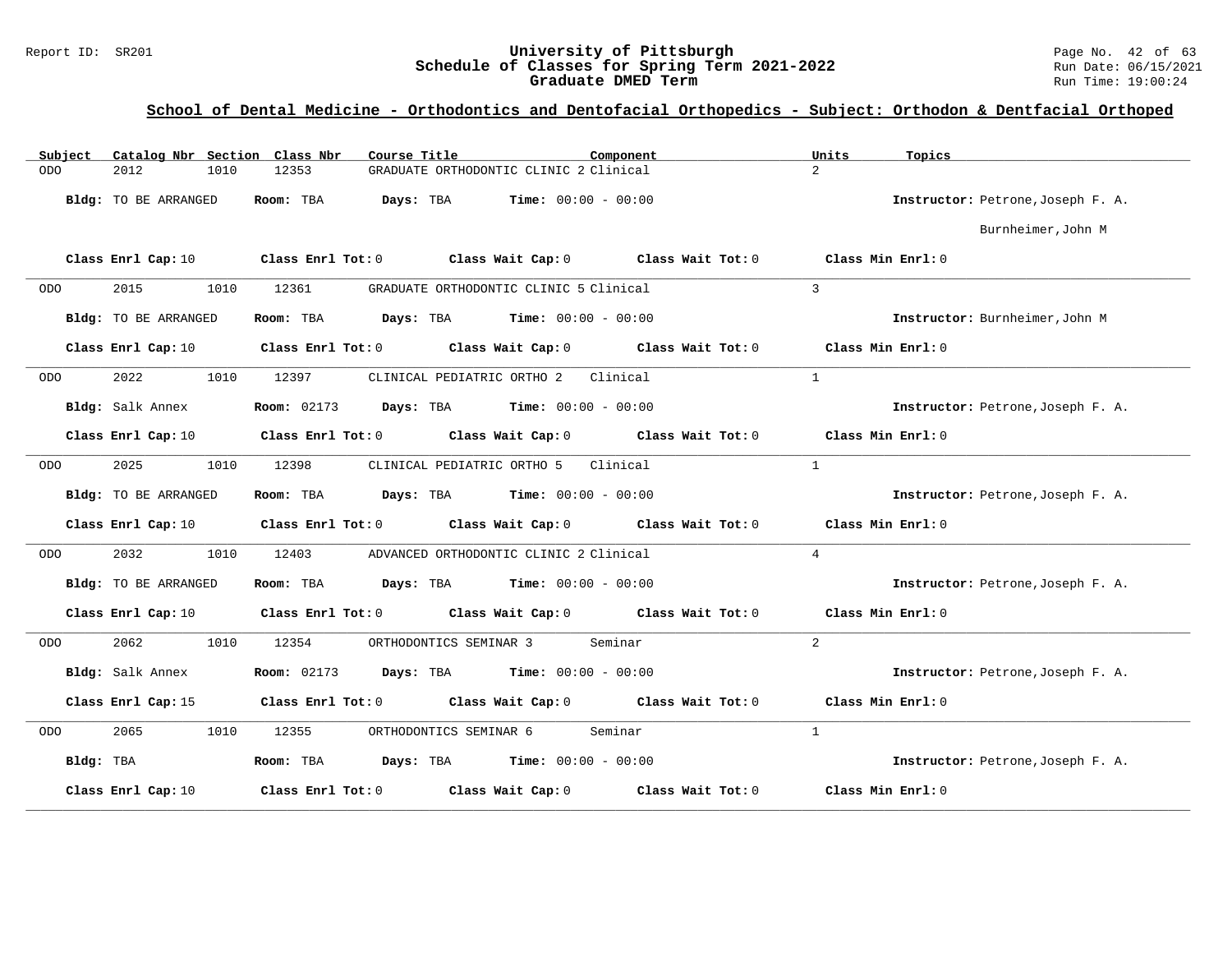#### Report ID: SR201 **University of Pittsburgh** Page No. 43 of 63 **Schedule of Classes for Spring Term 2021-2022** Run Date: 06/15/2021 **Graduate DMED Term Run Time: 19:00:24**

| Catalog Nbr Section Class Nbr<br>Subject | Course Title                                                                                   | Component           | Units<br>Topics                   |
|------------------------------------------|------------------------------------------------------------------------------------------------|---------------------|-----------------------------------|
| <b>ODO</b><br>2068<br>1010               | 12362<br>ORTHODONTICS SEMINAR 9                                                                | Seminar             | $\mathbf{1}$                      |
| Bldg: Salk Annex                         | <b>Time:</b> $00:00 - 00:00$<br><b>Room:</b> 02173<br>Days: TBA                                |                     | Instructor: Petrone, Joseph F. A. |
| Class Enrl Cap: 15                       | Class Enrl Tot: 0<br>Class Wait Cap: 0                                                         | Class Wait Tot: 0   | Class Min Enrl: 0                 |
| 2071<br>1010<br>ODO                      | 12387<br>DENTOFACIAL PROGRAM 1                                                                 | Seminar             | $\mathbf{1}$                      |
| Bldg: Salk Annex                         | <b>Room: 02173</b><br>Days: TBA<br><b>Time:</b> $00:00 - 00:00$                                |                     | Instructor: Petrone, Joseph F. A. |
|                                          |                                                                                                |                     | Costello, Bernard James           |
| Class Enrl Cap: 25                       | Class Enrl Tot: 0<br>Class Wait Cap: 0                                                         | Class Wait Tot: 0   | Class Min Enrl: 0                 |
| 2074<br>1030<br><b>ODO</b>               | 12363<br>DENTOFACIAL PROGRAM 4                                                                 | Seminar             | $\mathbf{1}$                      |
| Bldg: Salk Hall                          | <b>Room:</b> 00403<br>Days: W<br><b>Time:</b> $12:00 - 12:50$                                  |                     | Instructor: Petrone, Joseph F. A. |
|                                          |                                                                                                |                     | Costello, Bernard James           |
| Class Enrl Cap: 25                       | Class Enrl Tot: 0<br>Class Wait Cap: 0<br>Room Characteristics: PeopleSoft - Scheduled (PS)(1) | Class Wait Tot: 0   | Class Min Enrl: 0                 |
| 2077<br><b>ODO</b><br>1030               | 12364<br>DENTOFACIAL PROGRAM 7                                                                 | Seminar             | $\mathbf{1}$                      |
| Bldg: Salk Annex                         | <b>Room: 02173</b><br>Days: W<br><b>Time:</b> $12:00 - 12:50$                                  |                     | Instructor: Petrone, Joseph F. A. |
|                                          |                                                                                                |                     | Costello, Bernard James           |
| Class Enrl Cap: 25                       | Class Enrl Tot: 0<br>Class Wait Cap: 0                                                         | Class Wait Tot: 0   | Class Min Enrl: 0                 |
| 2082<br>1010<br><b>ODO</b>               | 12356<br>SCIENTIFIC ORTHODONTIC LIT 2 Seminar                                                  |                     | $\mathbf{1}$                      |
| Bldg: Salk Annex                         | <b>Room: 02173</b><br>Days: TBA<br><b>Time:</b> $00:00 - 00:00$                                |                     | Instructor: Petrone, Joseph F. A. |
| Class Enrl Cap: 5                        | Class Wait Cap: 0<br>Class Enrl Tot: 0                                                         | Class Wait Tot: $0$ | Class Min Enrl: 0                 |
| 2085<br>1010<br><b>ODO</b>               | 12365<br>SCIENTIFIC ORTHODONTIC LIT 5 Seminar                                                  |                     | 0.5                               |
| Bldg: Salk Annex                         | <b>Room: 02173</b><br>Days: TBA<br><b>Time:</b> $00:00 - 00:00$                                |                     | Instructor: Petrone, Joseph F. A. |
| Class Enrl Cap: 15                       | Class Enrl Tot: 0<br>Class Wait Cap: 0                                                         | Class Wait Tot: 0   | Class Min Enrl: 0                 |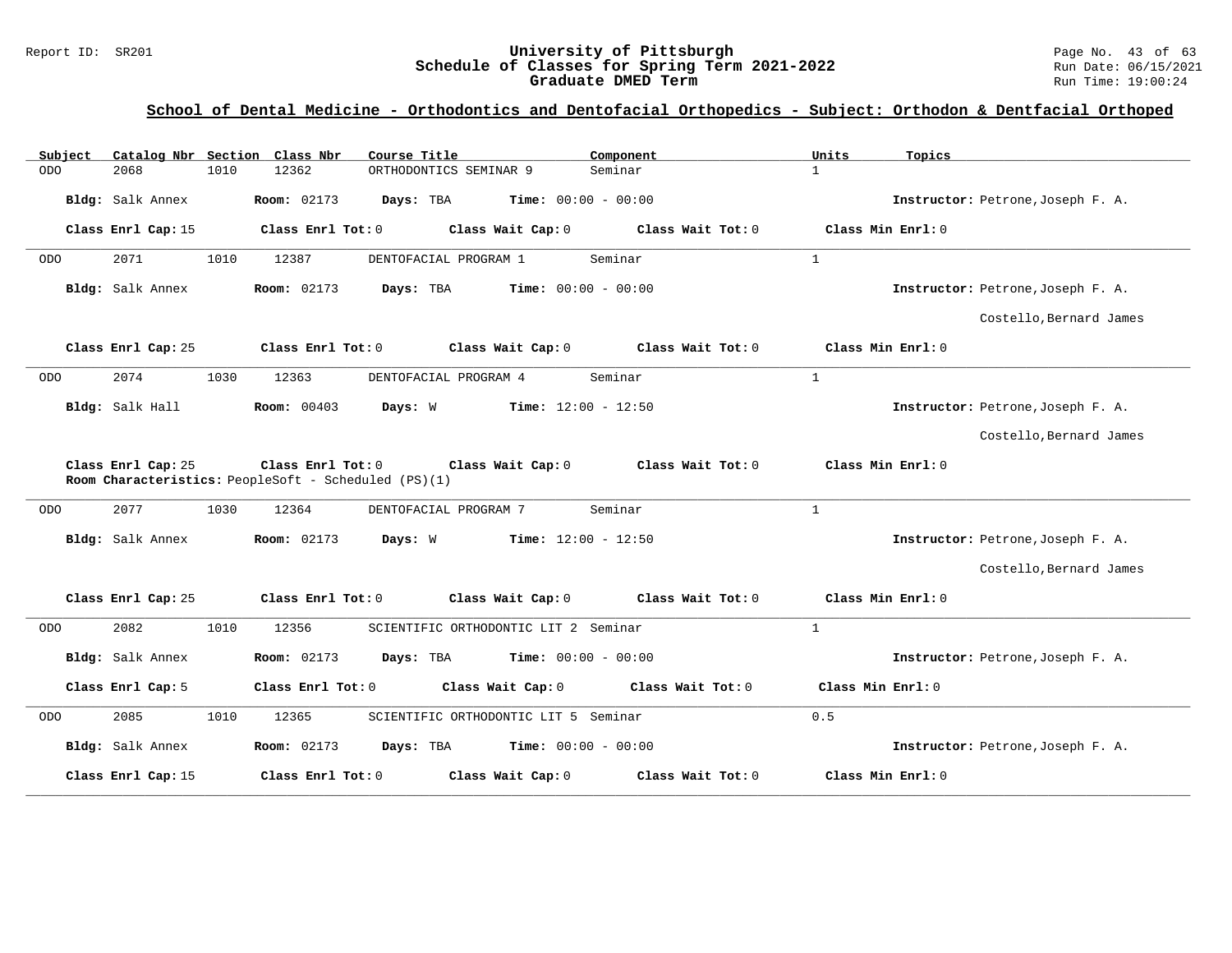#### Report ID: SR201 **1988 Mage 10: SChedule of Classes for Spring Term 2021-2022** Page No. 44 of 63<br>**Schedule of Classes for Spring Term 2021-2022** Run Date: 06/15/2021 **Schedule of Classes for Spring Term 2021-2022** Run Date: 06/15/2021 **Graduate DMED Term Run Time: 19:00:24**

| Subject    | Catalog Nbr Section Class Nbr | Course Title                                                                    | Component                                             | Units<br>Topics                                                                 |                                    |
|------------|-------------------------------|---------------------------------------------------------------------------------|-------------------------------------------------------|---------------------------------------------------------------------------------|------------------------------------|
| <b>ODO</b> | 2092<br>1010                  | 12357<br>GROWTH AND DEVELOPMENT 2                                               | Lecture                                               | $\mathbf{1}$                                                                    |                                    |
|            | Bldg: Salk Annex              | <b>Room:</b> $02173$ <b>Days:</b> TBA <b>Time:</b> $00:00 - 00:00$              |                                                       | Instructor: Petrone, Joseph F. A.                                               |                                    |
|            | Class Enrl Cap: 10            |                                                                                 |                                                       | Class Enrl Tot: $0$ Class Wait Cap: $0$ Class Wait Tot: $0$ Class Min Enrl: $0$ |                                    |
| ODO        | 2132<br>1010                  | 12399<br>INTRO TO ORTHO RESEARCH 2                                              | Seminar                                               | $\mathbf{1}$                                                                    |                                    |
|            | Bldg: Salk Annex              | <b>Room:</b> 02173 <b>Days:</b> TBA <b>Time:</b> $00:00 - 00:00$                |                                                       | Instructor: Burnheimer, John M                                                  |                                    |
|            | Class Enrl Cap: 6             | Class Enrl Tot: $0$ Class Wait Cap: $0$                                         | Class Wait Tot: 0                                     | Class Min Enrl: 0                                                               |                                    |
| ODO        | 2135<br>1010                  | 12401                                                                           | INTRO TO ORTHO RESEARCH 5 Lecture                     | $\mathbf{1}$                                                                    |                                    |
|            | Bldg: Salk Annex              | <b>Room:</b> 02173 <b>Days:</b> TBA <b>Time:</b> $00:00 - 00:00$                |                                                       | Instructor: Petrone, Joseph F. A.                                               |                                    |
|            | Class Enrl Cap: 6             | Class Enrl Tot: $0$ Class Wait Cap: $0$ Class Wait Tot: $0$ Class Min Enrl: $0$ |                                                       |                                                                                 |                                    |
| ODO        | 1070<br>2140                  | 12367<br>CRANIOFACIAL ANOMALIES                                                 | Seminar                                               | $\overline{2}$                                                                  |                                    |
|            | Bldg: Salk Hall               | <b>Room:</b> 00403 <b>Days:</b> F <b>Time:</b> 08:00 - 09:50                    |                                                       | Instructor: Petrone, Joseph F. A.                                               |                                    |
|            | Class Enrl Cap: 20            | Room Characteristics: PeopleSoft - Scheduled (PS)(1)                            | Class Enrl Tot: 0 Class Wait Cap: 0 Class Wait Tot: 0 | Class Min Enrl: 0                                                               |                                    |
| ODO        | 2151<br>1050                  | 15139                                                                           | CONTEMPORARY ORTHODONTICS 2 Seminar                   | $\mathbf{1}$                                                                    |                                    |
|            | Bldg: TO BE ARRANGED          | Days: TBA<br>Room: TBA                                                          | <b>Time:</b> $00:00 - 00:00$                          | Instructor: Petrone, Joseph F. A.                                               |                                    |
|            | Class Enrl Cap: 10            |                                                                                 |                                                       | Class Enrl Tot: 0 Class Wait Cap: 0 Class Wait Tot: 0 Class Min Enrl: 0         |                                    |
| ODO        | 2172<br>1010                  | 12376<br>EVIDENCE BASED CARE 2                                                  | Seminar                                               | 0.5                                                                             |                                    |
|            | Bldg: Salk Annex              | <b>Room:</b> 02173 <b>Days:</b> TBA <b>Time:</b> $00:00 - 00:00$                |                                                       | Instructor: Petrone, Joseph F. A.                                               |                                    |
|            | Class Enrl Cap: 20            | Class Enrl Tot: $0$ Class Wait Cap: $0$ Class Wait Tot: $0$ Class Min Enrl: $0$ |                                                       |                                                                                 |                                    |
| ODO        | 2410<br>1020                  | 17889                                                                           | AMER BOARD ORTHO PREP CRSE 2 Lecture                  | $\mathbf{1}$                                                                    |                                    |
|            | Bldg: TO BE ARRANGED          | Room: TBA $Days:$ TBA $Time: 00:00 - 00:00$                                     |                                                       |                                                                                 | Instructor: Buzzatto, John Francis |
|            | Class Enrl Cap: 15            | Class Enrl Tot: $0$ Class Wait Cap: $0$ Class Wait Tot: $0$                     |                                                       | Class Min Enrl: 0                                                               |                                    |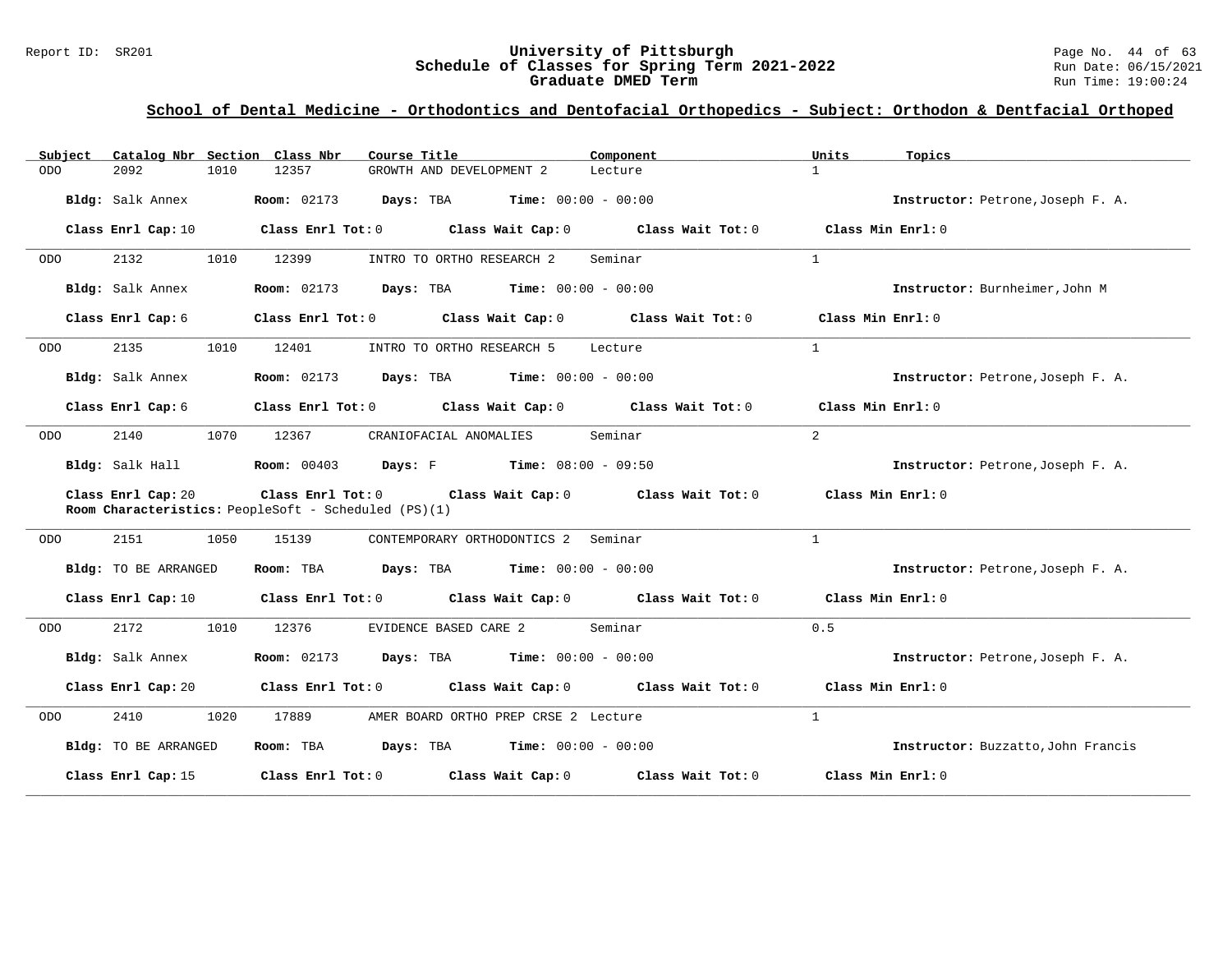#### Report ID: SR201 **University of Pittsburgh** Page No. 45 of 63 **Schedule of Classes for Spring Term 2021-2022** Run Date: 06/15/2021 **Graduate DMED Term Run Time: 19:00:24**

|                        |      |                             | Course Title                                                     |                                                                                                           | Component                                                             | Units                                                                                                | Topics                          |
|------------------------|------|-----------------------------|------------------------------------------------------------------|-----------------------------------------------------------------------------------------------------------|-----------------------------------------------------------------------|------------------------------------------------------------------------------------------------------|---------------------------------|
| 2501                   | 1210 | 28086                       |                                                                  |                                                                                                           | Seminar                                                               | 0.5                                                                                                  |                                 |
|                        |      |                             | Days: TBA                                                        |                                                                                                           |                                                                       |                                                                                                      | Instructor: Doerfler, Richard J |
| Class Enrl Cap: 35     |      |                             |                                                                  |                                                                                                           | Class Wait $Tot: 0$                                                   | Class Min Enrl: 0                                                                                    |                                 |
| 5242                   | 1030 | 12313                       |                                                                  |                                                                                                           |                                                                       |                                                                                                      |                                 |
| <b>Bldg:</b> Salk Hall |      |                             | Days: Th                                                         |                                                                                                           |                                                                       |                                                                                                      | Instructor: Burnheimer, John M  |
| Class Enrl Cap: 90     |      |                             |                                                                  |                                                                                                           | Class Wait $Tot: 0$                                                   | Class Min Enrl: 0                                                                                    |                                 |
|                        |      | <b>Bldg:</b> TO BE ARRANGED | Catalog Nbr Section Class Nbr<br>Room: TBA<br><b>Room:</b> 00458 | Class Enrl Tot: $0$<br>Class Enrl Tot: $0$<br><b>Room Characteristics:</b> PeopleSoft - Scheduled (PS)(1) | EARLY AGE ORTHO TREATMENT 1<br>Class Wait Cap: 0<br>Class Wait Cap: 0 | <b>Time:</b> $00:00 - 00:00$<br>INTRODUCTION TO ORTHODONTICS Lecture<br><b>Time:</b> $08:00 - 08:50$ |                                 |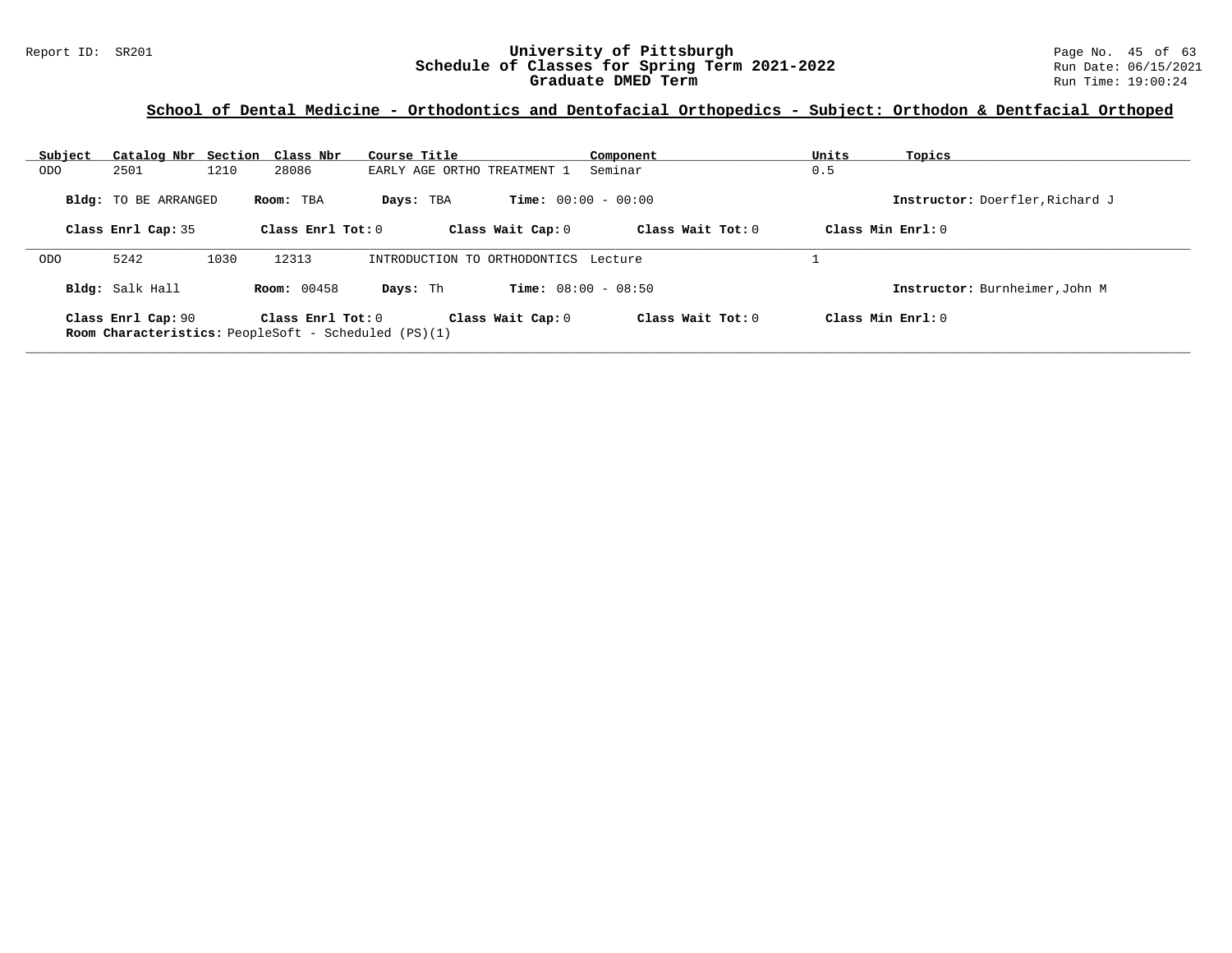#### Report ID: SR201 **University of Pittsburgh** Page No. 46 of 63 **Schedule of Classes for Spring Term 2021-2022** Run Date: 06/15/2021 **Graduate DMED Term Run Time: 19:00:24**

## **School of Dental Medicine - Pediatric Dentistry - Subject: Pediatric Dentistry**

| Subject                     | Catalog Nbr Section Class Nbr                        | Course Title                                                                    | Component | Units        | Topics                              |
|-----------------------------|------------------------------------------------------|---------------------------------------------------------------------------------|-----------|--------------|-------------------------------------|
| 2030<br>PEDENT              | 1010<br>12385                                        | GRAD PEDIATRIC DENT CLINIC 3 Clinical                                           |           | $1 - 3$      |                                     |
| Bldg: TO BE ARRANGED        | Room: TBA                                            | <b>Days:</b> TBA <b>Time:</b> $00:00 - 00:00$                                   |           |              | Instructor: Studen, Deborah A       |
| Class Enrl Cap: 10          |                                                      | Class Enrl Tot: 0 Class Wait Cap: 0 Class Wait Tot: 0                           |           |              | Class Min Enrl: 0                   |
| 2060<br>PEDENT              | 1010<br>12396                                        | GRAD PEDIATRIC DENT CLINIC 6 Clinical                                           |           | $1 - 3$      |                                     |
| Bldg: TO BE ARRANGED        | Room: TBA                                            | <b>Days:</b> TBA <b>Time:</b> $00:00 - 00:00$                                   |           |              | Instructor: Studen, Deborah A       |
| Class Enrl Cap: 10          |                                                      | Class Enrl Tot: $0$ Class Wait Cap: $0$ Class Wait Tot: $0$ Class Min Enrl: $0$ |           |              |                                     |
| 2130<br>PEDENT              | 1010<br>12386                                        | GRAD PEDIATRIC DENT SEMINAR 3 Practicum                                         |           | $1 - 3$      |                                     |
| Bldg: TO BE ARRANGED        | Room: TBA                                            | $Days: TBA$ $Time: 00:00 - 00:00$                                               |           |              | Instructor: Studen, Deborah A       |
| Class Enrl Cap: 10          |                                                      | Class Enrl Tot: 0 Class Wait Cap: 0 Class Wait Tot: 0                           |           |              | Class Min Enrl: 0                   |
| 2160<br>PEDENT              | 1010<br>12395                                        | GRAD PEDIATRIC DENT SEMINAR 6 Practicum                                         |           | $1 - 3$      |                                     |
| <b>Bldg:</b> TO BE ARRANGED | Room: TBA                                            | <b>Days:</b> TBA <b>Time:</b> $00:00 - 00:00$                                   |           |              | Instructor: Studen, Deborah A       |
| Class Enrl Cap: 10          |                                                      | Class Enrl Tot: $0$ Class Wait Cap: $0$ Class Wait Tot: $0$ Class Min Enrl: $0$ |           |              |                                     |
| 5242<br>PEDENT              | 1010<br>12406                                        | PEDIATRIC DENTISTRY 2 LAB Practicum                                             |           | 1.5          |                                     |
| Bldg: Salk Hall             |                                                      | <b>Room:</b> TBA <b>Days:</b> WF <b>Time:</b> 13:00 - 16:50                     |           |              | Instructor: Vieira, Adriana Modesto |
| Class Enrl Cap: 90          |                                                      | Class Enrl Tot: $0$ Class Wait Cap: $0$ Class Wait Tot: $0$ Class Min Enrl: $0$ |           |              |                                     |
| PEDENT<br>5253              | 1010<br>12314                                        | PEDIATRIC DENTISTRY 2 Lecture                                                   |           | $\mathbf{1}$ |                                     |
| Bldg: Salk Hall             |                                                      | <b>Room:</b> 00458 <b>Days:</b> W <b>Time:</b> 11:00 - 11:50                    |           |              | Instructor: Vieira, Adriana Modesto |
| Class Enrl Cap: 90          | Room Characteristics: PeopleSoft - Scheduled (PS)(1) | Class Enrl Tot: 0 Class Wait Cap: 0 Class Wait Tot: 0                           |           |              | Class Min Enrl: 0                   |
| 5447<br>PEDENT              | 1010<br>28900                                        | CLINICAL PEDIATRIC DENTISTRY Clinical                                           |           | 3            |                                     |
| Bldg: Salk Hall             |                                                      | Room: TBA $Days:$ TBA $Time: 00:00 - 00:00$                                     |           |              | Instructor: Vieira, Adriana Modesto |
| Class Enrl Cap: 85          |                                                      | Class Enrl Tot: $0$ Class Wait Cap: $0$ Class Wait Tot: $0$                     |           |              | Class Min Enrl: 0                   |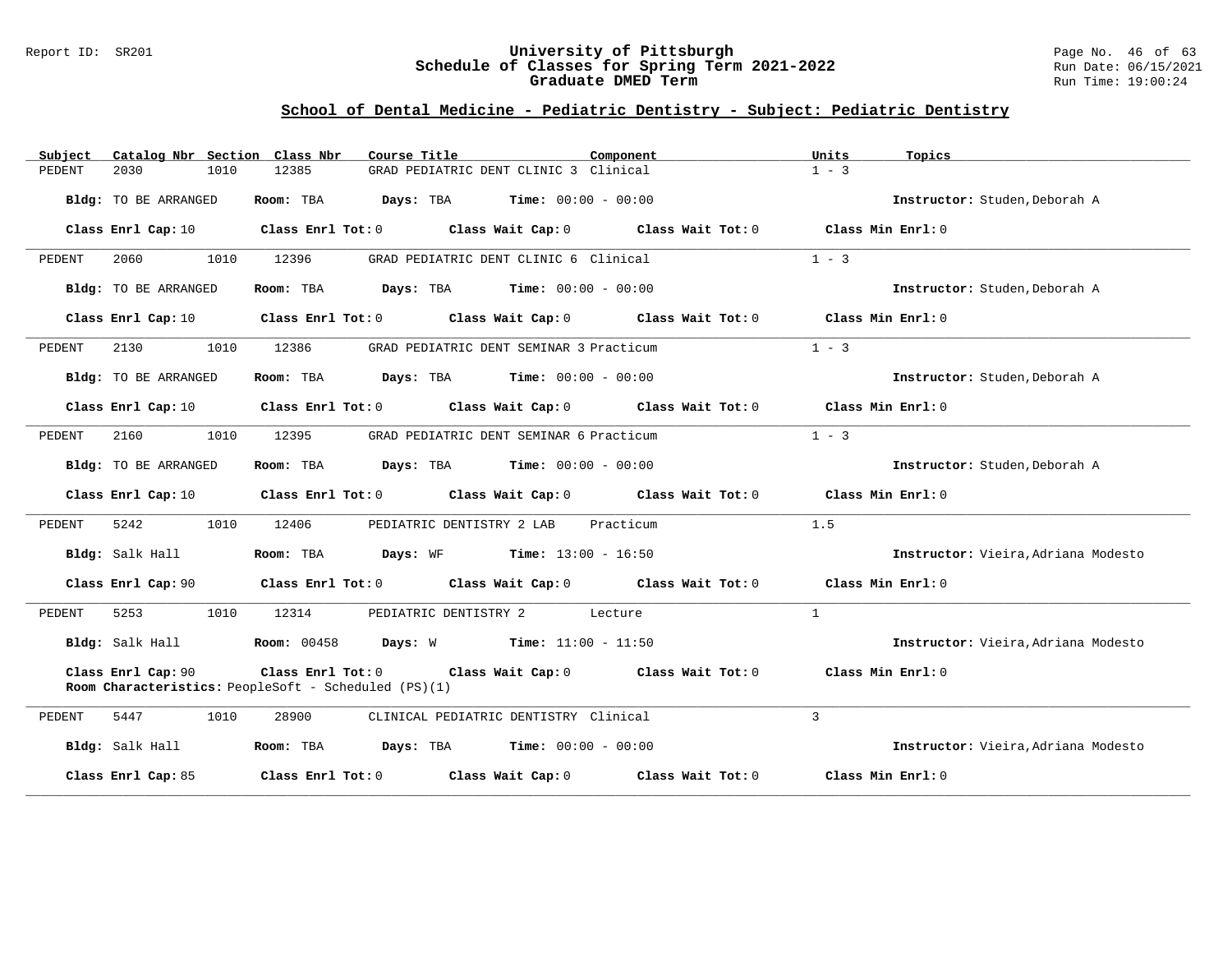#### Report ID: SR201 **University of Pittsburgh** Page No. 47 of 63 **Schedule of Classes for Spring Term 2021-2022** Run Date: 06/15/2021 **Graduate DMED Term Run Time: 19:00:24**

## **School of Dental Medicine - Pediatric Dentistry - Subject: Pediatric Dentistry**

| Subject | Catalog Nbr Section Class Nbr |      |                     | Course Title                          | Component                    | Units<br>Topics                     |  |
|---------|-------------------------------|------|---------------------|---------------------------------------|------------------------------|-------------------------------------|--|
| PEDENT  | 5915                          | 1020 | 28186               | ADVANCED PEDIATRIC DENTISTRY Clinical |                              |                                     |  |
|         | Bldg: Salk Hall               |      | Room: TBA           | Days: TBA                             | <b>Time:</b> $00:00 - 00:00$ | Instructor: Staff                   |  |
|         | Class Enrl Cap: 5             |      | Class Enrl Tot: $0$ | Class Wait Cap: 0                     | Class Wait Tot: $0$          | Class Min $Err1:0$                  |  |
| PEDENT  | 5915                          | 1100 | 28162               | ADVANCED PEDIATRIC DENTISTRY Clinical |                              |                                     |  |
|         | <b>Bldg:</b> TO BE ARRANGED   |      | Room: TBA           | Days: TBA                             | <b>Time:</b> $00:00 - 00:00$ | Instructor: Vieira, Adriana Modesto |  |
|         | Class Enrl Cap: 5             |      | Class Enrl Tot: $0$ | Class Wait Cap: 0                     | Class Wait Tot: $0$          | Class Min $Err1:0$                  |  |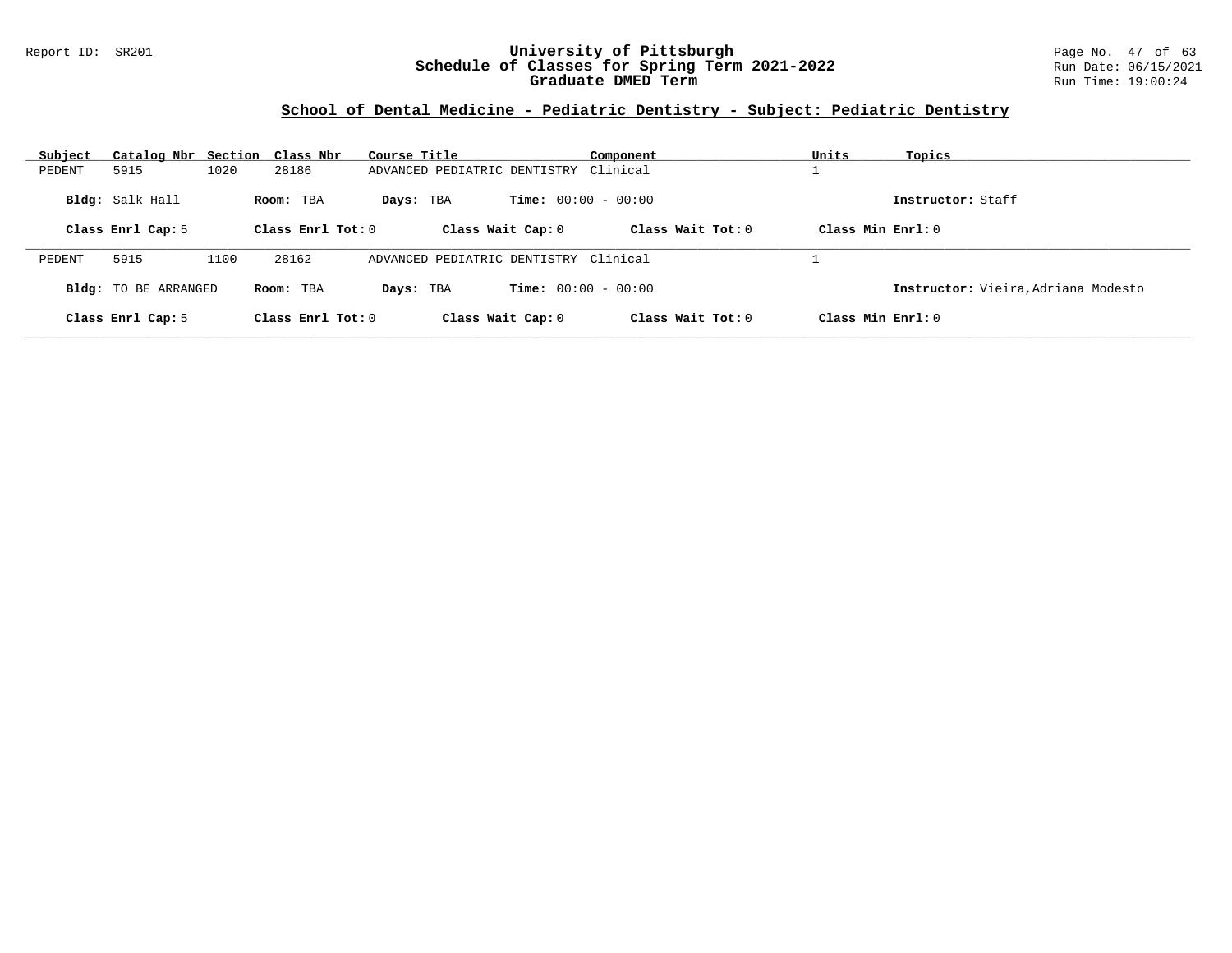#### Report ID: SR201 **University of Pittsburgh** Page No. 48 of 63 **Schedule of Classes for Spring Term 2021-2022** Run Date: 06/15/2021 **Graduate DMED Term Run Time: 19:00:24**

| Catalog Nbr Section Class Nbr<br>Subject | Course Title                                               | Component                                             | Units<br>Topics                    |
|------------------------------------------|------------------------------------------------------------|-------------------------------------------------------|------------------------------------|
| 2144<br>1010<br>PERIO                    | 12374                                                      | PERIO ASPCTS OF DENTL IMPLANTSSeminar                 | $\mathbf{1}$                       |
| Bldg: TO BE ARRANGED                     | Room: TBA<br>Days: W                                       | <b>Time:</b> $08:00 - 09:50$                          | Instructor: Baumhammers, Andrejs   |
|                                          |                                                            |                                                       | Williams, Kelly Bolden             |
| Class Enrl Cap: 9                        | Class Enrl Tot: 0 Class Wait Cap: 0                        | Class Wait Tot: 0                                     | Class Min Enrl: 0                  |
| 2147<br>1010<br>PERIO                    | 12400<br>IMPLNT PROSTHDNT SEMINAR 2                        | Seminar                                               | $\overline{2}$                     |
| <b>Bldg:</b> TO BE ARRANGED              | Room: TBA                                                  | <b>Days:</b> TBA <b>Time:</b> $00:00 - 00:00$         | Instructor: Kukunas, Steve J       |
| Class Enrl Cap: 10                       |                                                            | Class Enrl Tot: 0 Class Wait Cap: 0 Class Wait Tot: 0 | Class Min Enrl: 0                  |
| 2148<br>1010<br>PERIO                    | 12369<br>PERIODONTAL RESEARCH 2                            | Seminar                                               | $\mathbf{1}$                       |
| <b>Bldg:</b> TO BE ARRANGED              | <b>Days:</b> TBA <b>Time:</b> $00:00 - 00:00$<br>Room: TBA |                                                       | Instructor: Williams, Kelly Bolden |
| Class Enrl Cap: 15                       |                                                            | Class Enrl Tot: 0 Class Wait Cap: 0 Class Wait Tot: 0 | Class Min Enrl: 0                  |
| 2149<br>1010<br>PERIO                    | 12372                                                      | PERODONTICS SPECIALITY CLINC 2Clinical                | 3                                  |
| Bldg: TO BE ARRANGED                     | Room: TBA<br><b>Days:</b> TBA <b>Time:</b> $00:00 - 00:00$ |                                                       | Instructor: Williams, Kelly Bolden |
| Class Enrl Cap: 10                       | Class Enrl Tot: 0 Class Wait Cap: 0                        | Class Wait Tot: 0                                     | Class Min Enrl: 0                  |
| 2150<br>1010<br>PERIO                    | 12393<br>PERIO SPECIALITY CLINIC 10                        | Clinical                                              | 3                                  |
| Bldg: TO BE ARRANGED                     | Room: TBA<br><b>Days:</b> TBA <b>Time:</b> $00:00 - 00:00$ |                                                       | Instructor: Williams, Kelly Bolden |
| Class Enrl Cap: 22                       |                                                            | Class Enrl Tot: 0 Class Wait Cap: 0 Class Wait Tot: 0 | Class Min Enrl: 0                  |
| 2151<br>PERIO<br>1010                    | 12368                                                      | PERIODONTAL LITRATUR REVIEW 2 Seminar                 | $\overline{2}$                     |
| Bldg: TO BE ARRANGED                     | Room: TBA<br><b>Days:</b> TBA <b>Time:</b> $00:00 - 00:00$ |                                                       | Instructor: Williams, Kelly Bolden |
| Class Enrl Cap: 10                       | Class Enrl Tot: 0                                          | Class Wait Cap: 0 Class Wait Tot: 0                   | Class Min Enrl: 0                  |
| 2181<br>1010<br>PERIO                    | 12392                                                      | PERIODONTAL LITRATUR REVIEW 8 Seminar                 | $\overline{2}$                     |
| Bldg: TO BE ARRANGED                     | Room: TBA<br><b>Days:</b> TBA <b>Time:</b> $00:00 - 00:00$ |                                                       | Instructor: Williams, Kelly Bolden |
| Class Enrl Cap: 22                       | Class Enrl Tot: 0                                          | Class Wait Cap: 0<br>Class Wait Tot: 0                | Class Min Enrl: 0                  |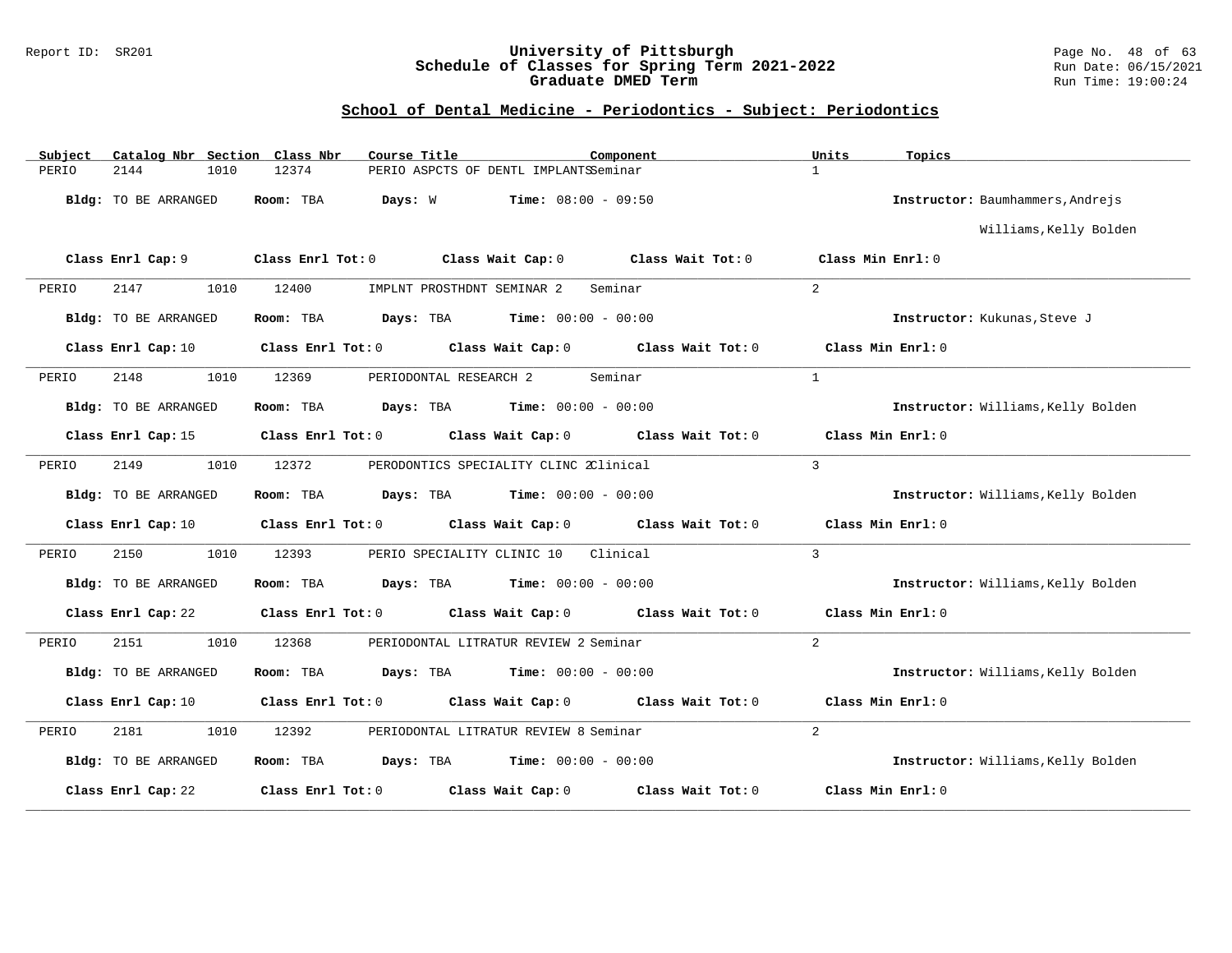#### Report ID: SR201 **University of Pittsburgh** Page No. 49 of 63 **Schedule of Classes for Spring Term 2021-2022** Run Date: 06/15/2021 **Graduate DMED Term Run Time: 19:00:24**

| Subject | Catalog Nbr Section Class Nbr |               | Course Title      |                                               | Component                                             | Units        | Topics                             |
|---------|-------------------------------|---------------|-------------------|-----------------------------------------------|-------------------------------------------------------|--------------|------------------------------------|
| PERIO   | 2210                          | 1010<br>12390 |                   | SPEC TOPICS IN PERODONTICS 4 Seminar          |                                                       | $\mathbf{1}$ |                                    |
|         | Bldg: TO BE ARRANGED          | Room: TBA     |                   | <b>Days:</b> TBA <b>Time:</b> $00:00 - 00:00$ |                                                       |              | Instructor: Williams, Kelly Bolden |
|         | Class Enrl Cap: 22            |               |                   |                                               | Class Enrl Tot: 0 Class Wait Cap: 0 Class Wait Tot: 0 |              | Class Min Enrl: 0                  |
| PERIO   | 2212                          | 1010<br>12391 |                   | SPEC TOPICS IN PERODONTICS 2 Seminar          |                                                       | $\mathbf{1}$ |                                    |
|         | Bldg: TO BE ARRANGED          |               |                   | Room: TBA $Days:$ TBA $Time: 00:00 - 00:00$   |                                                       |              | Instructor: Williams, Kelly Bolden |
|         | Class Enrl Cap: 22            |               |                   |                                               | Class Enrl Tot: 0 Class Wait Cap: 0 Class Wait Tot: 0 |              | Class Min Enrl: 0                  |
| PERIO   | 2240                          | 1010<br>12370 |                   | PERODONTAL TREATMENT PLANNG 2 Seminar         |                                                       | $\mathbf{1}$ |                                    |
|         | Bldg: TO BE ARRANGED          |               |                   | Room: TBA $Days:$ TBA $Time: 00:00 - 00:00$   |                                                       |              | Instructor: Williams, Kelly Bolden |
|         | Class Enrl Cap: 15            |               |                   |                                               | Class Enrl Tot: 0 Class Wait Cap: 0 Class Wait Tot: 0 |              | Class Min Enrl: 0                  |
| PERIO   | 2241                          | 1010<br>12373 |                   | HOSPITAL PERIODONTICS 2                       | Clinical                                              | $\mathbf{1}$ |                                    |
|         | Bldg: TO BE ARRANGED          |               |                   | Room: TBA $Days:$ TBA $Time: 00:00 - 00:00$   |                                                       |              | Instructor: Famili, Pouran         |
|         | Class Enrl Cap: 10            |               |                   |                                               | Class Enrl Tot: 0 Class Wait Cap: 0 Class Wait Tot: 0 |              | Class Min Enrl: $0$                |
| PERIO   | 2246                          | 1010<br>12371 |                   | PERIODONTAL RESEARCH 4                        | Seminar                                               | $\mathbf{1}$ |                                    |
|         | Bldg: TO BE ARRANGED          | Room: TBA     |                   | <b>Days:</b> TBA <b>Time:</b> $00:00 - 00:00$ |                                                       |              | Instructor: Williams, Kelly Bolden |
|         | Class Enrl Cap: 15            |               |                   |                                               | Class Enrl Tot: 0 Class Wait Cap: 0 Class Wait Tot: 0 |              | Class Min Enrl: 0                  |
| PERIO   | 2252                          | 1010<br>24443 |                   | INTRAOPERATIVE MGT COMORBIDITISeminar         |                                                       | $\mathbf{1}$ |                                    |
|         | Bldg: TO BE ARRANGED          | Room: TBA     |                   | <b>Days:</b> Th <b>Time:</b> $08:00 - 08:50$  |                                                       |              | Instructor: Giovannitti, Joseph A  |
|         |                               |               |                   |                                               |                                                       |              | Schwartz, Paul J                   |
|         | Class Enrl Cap: 10            |               |                   | Class Enrl Tot: 0 Class Wait Cap: 0           | Class Wait Tot: 0 Class Min Enrl: 0                   |              |                                    |
| PERIO   | 2253                          | 1010<br>12382 |                   | PERIO TREATMENT PLANNING 4                    | Seminar                                               | $\mathbf{1}$ |                                    |
|         | Bldg: TO BE ARRANGED          |               |                   | Room: TBA $Days:$ TBA $Time: 00:00 - 00:00$   |                                                       |              | Instructor: Williams, Kelly Bolden |
|         | Class Enrl Cap: 10            |               | Class Enrl Tot: 0 | Class Wait Cap: 0                             | Class Wait Tot: 0                                     |              | Class Min Enrl: 0                  |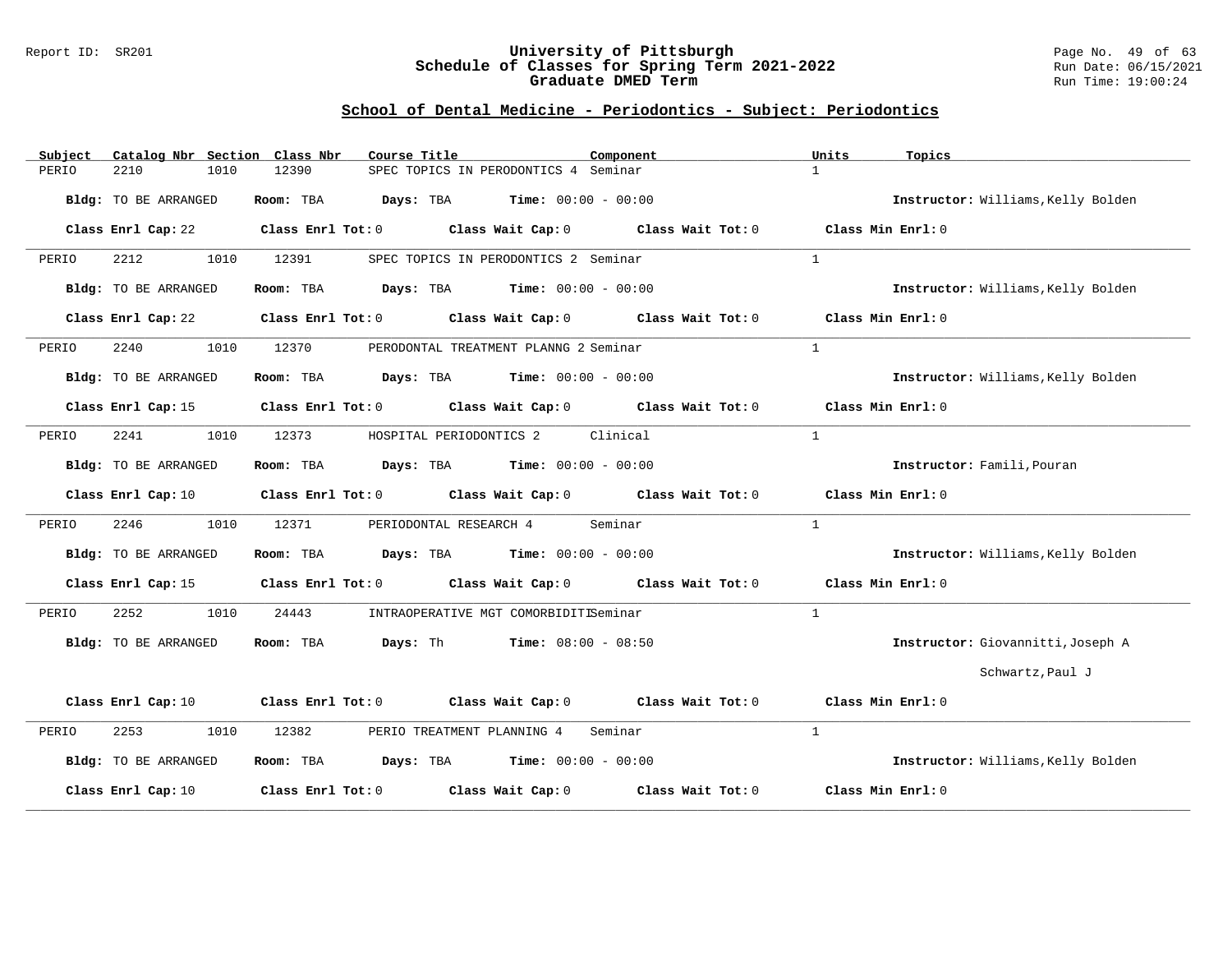#### Report ID: SR201 **University of Pittsburgh** Page No. 50 of 63 **Schedule of Classes for Spring Term 2021-2022** Run Date: 06/15/2021 **Graduate DMED Term Run Time: 19:00:24**

| Subject               | Catalog Nbr Section Class Nbr<br>Course Title                            | Component                                                   | Units<br>Topics                    |
|-----------------------|--------------------------------------------------------------------------|-------------------------------------------------------------|------------------------------------|
| 2260<br>1010<br>PERIO | 12389                                                                    | SPEC TOPICS IN PERODONTICS 6 Seminar                        | $\mathbf{1}$                       |
| Bldg: TO BE ARRANGED  | Room: TBA<br><b>Days:</b> TBA <b>Time:</b> $00:00 - 00:00$               |                                                             | Instructor: Williams, Kelly Bolden |
|                       | Class Enrl Cap: 22 Class Enrl Tot: 0 Class Wait Cap: 0 Class Wait Tot: 0 |                                                             | Class Min Enrl: 0                  |
| 2317<br>PERIO         | 1010<br>12377<br>PERIODONTICS RESEARCH 6                                 | Seminar                                                     | $\mathbf{1}$                       |
| Bldg: TO BE ARRANGED  | Room: TBA<br><b>Days:</b> TBA <b>Time:</b> $00:00 - 00:00$               |                                                             | Instructor: Williams, Kelly Bolden |
| Class Enrl Cap: 10    |                                                                          | Class Enrl Tot: 0 Class Wait Cap: 0 Class Wait Tot: 0       | Class Min Enrl: 0                  |
| 2319<br>1010<br>PERIO | 12378                                                                    | PERIODONTICS SPECIALTY CLINC 6Clinical                      | $\mathcal{L}$                      |
| Bldg: TO BE ARRANGED  | Room: TBA $Days:$ TBA $Time: 00:00 - 00:00$                              |                                                             | Instructor: Williams, Kelly Bolden |
|                       | Class Enrl Cap: 10 Class Enrl Tot: 0 Class Wait Cap: 0 Class Wait Tot: 0 |                                                             | Class Min Enrl: 0                  |
| 2320<br>1010<br>PERIO | 12388                                                                    | PERIODONTAL LITRATUR REVIEW 5 Seminar                       | $\overline{2}$                     |
| Bldg: TO BE ARRANGED  | Room: TBA $Days:$ TBA $Time: 00:00 - 00:00$                              |                                                             | Instructor: Williams, Kelly Bolden |
| Class Enrl Cap: 22    |                                                                          | Class Enrl Tot: 0 Class Wait Cap: 0 Class Wait Tot: 0       | Class Min Enrl: 0                  |
| 2322<br>1010<br>PERIO | 12381                                                                    | PERODONTAL TREATMENT PLANNG 6 Seminar                       | $\mathbf{1}$                       |
| Bldg: TO BE ARRANGED  | Room: TBA<br>$\texttt{DayS:}$ TBA $\texttt{Time:}$ 00:00 - 00:00         |                                                             | Instructor: Williams, Kelly Bolden |
| Class Enrl Cap: 10    | Class Enrl Tot: $0$ Class Wait Cap: $0$ Class Wait Tot: $0$              |                                                             | Class Min Enrl: 0                  |
| 2341<br>1010<br>PERIO | 12394<br>HOSPITAL PERIODONTICS 4                                         | Lecture                                                     | $\mathbf{1}$                       |
| Bldg: TO BE ARRANGED  | $\texttt{Days:}$ TBA $\texttt{Time:}$ 00:00 - 00:00<br>Room: TBA         |                                                             | Instructor: Famili, Pouran         |
| Class Enrl Cap: 22    |                                                                          | Class Enrl Tot: $0$ Class Wait Cap: $0$ Class Wait Tot: $0$ | Class Min Enrl: 0                  |
| PERIO<br>2412<br>1010 | 29188                                                                    | CURRENT TOPICS PERIODONTICS 2 Lecture                       | $\overline{2}$                     |
| Bldg: TO BE ARRANGED  | Room: TBA<br>Days: TBA                                                   | <b>Time:</b> $00:00 - 00:00$                                | Instructor: Intini, Giuseppe       |
| Class Enrl Cap: 35    |                                                                          | Class Enrl Tot: 0 Class Wait Cap: 0 Class Wait Tot: 0       | Class Min Enrl: 0                  |
| 2414<br>PERIO<br>1010 | 29187                                                                    | CURRENT TOPICS PERIODONTICS 4 Lecture                       | 2                                  |
| Bldg: TO BE ARRANGED  | Room: TBA<br><b>Days:</b> TBA <b>Time:</b> $00:00 - 00:00$               |                                                             | Instructor: Intini, Giuseppe       |
| Class Enrl Cap: 35    | Class Enrl Tot: $0$ Class Wait Cap: $0$                                  | Class Wait Tot: 0                                           | Class Min Enrl: 0                  |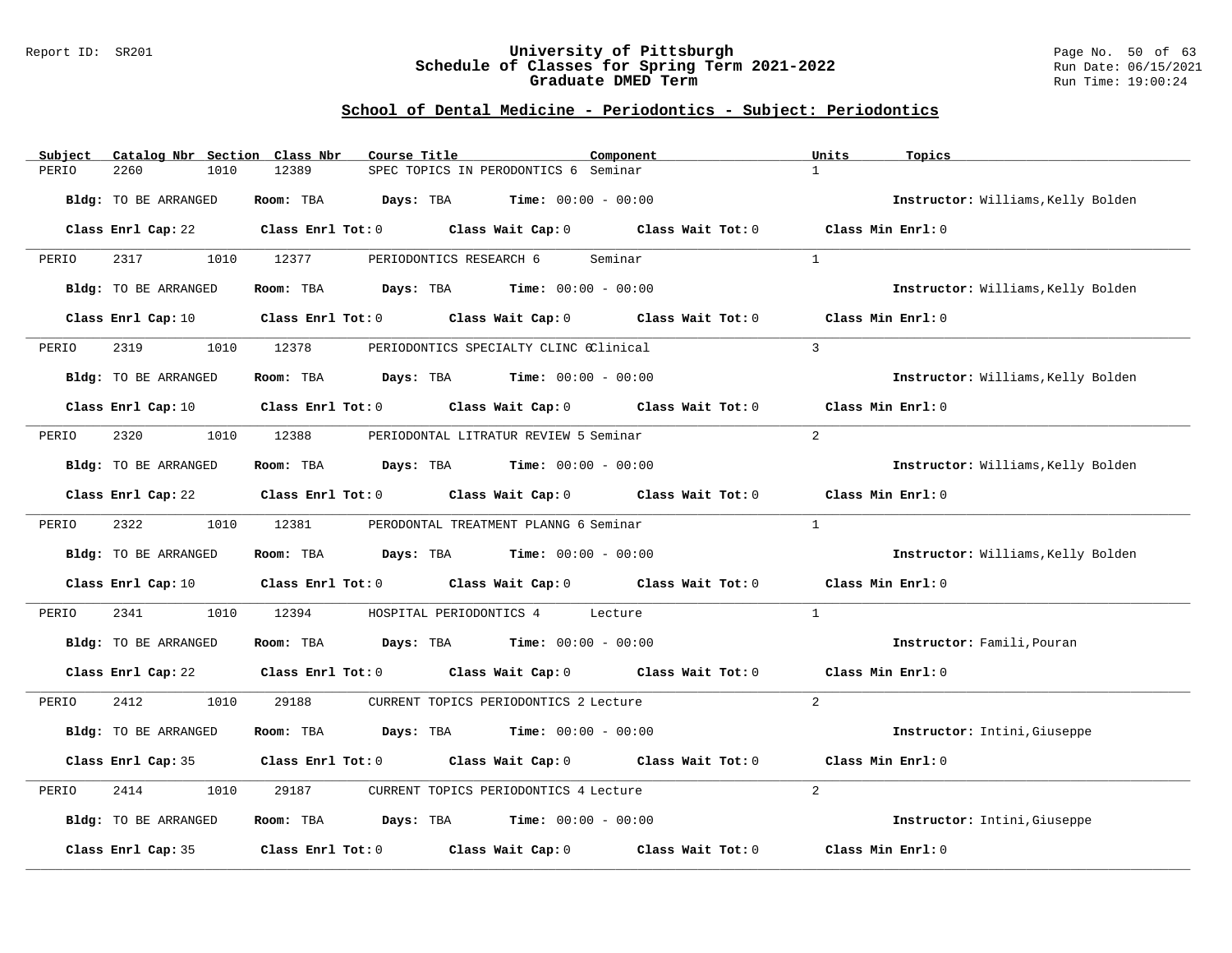| PERIO | 2416                 | 1010 | 29186                                                                     |                         | CURRENT TOPICS PERIODONTICS 6 Lecture        |                                                       | $\overline{a}$                   |  |
|-------|----------------------|------|---------------------------------------------------------------------------|-------------------------|----------------------------------------------|-------------------------------------------------------|----------------------------------|--|
|       | Bldg: TO BE ARRANGED |      | Room: TBA                                                                 | Days: TBA               | <b>Time:</b> $00:00 - 00:00$                 |                                                       | Instructor: Intini, Giuseppe     |  |
|       | Class Enrl Cap: 35   |      | Class Enrl Tot: 0                                                         |                         | Class Wait Cap: 0                            | Class Wait Tot: 0                                     | Class Min Enrl: 0                |  |
| PERIO | 5141                 | 1020 | 27238                                                                     | PERIODONTOLOGY 1        |                                              | Lecture                                               | 1                                |  |
|       | Bldg: Salk Hall      |      | <b>Room:</b> 00402                                                        | Days: Tu                | <b>Time:</b> $08:00 - 08:50$                 |                                                       | Instructor: Sfeir, Charles S     |  |
|       | Class Enrl Cap: 85   |      | Class Enrl Tot: 0<br>Room Characteristics: PeopleSoft - Scheduled (PS)(1) |                         | Class Wait Cap: 0                            | Class Wait Tot: 0                                     | Class Min Enrl: 0                |  |
| PERIO | 5143                 | 1010 | 30343                                                                     | PERIODONTOLOGY 1 LAB    |                                              | Practicum                                             | $\mathbf{1}$                     |  |
|       | Bldg: Salk Hall      |      | <b>Room: 00405</b>                                                        | Days: Th                | <b>Time:</b> $08:00 - 09:50$                 |                                                       | Instructor: McClain, Hillary Ann |  |
|       |                      |      |                                                                           |                         |                                              |                                                       | Ferree, Maryanne                 |  |
|       | Bldg: Salk Hall      |      | <b>Room:</b> 00405                                                        | Days: W                 | $Time: 09:00 - 10:50$                        |                                                       | Instructor: McClain, Hillary Ann |  |
|       |                      |      |                                                                           |                         |                                              |                                                       | Ferree, Maryanne                 |  |
|       | Class Enrl Cap: 80   |      | Class Enrl Tot: 0                                                         |                         | Class Wait Cap: 0                            | Class Wait Tot: 0                                     | Class Min Enrl: 0                |  |
| PERIO | 5210                 | 1010 | 26790                                                                     |                         | PERIODONTAL INSTRUMENTATION 2 Clinical       |                                                       | $\mathbf{1}$                     |  |
|       | Bldg: Salk Hall      |      | Room: 00405                                                               | Days: M                 | $Time: 10:00 - 12:00$                        |                                                       | Instructor: Ferree, Maryanne     |  |
|       |                      |      |                                                                           |                         |                                              |                                                       | McClain, Hillary Ann             |  |
|       |                      |      |                                                                           |                         |                                              |                                                       | Platt, Louise A                  |  |
|       | Class Enrl Cap: 80   |      |                                                                           |                         |                                              | Class Enrl Tot: 0 Class Wait Cap: 0 Class Wait Tot: 0 | Class Min Enrl: 0                |  |
| PERIO | 5243                 | 1050 | 21445                                                                     | PERIODONTAL CLINIC      |                                              | Clinical                                              | $\mathbf{1}$                     |  |
|       | Bldg: Salk Hall      |      | Room: TBA                                                                 | Days: TBA               | Time: $00:00 - 00:00$                        |                                                       | Instructor: Ferree, Maryanne     |  |
|       | Class Enrl Cap: 90   |      | Class Enrl Tot: 0                                                         |                         | Class Wait Cap: 0                            | Class Wait Tot: 0                                     | Class Min Enrl: 0                |  |
| PERIO | 5343                 | 1090 | 17751                                                                     | PERIODONTOLOGY 3        |                                              | Lecture                                               | $\mathbf{1}$                     |  |
|       | Bldg: Salk Hall      |      | <b>Room: 00355</b>                                                        |                         | <b>Days:</b> Tu <b>Time:</b> $08:00 - 08:50$ |                                                       | Instructor: Seyedain, S. Ali     |  |
|       | Class Enrl Cap: 90   |      | Class Enrl Tot: 0<br>Room Characteristics: PeopleSoft - Scheduled (PS)(1) |                         | Class Wait Cap: 0                            | Class Wait Tot: 0                                     | Class Min Enrl: 0                |  |
| PERIO | 5449                 | 1010 | 12336                                                                     | CLINICAL PERIODONTICS 2 |                                              | Clinical                                              | $\overline{2}$                   |  |
|       | Bldg: Salk Hall      |      | Room: TBA                                                                 | Days: TBA               | <b>Time:</b> $00:00 - 00:00$                 |                                                       | Instructor: Seyedain, S. Ali     |  |
|       | Class Enrl Cap: 90   |      | Class Enrl Tot: 0                                                         |                         | Class Wait Cap: 0                            | Class Wait Tot: 0                                     | Class Min Enrl: 0                |  |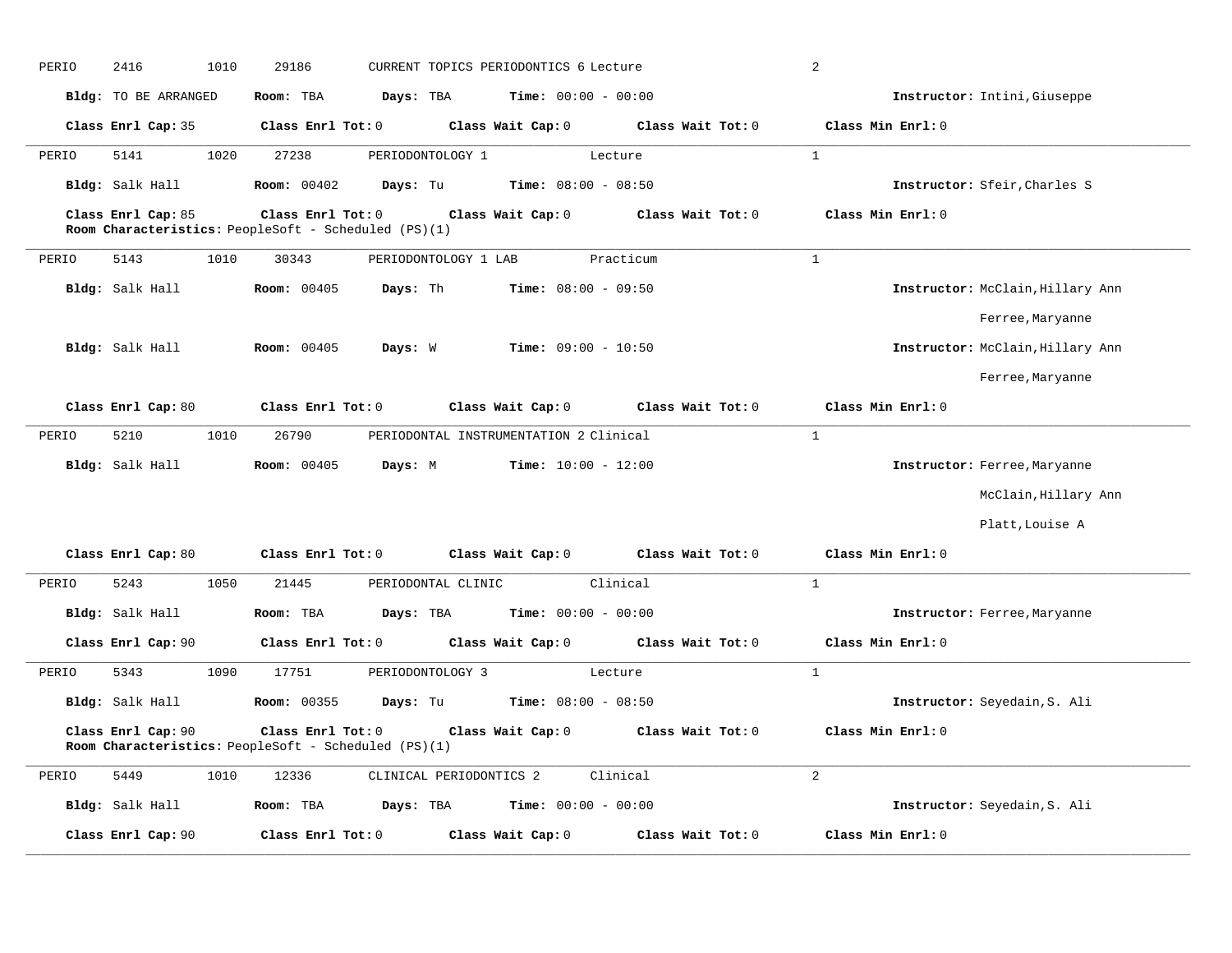#### Report ID: SR201 **University of Pittsburgh** Page No. 52 of 63 **Schedule of Classes for Spring Term 2021-2022** Run Date: 06/15/2021 **Graduate DMED Term Run Time: 19:00:24**

| Subject |                             | Catalog Nbr Section Class Nbr | Course Title          |                              | Component         | Units             | Topics                             |
|---------|-----------------------------|-------------------------------|-----------------------|------------------------------|-------------------|-------------------|------------------------------------|
| PERIO   | 5800                        | 1010<br>27922                 | DIRECTED STUDY        |                              | Directed Studies  | $1 - 3$           |                                    |
|         | <b>Bldg:</b> TO BE ARRANGED | Room: TBA                     | Days: TBA             | <b>Time:</b> $00:00 - 00:00$ |                   |                   | Instructor: Staff                  |
|         | Class Enrl Cap: 5           | Class Enrl Tot: 0             |                       | Class Wait Cap: 0            | Class Wait Tot: 0 | Class Min Enrl: 0 |                                    |
| PERIO   | 5900                        | 1030<br>24164                 | INDEPENDENT STUDY     |                              | Independent Study | $1 - 3$           |                                    |
|         | Bldg: TO BE ARRANGED        | Room: TBA                     | Days: TBA             | <b>Time:</b> $00:00 - 00:00$ |                   |                   | Instructor: Williams, Kelly Bolden |
|         | Class Enrl Cap: 10          | Class Enrl Tot: 0             |                       | Class Wait Cap: 0            | Class Wait Tot: 0 |                   | Class Min $Enrl: 0$                |
| PERIO   | 5910                        | 1100<br>23558                 | ADVANCED PERIODONTICS |                              | Clinical          | 3                 |                                    |
|         | Bldg: TO BE ARRANGED        | Room: TBA                     | Days: TBA             | <b>Time:</b> $00:00 - 00:00$ |                   |                   | Instructor: Famili, Pouran         |
|         | Class Enrl Cap: 4           | Class Enrl Tot: 0             |                       | Class Wait Cap: 0            | Class Wait Tot: 0 | Class Min Enrl: 0 |                                    |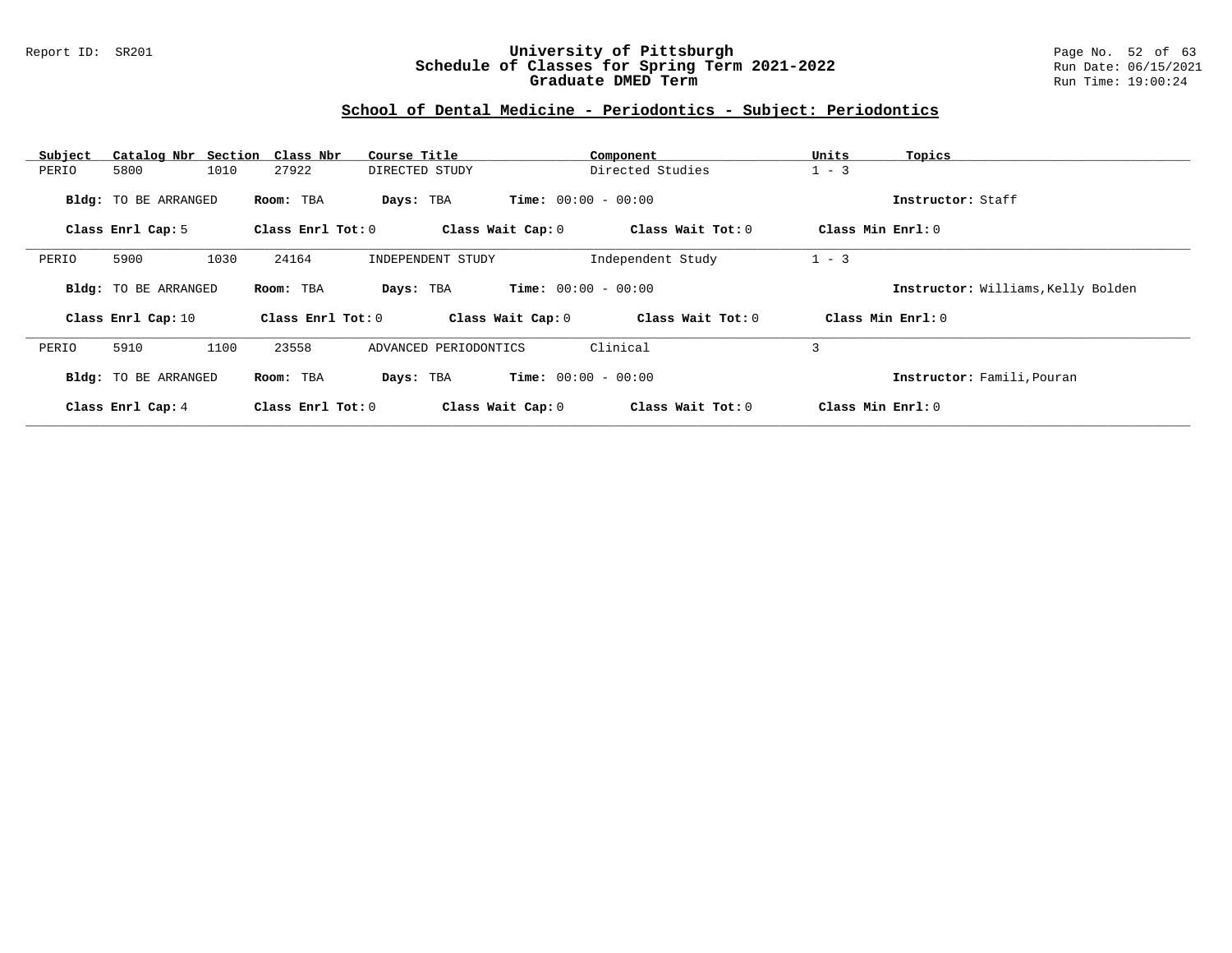#### Report ID: SR201 **University of Pittsburgh** Page No. 53 of 63 **Schedule of Classes for Spring Term 2021-2022** Run Date: 06/15/2021 **Graduate DMED Term Run Time: 19:00:24**

## **School of Dental Medicine - Public Health and Community Dentistry - Subject: Community Dentistry**

| Catalog Nbr Section Class Nbr<br>Subject                   | Course Title                                                | Component                               | Units<br>Topics               |
|------------------------------------------------------------|-------------------------------------------------------------|-----------------------------------------|-------------------------------|
| 2183<br>1010<br>CDENT                                      | 12402<br>SCIENTIFIC WRITING                                 | Lecture                                 | $\mathbf{1}$                  |
| Bldg: Salk Hall                                            | <b>Room:</b> 00414<br>Days: W                               | $Time: 08:00 - 09:00$                   | Instructor: Baker, Natasha    |
| Class Enrl Cap: 15                                         | Class Enrl Tot: $0$ Class Wait Cap: $0$ Class Wait Tot: $0$ |                                         | Class Min Enrl: 0             |
| 1010<br>2900<br>CDENT                                      | 28267<br>INDEPENDENT STUDY                                  | Independent Study                       | 2                             |
| Bldg: Salk Hall                                            | <b>Days:</b> TBA <b>Time:</b> $00:00 - 00:00$<br>Room: TBA  |                                         | Instructor: Weyant, Robert    |
| Class Enrl Cap: 5                                          | Class Enrl Tot: 0<br>Class Wait Cap: 0                      | Class Wait Tot: 0                       | Class Min Enrl: 0             |
| 1050<br>5440<br>CDENT                                      | 22218<br>SCOPE 2                                            | Clinical                                | $\overline{3}$                |
| Bldg: Salk Hall                                            | <b>Days:</b> TBA <b>Time:</b> $00:00 - 00:00$<br>Room: TBA  |                                         | Instructor: Rubin, Richard W. |
| Class Enrl Cap: 90<br>Attributes: Community General Impact | Class Enrl Tot: 0                                           | Class Wait Cap: $0$ Class Wait Tot: $0$ | Class Min Enrl: 0             |
| 5900<br>1010<br>CDENT                                      | 12310<br>INDEPENDENT STUDY                                  | Independent Study                       | $1 - 3$                       |
| Bldg: TO BE ARRANGED                                       | Room: TBA<br><b>Days:</b> TBA <b>Time:</b> $00:00 - 00:00$  |                                         | Instructor: Weyant, Robert    |
|                                                            |                                                             |                                         | Polk, Deborah E.              |
| Class Enrl Cap: 5                                          | Class Wait Cap: 0<br>Class Enrl Tot: 0                      | Class Wait Tot: 0                       | Class Min Enrl: 0             |
| CDENT<br>5900<br>1015                                      | 12351<br>INDEPENDENT STUDY                                  | Independent Study                       | $1 - 3$                       |
| Bldg: TO BE ARRANGED                                       | <b>Days:</b> TBA <b>Time:</b> $00:00 - 00:00$<br>Room: TBA  |                                         | Instructor: Rubin, Richard W. |
| Class Enrl Cap: 10                                         | Class Enrl Tot: 0                                           | Class Wait Cap: 0 Class Wait Tot: 0     | Class Min Enrl: 0             |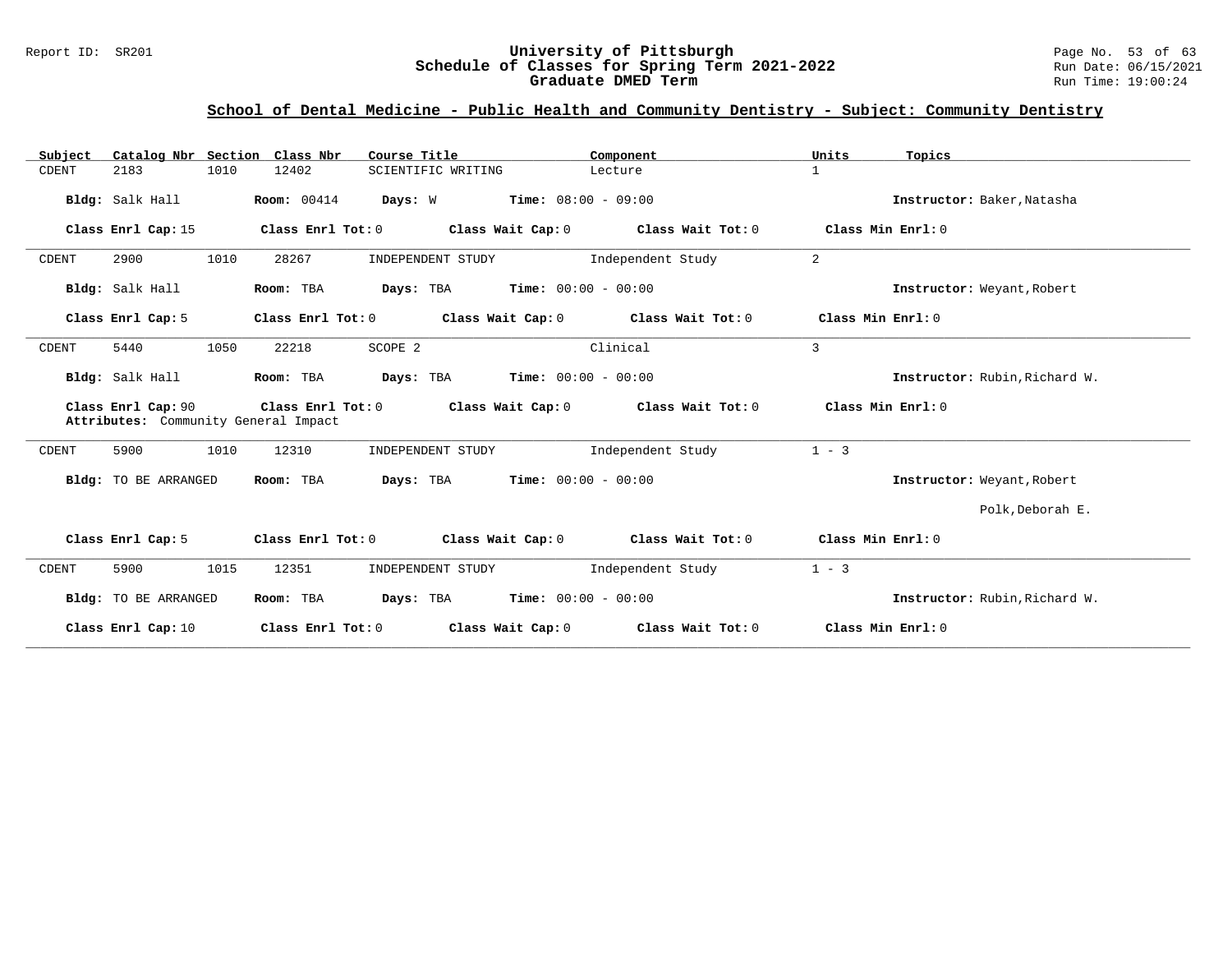#### Report ID: SR201 **University of Pittsburgh** Page No. 54 of 63 **Schedule of Classes for Spring Term 2021-2022** Run Date: 06/15/2021 **Graduate DMED Term Run Time: 19:00:24**

| Subject<br>Catalog Nbr Section | Class Nbr<br>Course Title                                                                                                                      | Component         | Units<br>Topics                         |
|--------------------------------|------------------------------------------------------------------------------------------------------------------------------------------------|-------------------|-----------------------------------------|
| PROSTH<br>2080<br>1010         | 12384<br>ADVANCED PROSTHODONTICS 2                                                                                                             | Lecture           | $\overline{2}$                          |
| <b>Bldg:</b> TO BE ARRANGED    | <b>Time:</b> $00:00 - 00:00$<br>Room: TBA<br>Days: TBA                                                                                         |                   | <b>Instructor:</b> Kunkel, Thomas Craig |
| Class Enrl Cap: 15             | Class Enrl Tot: 0<br>Class Wait Cap: 0                                                                                                         | Class Wait Tot: 0 | Class Min Enrl: 0                       |
|                                | <b></b> This class has an additional fee. For more information go to <a <="" href="http://www.registrar.pitt.edu" td=""><td></td><td></td></a> |                   |                                         |
|                                | target="_blank">http://www.registrar.pitt.edu/, and click on Faculty and Staff, then Course and Class.                                         |                   |                                         |
| PROSTH<br>2101<br>1010         | 28046<br>ADVANCED PROSTHODONTICS 5                                                                                                             | Clinical          | 2                                       |
| <b>Bldg:</b> TO BE ARRANGED    | Room: TBA<br>Days: TBA<br><b>Time:</b> $00:00 - 00:00$                                                                                         |                   | Instructor: Kunkel, Thomas Craig        |
| Class Enrl Cap: 35             | Class Enrl Tot: 0<br>Class Wait Cap: 0                                                                                                         | Class Wait Tot: 0 | Class Min Enrl: 0                       |
| PROSTH<br>2104<br>1100         | 27949<br>ADVANCED PROSTHODONTICS 8                                                                                                             | Clinical          | 2                                       |
| <b>Bldg:</b> TO BE ARRANGED    | Room: TBA<br>Days: TBA<br><b>Time:</b> $00:00 - 00:00$                                                                                         |                   | <b>Instructor:</b> Kunkel, Thomas Craig |
| Class Enrl Cap: 35             | Class Enrl Tot: 0<br>Class Wait Cap: 0                                                                                                         | Class Wait Tot: 0 | Class Min Enrl: 0                       |
| 2147<br>1050<br>PROSTH         | 15143<br>IMPLNT PROSTHDNT SEMINAR 2                                                                                                            | Seminar           | 2                                       |
| <b>Bldg:</b> TO BE ARRANGED    | Room: TBA<br>Days: TBA<br><b>Time:</b> $00:00 - 00:00$                                                                                         |                   | Instructor: Kukunas, Steve J            |
| Class Enrl Cap: 35             | Class Enrl Tot: 0<br>Class Wait Cap: 0                                                                                                         | Class Wait Tot: 0 | Class Min Enrl: 0                       |
| PROSTH<br>2160<br>1010         | 28047<br>PROSTHODONTICS SEMINAR 2                                                                                                              | Seminar           | $\mathbf{1}$                            |
| <b>Bldg:</b> TO BE ARRANGED    | Days: TBA<br><b>Time:</b> $00:00 - 00:00$<br>Room: TBA                                                                                         |                   | Instructor: Kunkel, Thomas Craig        |
| Class Enrl Cap: 35             | Class Enrl Tot: 0<br>Class Wait Cap: 0                                                                                                         | Class Wait Tot: 0 | Class Min Enrl: 0                       |
| PROSTH<br>2180<br>1010         | 12360<br>PROSTHODONTICS SEMINAR 4                                                                                                              | Seminar           | 2                                       |
| Bldg: TBA                      | Room: TBA<br><b>Time:</b> $13:00 - 14:50$<br>Days: M                                                                                           |                   | Instructor: Kunkel, Thomas Craig        |
| Class Enrl Cap: 16             | Class Enrl Tot: 0<br>Class Wait Cap: 0<br>Room Characteristics: PeopleSoft - Scheduled (PS)(1)                                                 | Class Wait Tot: 0 | Class Min Enrl: 0                       |
|                                |                                                                                                                                                |                   |                                         |
| PROSTH<br>2181<br>1010         | 28049<br>PROSTHODONTIC SEMINAR 6                                                                                                               | Seminar           | 2                                       |
| Bldg: TO BE ARRANGED           | <b>Time:</b> $00:00 - 00:00$<br>Room: TBA<br>Days: TBA                                                                                         |                   | Instructor: Kunkel, Thomas Craig        |
| Class Enrl Cap: 35             | Class Enrl Tot: 0<br>Class Wait Cap: 0                                                                                                         | Class Wait Tot: 0 | Class Min Enrl: 0                       |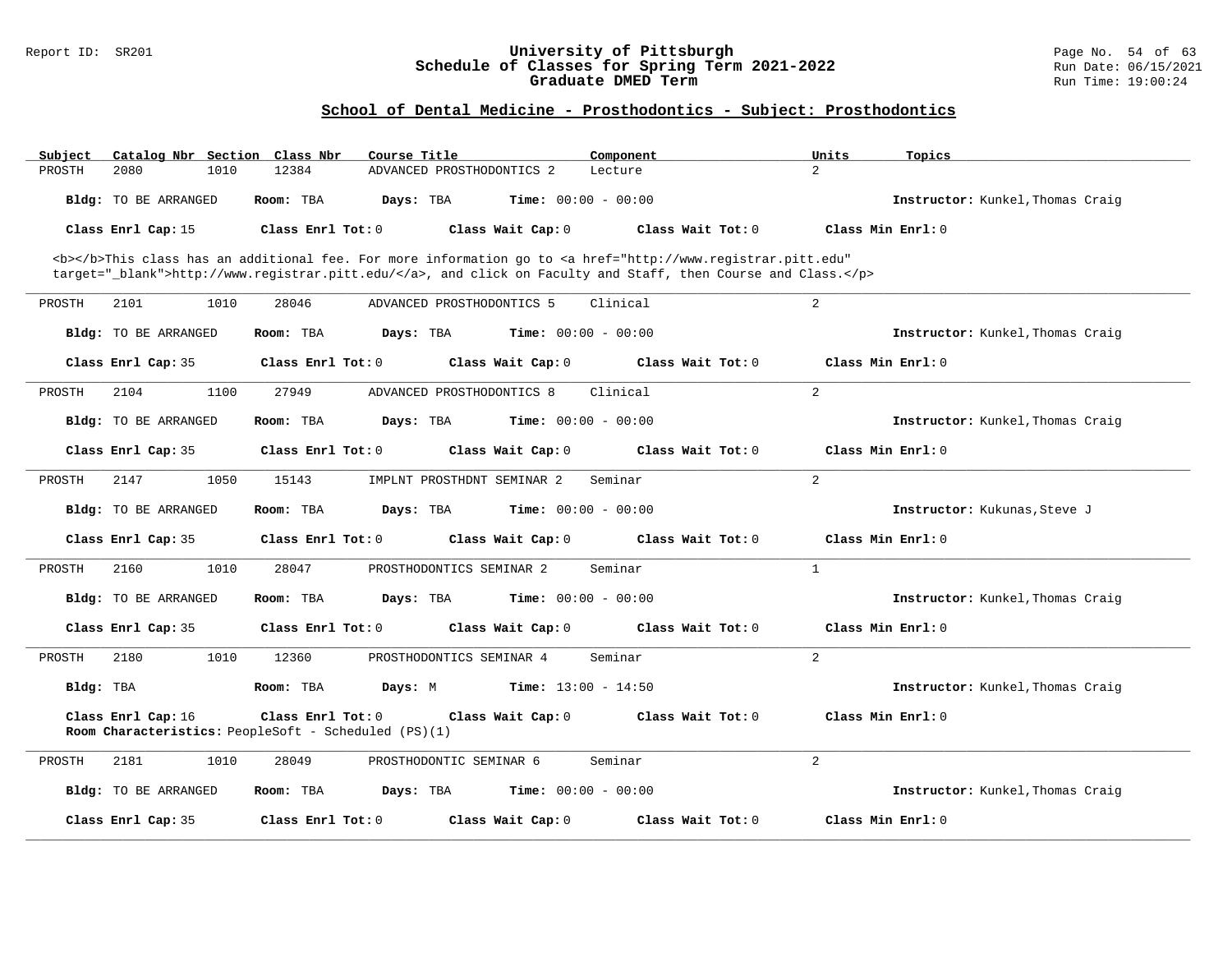#### Report ID: SR201 **University of Pittsburgh** Page No. 55 of 63 **Schedule of Classes for Spring Term 2021-2022** Run Date: 06/15/2021 **Graduate DMED Term Run Time: 19:00:24**

| Subject   |                      |      | Catalog Nbr Section Class Nbr                                             | Course Title                                         |                                        | Component                                                                      | Units          | Topics                           |
|-----------|----------------------|------|---------------------------------------------------------------------------|------------------------------------------------------|----------------------------------------|--------------------------------------------------------------------------------|----------------|----------------------------------|
| PROSTH    | 2200                 | 1210 | 28977                                                                     | OCCLUSION                                            | Seminar                                |                                                                                | $\mathbf{1}$   |                                  |
|           | Bldg: TO BE ARRANGED |      | Room: TBA                                                                 | <b>Days:</b> TBA <b>Time:</b> $00:00 - 00:00$        |                                        |                                                                                |                | Instructor: Azarbal, Atousa      |
|           |                      |      |                                                                           |                                                      |                                        | Class Enrl Cap: 35 (Class Enrl Tot: 0) (Class Wait Cap: 0) (Class Wait Tot: 0) |                | Class Min Enrl: 0                |
| PROSTH    | 2210                 | 1010 | 12358                                                                     |                                                      | SPECIAL PROSTHODONTICS CLINIC Clinical |                                                                                | $1 - 9$        |                                  |
|           | Bldg: TO BE ARRANGED |      | Room: TBA                                                                 | <b>Days:</b> TBA <b>Time:</b> $00:00 - 00:00$        |                                        |                                                                                |                | Instructor: Kunkel, Thomas Craig |
|           | Class Enrl Cap: 16   |      | Class Enrl Tot: 0                                                         |                                                      |                                        | Class Wait Cap: 0 Class Wait Tot: 0                                            |                | Class Min Enrl: 0                |
| PROSTH    | 2250                 | 1010 | 28048                                                                     | LITERATURE REVIEW 2                                  | Seminar                                |                                                                                | $\overline{1}$ |                                  |
|           | Bldg: TO BE ARRANGED |      | Room: TBA                                                                 | $\texttt{Davis:}$ TBA $\texttt{Time:}$ 00:00 - 00:00 |                                        |                                                                                |                | Instructor: Charneco, Antonio R  |
|           | Class Enrl Cap: 35   |      |                                                                           |                                                      |                                        | Class Enrl Tot: 0 Class Wait Cap: 0 Class Wait Tot: 0                          |                | Class Min Enrl: 0                |
| PROSTH    | 2270                 | 1010 | 12359                                                                     | LITERATURE REVIEW 4                                  | Seminar                                |                                                                                | $\overline{a}$ |                                  |
| Bldg: TBA |                      |      | Room: TBA                                                                 | <b>Days:</b> M <b>Time:</b> $15:00 - 16:50$          |                                        |                                                                                |                | Instructor: Charneco, Antonio R  |
|           | Class Enrl Cap: 16   |      | Room Characteristics: PeopleSoft - Scheduled (PS)(1)                      |                                                      |                                        | Class Enrl Tot: 0 Class Wait Cap: 0 Class Wait Tot: 0                          |                | Class Min Enrl: 0                |
| PROSTH    | 2272                 | 1010 | 28050                                                                     | LITERATURE REVIEW 6                                  | Lecture                                |                                                                                | $2^{1}$        |                                  |
|           | Bldg: TO BE ARRANGED |      | Room: TBA                                                                 | $Days: TBA$ Time: $00:00 - 00:00$                    |                                        |                                                                                |                | Instructor: Charneco, Antonio R  |
|           | Class Enrl Cap: 35   |      |                                                                           | Class Enrl Tot: 0 Class Wait Cap: 0                  |                                        | Class Wait Tot: 0                                                              |                | Class Min Enrl: 0                |
| PROSTH    | 2400                 | 1100 | 25782                                                                     | REMOVABLE PARTIAL DENTURES                           | Lecture                                |                                                                                | $\overline{1}$ |                                  |
|           | Bldg: TBA            |      | Room: TBA                                                                 | <b>Days:</b> M <b>Time:</b> $08:00 - 12:00$          |                                        |                                                                                |                | Instructor: Kunkel, Thomas Craig |
|           | Class Enrl Cap: 10   |      | Class Enrl Tot: 0<br>Room Characteristics: PeopleSoft - Scheduled (PS)(1) |                                                      |                                        | Class Wait Cap: 0 Class Wait Tot: 0                                            |                | Class Min Enrl: 0                |
| PROSTH    | 5142                 | 1020 | 17543                                                                     | DENTAL MATERIALS                                     | Lecture                                |                                                                                | $\overline{a}$ |                                  |
| Bldg: TBA |                      |      | Room: TBA                                                                 | Days: M                                              | <b>Time:</b> $08:00 - 08:50$           |                                                                                |                | Instructor: Huber, Heidi M       |
|           |                      |      |                                                                           |                                                      |                                        |                                                                                |                | Krzesinski, Maribeth             |
|           | Class Enrl Cap: 90   |      | Class Enrl Tot: 0<br>Room Characteristics: PeopleSoft - Scheduled (PS)(1) | Class Wait Cap: 0                                    |                                        | Class Wait Tot: 0                                                              |                | Class Min Enrl: 0                |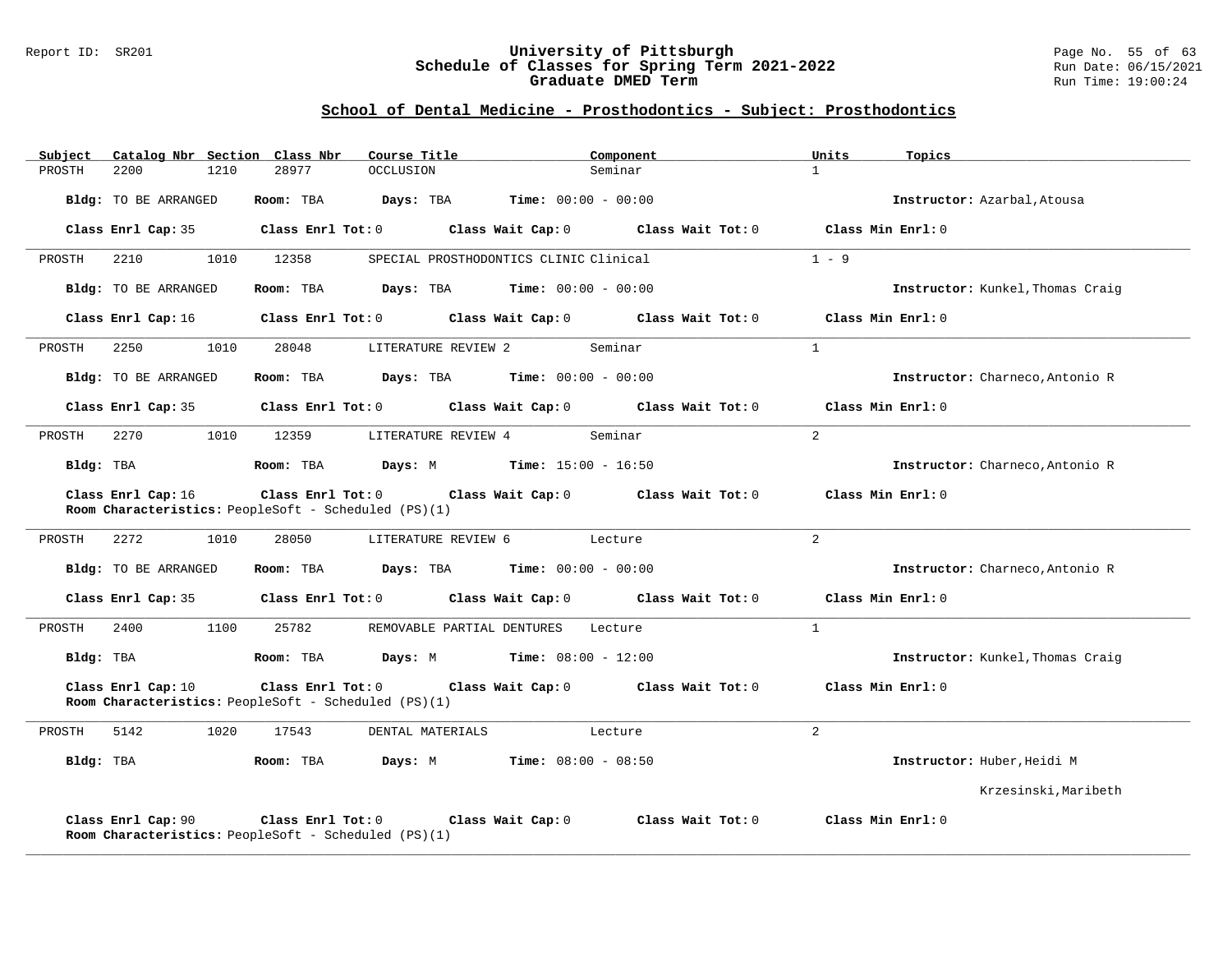#### Report ID: SR201 **University of Pittsburgh** Page No. 56 of 63 **Schedule of Classes for Spring Term 2021-2022** Run Date: 06/15/2021 **Graduate DMED Term Run Time: 19:00:24**

| Subject                                                                                                                                                                                                                            |                      |      | Catalog Nbr Section Class Nbr                                             | Course Title                           |                   | Component                    | Units               | Topics                       |
|------------------------------------------------------------------------------------------------------------------------------------------------------------------------------------------------------------------------------------|----------------------|------|---------------------------------------------------------------------------|----------------------------------------|-------------------|------------------------------|---------------------|------------------------------|
| PROSTH                                                                                                                                                                                                                             | 5211                 | 1010 | 28427                                                                     | FIXED PARTIAL DENTURES 1               |                   | Lecture                      | $\mathbf{1}$        |                              |
|                                                                                                                                                                                                                                    | Bldg: TO BE ARRANGED |      | Room: TBA                                                                 | Days: TBA                              |                   | Time: $00:00 - 00:00$        |                     | Instructor: Young, William H |
|                                                                                                                                                                                                                                    | Class Enrl Cap: 1    |      | Class Enrl Tot: 0                                                         |                                        | Class Wait Cap: 0 | Class Wait $Tot: 0$          | Class Min $Enrl: 0$ |                              |
| PROSTH                                                                                                                                                                                                                             | 5241                 | 1030 | 12315                                                                     | REMOVABLE PARTIAL DENTURES             |                   | Lecture                      | $\mathbf{1}$        |                              |
| Bldg: TBA                                                                                                                                                                                                                          |                      |      | Room: TBA                                                                 | Days: Tu                               |                   | <b>Time:</b> $08:00 - 08:50$ |                     | Instructor: Young, William H |
|                                                                                                                                                                                                                                    | Class Enrl Cap: 90   |      | Class Enrl Tot: 0<br>Room Characteristics: PeopleSoft - Scheduled (PS)(1) |                                        | Class Wait Cap: 0 | Class Wait Tot: 0            |                     | Class Min Enrl: 0            |
| PROSTH                                                                                                                                                                                                                             | 5245                 | 1030 | 12316                                                                     | REMVBL PARTIAL DENTURES LAB            |                   | Practicum                    | 1.5                 |                              |
|                                                                                                                                                                                                                                    | Bldg: Salk Hall      |      | <b>Room:</b> 00415                                                        | Days: Tu                               |                   | <b>Time:</b> $14:00 - 16:50$ |                     | Instructor: Young, William H |
|                                                                                                                                                                                                                                    | Class Enrl Cap: 90   |      | Class Enrl Tot: 0                                                         |                                        | Class Wait Cap: 0 | Class Wait Tot: 0            |                     | Class Min Enrl: 0            |
| PROSTH                                                                                                                                                                                                                             | 5251                 | 1030 | 12338                                                                     | FIXED PARTIAL DENTURES 2               |                   | Lecture                      | $\mathbf{1}$        |                              |
| Bldg: TBA                                                                                                                                                                                                                          |                      |      | Room: TBA                                                                 | Days: Th                               |                   | <b>Time:</b> $09:00 - 09:50$ |                     | Instructor: Young, William H |
|                                                                                                                                                                                                                                    | Class Enrl Cap: 90   |      | Class Enrl Tot: 0<br>Room Characteristics: PeopleSoft - Scheduled (PS)(1) |                                        | Class Wait Cap: 0 | Class Wait Tot: 0            |                     | Class Min Enrl: 0            |
| PROSTH                                                                                                                                                                                                                             | 5256                 | 1030 | 12339                                                                     | FIXED PARTIAL DENTURES 2 LAB Practicum |                   |                              | 3                   |                              |
|                                                                                                                                                                                                                                    | Bldg: Salk Hall      |      | Room: 00405                                                               | Days: Th                               |                   | <b>Time:</b> $10:00 - 16:50$ |                     | Instructor: Young, William H |
|                                                                                                                                                                                                                                    | Class Enrl Cap: 91   |      | Class Enrl Tot: 0                                                         |                                        | Class Wait Cap: 0 | Class Wait Tot: 0            |                     | Class Min Enrl: 0            |
| <b></b> This class has an additional fee. For more information go to <a <br="" href="http://www.registrar.pitt.edu">target="_blank"&gt;http://www.registrar.pitt.edu/</a> , and click on Faculty and Staff, then Course and Class. |                      |      |                                                                           |                                        |                   |                              |                     |                              |
| PROSTH                                                                                                                                                                                                                             | 5346                 | 1020 | 16145                                                                     | IMPLANTOLOGY 2                         |                   | Lecture                      | 1.5                 |                              |
| Bldg: TBA                                                                                                                                                                                                                          |                      |      | Room: TBA                                                                 | Days: W                                |                   | <b>Time:</b> $16:00 - 17:30$ |                     | Instructor: Kukunas, Steve J |
|                                                                                                                                                                                                                                    | Class Enrl Cap: 90   |      | Class Enrl Tot: 0<br>Room Characteristics: PeopleSoft - Scheduled (PS)(1) |                                        | Class Wait Cap: 0 | Class Wait Tot: 0            |                     | Class Min Enrl: 0            |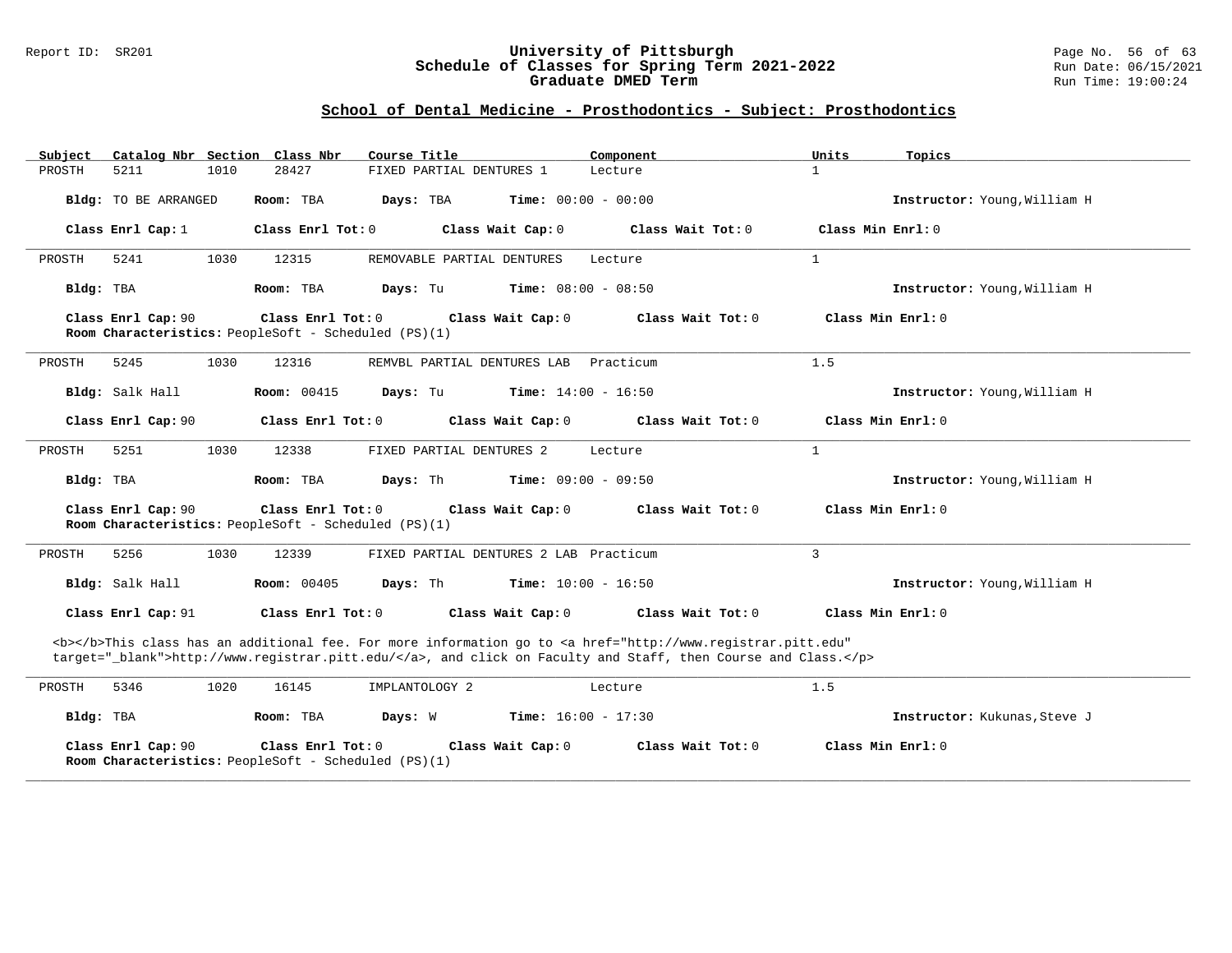#### Report ID: SR201 **University of Pittsburgh** Page No. 57 of 63 **Schedule of Classes for Spring Term 2021-2022** Run Date: 06/15/2021 **Graduate DMED Term Run Time: 19:00:24**

| Catalog Nbr Section Class Nbr<br>Subject | Course Title                                                                                   | Component             | Units<br>Topics                  |
|------------------------------------------|------------------------------------------------------------------------------------------------|-----------------------|----------------------------------|
| PROSTH<br>5347<br>1010                   | 27237<br>CURRENT TRENDS DIGITAL DEN                                                            | Lecture               | $\mathbf{1}$                     |
| Bldg: TBA                                | Room: TBA<br>Days: F<br><b>Time:</b> $08:00 - 08:50$                                           |                       | Instructor: Charneco, Antonio R  |
| Class Enrl Cap: 85                       | Class Enrl Tot: 0<br>Class Wait Cap: 0<br>Room Characteristics: PeopleSoft - Scheduled (PS)(1) | Class Wait Tot: 0     | Class Min Enrl: 0                |
| 1050<br>PROSTH<br>5348                   | 22221<br>DIGITAL DENTISTRY 2                                                                   | Practicum             | $\mathbf{1}$                     |
| Bldg: Salk Hall                          | Days: TBA<br>Room: TBA                                                                         | $Time: 00:00 - 00:00$ | Instructor: Charneco, Antonio R  |
| Class Enrl Cap: 90                       | Class Wait Cap: 0<br>Class Enrl Tot: 0                                                         | Class Wait Tot: 0     | Class Min Enrl: 0                |
| 1010<br>5448<br>PROSTH                   | 27258<br>CLINICAL PROSTHODONTICS 2                                                             | Clinical              | 4                                |
| Bldg: Salk Hall                          | $Time: 00:00 - 00:00$<br>Room: TBA<br>Days: TBA                                                |                       | Instructor: Kunkel, Thomas Craig |
|                                          |                                                                                                |                       | Ference, John Jude               |
| Class Enrl Cap: 85                       | Class Enrl Tot: 0<br>Class Wait Cap: 0                                                         | Class Wait Tot: 0     | Class Min Enrl: 0                |
| 5469<br>1010<br>PROSTH                   | 24766<br>CLINICAL IMPLANT DENTISTRY                                                            | Clinical              | 3                                |
| Bldg: Salk Hall                          | Days: TBA<br>$Time: 00:00 - 00:00$<br>Room: TBA                                                |                       | Instructor: Kukunas, Steve J     |
|                                          |                                                                                                |                       | Narcisi, Edward Matthew          |
| Class Enrl Cap: 90                       | Class Enrl Tot: 0<br>Class Wait Cap: 0                                                         | Class Wait Tot: 0     | Class Min Enrl: 0                |
| PROSTH<br>5915<br>1500                   | 23544<br>DENTAL IMPLANT SELECTIVE                                                              | Clinical              | $\mathbf{1}$                     |
| Bldg: TO BE ARRANGED                     | <b>Days:</b> TBA <b>Time:</b> $00:00 - 00:00$<br>Room: TBA                                     |                       | Instructor: Kukunas, Steve J     |
| Class Enrl Cap: 7                        | Class Enrl Tot: 0<br>Class Wait Cap: 0                                                         | Class Wait Tot: 0     | Class Min Enrl: 0                |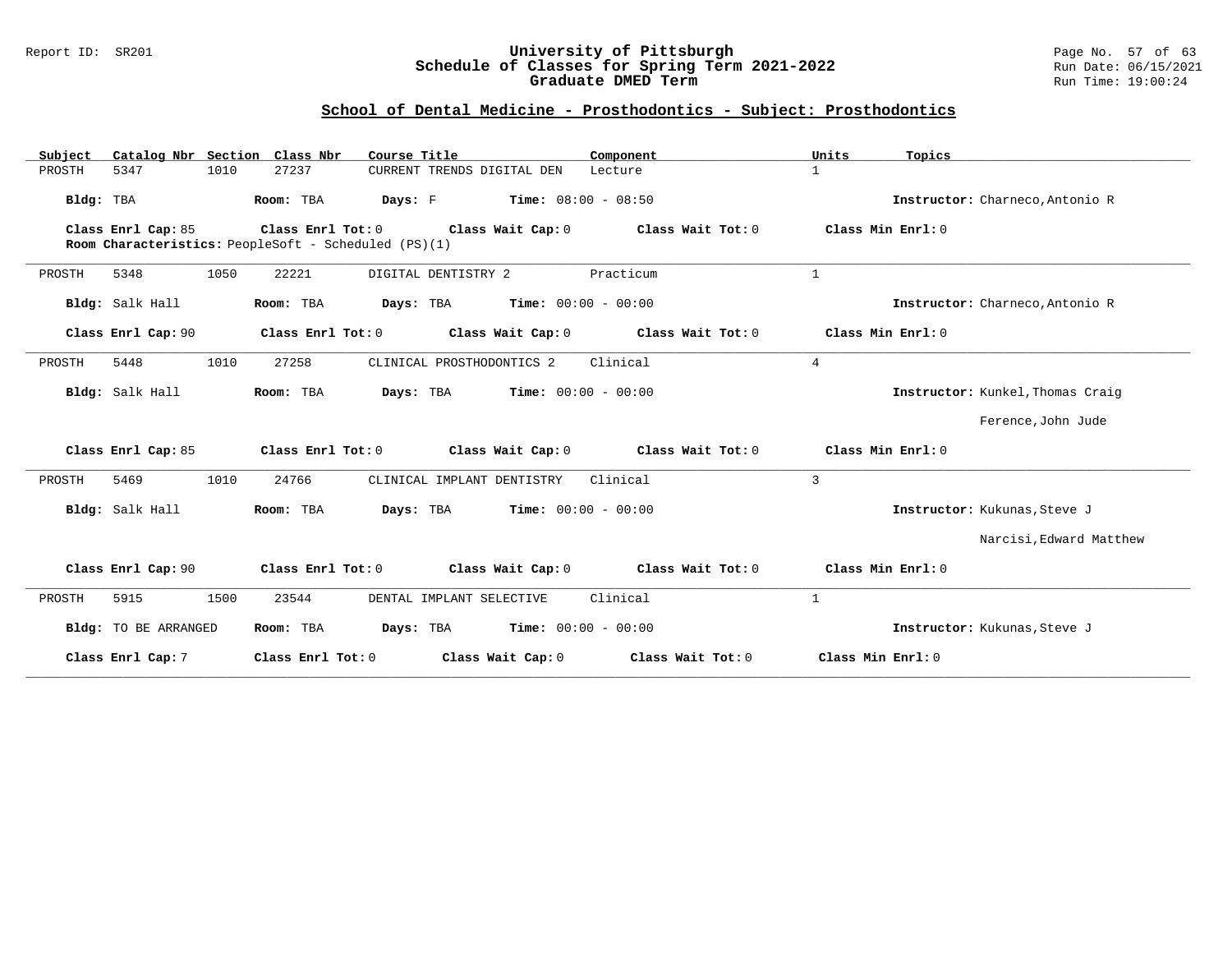#### Report ID: SR201 **University of Pittsburgh** Page No. 58 of 63 **Schedule of Classes for Spring Term 2021-2022** Run Date: 06/15/2021 **Graduate DMED Term Run Time: 19:00:24**

## **School of Dental Medicine - Restorative Dentistry - Subject: Endodontics**

| Subject                      | Catalog Nbr Section Class Nbr<br>Course Title                                                                                                                                                                                      | Component                                     | Units<br>Topics            |
|------------------------------|------------------------------------------------------------------------------------------------------------------------------------------------------------------------------------------------------------------------------------|-----------------------------------------------|----------------------------|
| 2000<br><b>ENDOD</b><br>1100 | 24143<br>GRADUATE ENDODONTICS                                                                                                                                                                                                      | Clinical                                      | 6                          |
| Bldg: TO BE ARRANGED         | Days: TBA<br>Room: TBA                                                                                                                                                                                                             | <b>Time:</b> $00:00 - 00:00$                  | Instructor: Ray, Herbert L |
| Class Enrl Cap: 10           | Class Enrl Tot: 0<br>Class Wait Cap: 0                                                                                                                                                                                             | Class Wait Tot: 0                             | Class Min Enrl: 0          |
| 2112<br>1020<br><b>ENDOD</b> | ENDODONTOLOGY 3<br>16945                                                                                                                                                                                                           | Lecture                                       | 2                          |
| Bldg: TO BE ARRANGED         | Room: TBA                                                                                                                                                                                                                          | <b>Days:</b> TBA <b>Time:</b> $00:00 - 00:00$ | Instructor: Ray, Herbert L |
| Class Enrl Cap: 10           | Class Enrl Tot: 0 Class Wait Cap: 0 Class Wait Tot: 0                                                                                                                                                                              |                                               | Class Min Enrl: 0          |
| ENDOD<br>2122<br>1020        | ENDODONTOLOGY 4<br>16946                                                                                                                                                                                                           | Lecture                                       | 2                          |
| Bldg: TO BE ARRANGED         | <b>Days:</b> TBA <b>Time:</b> $00:00 - 00:00$<br>Room: TBA                                                                                                                                                                         |                                               | Instructor: Ray, Herbert L |
| Class Enrl Cap: 10           | $Class$ $Enr1$ $Tot: 0$                                                                                                                                                                                                            | Class Wait Cap: 0 Class Wait Tot: 0           | Class Min Enrl: 0          |
| 2212<br>1020<br>ENDOD        | CASE PRESENTATION 3<br>16947                                                                                                                                                                                                       | Lecture                                       | 2                          |
| Bldg: TO BE ARRANGED         | <b>Days:</b> TBA <b>Time:</b> $00:00 - 00:00$<br>Room: TBA                                                                                                                                                                         |                                               | Instructor: Ray, Herbert L |
|                              |                                                                                                                                                                                                                                    |                                               | Skoner, John R             |
| Class Enrl Cap: 10           | Class Enrl Tot: 0 Class Wait Cap: 0 Class Wait Tot: 0                                                                                                                                                                              |                                               | Class Min Enrl: 0          |
| 2222<br>1020<br>ENDOD        | 16948<br>CASE PRESENTATION 4                                                                                                                                                                                                       | Lecture                                       | $\overline{2}$             |
| Bldg: TO BE ARRANGED         | <b>Days:</b> TBA <b>Time:</b> $00:00 - 00:00$<br>Room: TBA                                                                                                                                                                         |                                               | Instructor: Ray, Herbert L |
|                              |                                                                                                                                                                                                                                    |                                               | Skoner, John R             |
| Class Enrl Cap: 10           | Class Enrl Tot: 0 Class Wait Cap: 0 Class Wait Tot: 0                                                                                                                                                                              |                                               | Class Min Enrl: 0          |
| 2325<br>1050<br>ENDOD        | 21448<br>ENDO MICROSCOPE 3                                                                                                                                                                                                         | Clinical                                      | $\mathbf{1}$               |
| Bldg: TO BE ARRANGED         | $\texttt{DayS:}$ TBA $\texttt{Time:}$ 00:00 - 00:00<br>Room: TBA                                                                                                                                                                   |                                               | Instructor: Ray, Herbert L |
| Class Enrl Cap: 5            | Class Enrl Tot: 0 Class Wait Cap: 0                                                                                                                                                                                                | Class Wait Tot: 0                             | Class Min Enrl: 0          |
|                              | <b></b> This class has an additional fee. For more information go to <a <br="" href="http://www.registrar.pitt.edu">target="_blank"&gt;http://www.registrar.pitt.edu/</a> , and click on Faculty and Staff, then Course and Class. |                                               |                            |

**\_\_\_\_\_\_\_\_\_\_\_\_\_\_\_\_\_\_\_\_\_\_\_\_\_\_\_\_\_\_\_\_\_\_\_\_\_\_\_\_\_\_\_\_\_\_\_\_\_\_\_\_\_\_\_\_\_\_\_\_\_\_\_\_\_\_\_\_\_\_\_\_\_\_\_\_\_\_\_\_\_\_\_\_\_\_\_\_\_\_\_\_\_\_\_\_\_\_\_\_\_\_\_\_\_\_\_\_\_\_\_\_\_\_\_\_\_\_\_\_\_\_\_\_\_\_\_\_\_\_\_\_\_\_\_\_\_\_\_\_\_\_\_\_\_\_\_\_\_\_\_\_\_\_\_\_**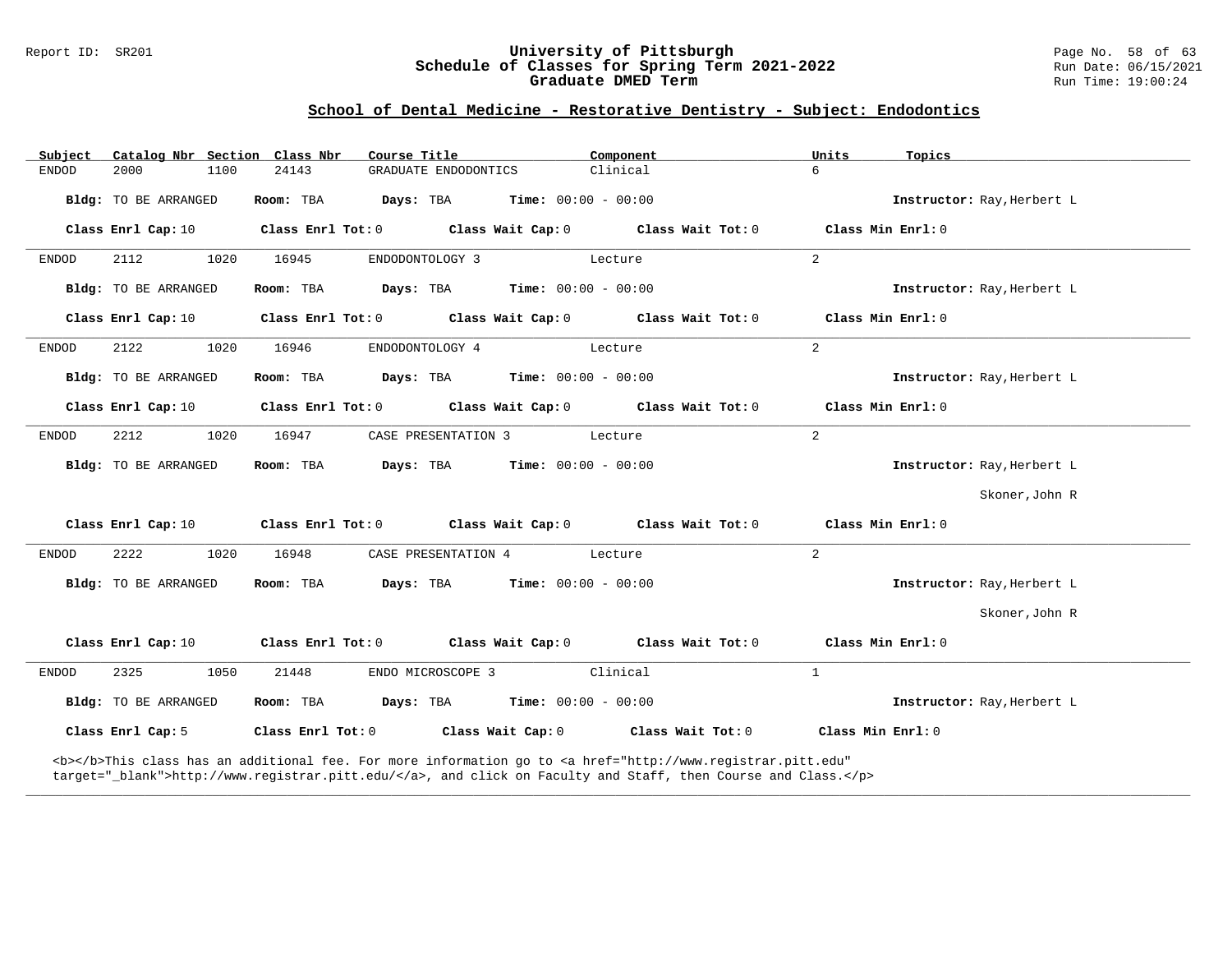#### Report ID: SR201 **University of Pittsburgh** Page No. 59 of 63 **Schedule of Classes for Spring Term 2021-2022** Run Date: 06/15/2021 **Graduate DMED Term Run Time: 19:00:24**

## **School of Dental Medicine - Restorative Dentistry - Subject: Endodontics**

| Subject<br>Catalog Nbr Section Class Nbr | Course Title                         | Component                                                                                                                                                                                                                          | Topics<br>Units            |
|------------------------------------------|--------------------------------------|------------------------------------------------------------------------------------------------------------------------------------------------------------------------------------------------------------------------------------|----------------------------|
| 2345<br><b>ENDOD</b><br>1050             | 21447<br>ENDO MICROSCOPE 4           | Clinical                                                                                                                                                                                                                           | $\mathbf{1}$               |
| Bldg: TO BE ARRANGED                     | Room: TBA<br>Days: TBA               | <b>Time:</b> $00:00 - 00:00$                                                                                                                                                                                                       | Instructor: Ray, Herbert L |
| Class Enrl Cap: 5                        | Class Enrl Tot: 0                    | Class Wait Cap: 0<br>Class Wait Tot: 0                                                                                                                                                                                             | Class Min Enrl: 0          |
|                                          |                                      | <b></b> This class has an additional fee. For more information go to <a <br="" href="http://www.registrar.pitt.edu">target="_blank"&gt;http://www.registrar.pitt.edu/</a> , and click on Faculty and Staff, then Course and Class. |                            |
| 2382<br>1020<br><b>ENDOD</b>             | 16949<br>TOPICAL LITERATURE 3        | Lecture                                                                                                                                                                                                                            | 2                          |
| Bldg: TO BE ARRANGED                     | Room: TBA<br>Days: TBA               | <b>Time:</b> $00:00 - 00:00$                                                                                                                                                                                                       | Instructor: Ray, Herbert L |
| Class Enrl Cap: 10                       | Class Enrl Tot: 0                    | Class Wait Cap: 0<br>Class Wait Tot: 0                                                                                                                                                                                             | Class Min Enrl: 0          |
| 2383<br>1020<br><b>ENDOD</b>             | 16950<br>TOPICAL LITERATURE 4        | Lecture                                                                                                                                                                                                                            | $\overline{a}$             |
| Bldg: TO BE ARRANGED                     | Room: TBA<br>Days: TBA               | <b>Time:</b> $00:00 - 00:00$                                                                                                                                                                                                       | Instructor: Ray, Herbert L |
| Class Enrl Cap: 10                       | Class Enrl Tot: 0                    | Class Wait Cap: 0<br>Class Wait Tot: 0                                                                                                                                                                                             | Class Min Enrl: 0          |
| 2412<br>1020<br>ENDOD                    | 16951<br><b>CURRENT LITERATURE 3</b> | Lecture                                                                                                                                                                                                                            | 2                          |
| Bldg: TO BE ARRANGED                     | Room: TBA<br>Days: TBA               | <b>Time:</b> $00:00 - 00:00$                                                                                                                                                                                                       | Instructor: Ray, Herbert L |
| Class Enrl Cap: 10                       | Class Enrl Tot: 0                    | Class Wait Cap: 0<br>Class Wait Tot: 0                                                                                                                                                                                             | Class Min Enrl: 0          |
| 2422<br>1020<br>ENDOD                    | 16952<br><b>CURRENT LITERATURE 4</b> | Lecture                                                                                                                                                                                                                            | 2                          |
| Bldg: TO BE ARRANGED                     | Room: TBA<br>Days: TBA               | <b>Time:</b> $00:00 - 00:00$                                                                                                                                                                                                       | Instructor: Ray, Herbert L |
| Class Enrl Cap: 10                       | Class Enrl Tot: 0                    | Class Wait Cap: 0<br>Class Wait Tot: 0                                                                                                                                                                                             | Class Min Enrl: 0          |
| <b>ENDOD</b><br>2512<br>1010             | 28076<br>CLINIC <sub>3</sub>         | Lecture                                                                                                                                                                                                                            | 3                          |
| Bldg: TO BE ARRANGED                     | Room: TBA<br>Days: TBA               | <b>Time:</b> $00:00 - 00:00$                                                                                                                                                                                                       | Instructor: Ray, Herbert L |
| Class Enrl Cap: 35                       | Class Enrl Tot: 0                    | Class Wait Cap: 0<br>Class Wait Tot: 0                                                                                                                                                                                             | Class Min Enrl: 0          |
| 2521<br><b>ENDOD</b><br>1010             | CLINIC <sub>2</sub><br>26775         | Clinical                                                                                                                                                                                                                           | 3                          |
| Bldg: Salk Annex                         | <b>Room: 03081</b><br>Days: Tu       | <b>Time:</b> $13:00 - 14:30$                                                                                                                                                                                                       | Instructor: Ray, Herbert L |
| Class Enrl Cap: 6                        | Class Enrl Tot: 0                    | Class Wait Cap: 0<br>Class Wait Tot: 0                                                                                                                                                                                             | Class Min Enrl: 0          |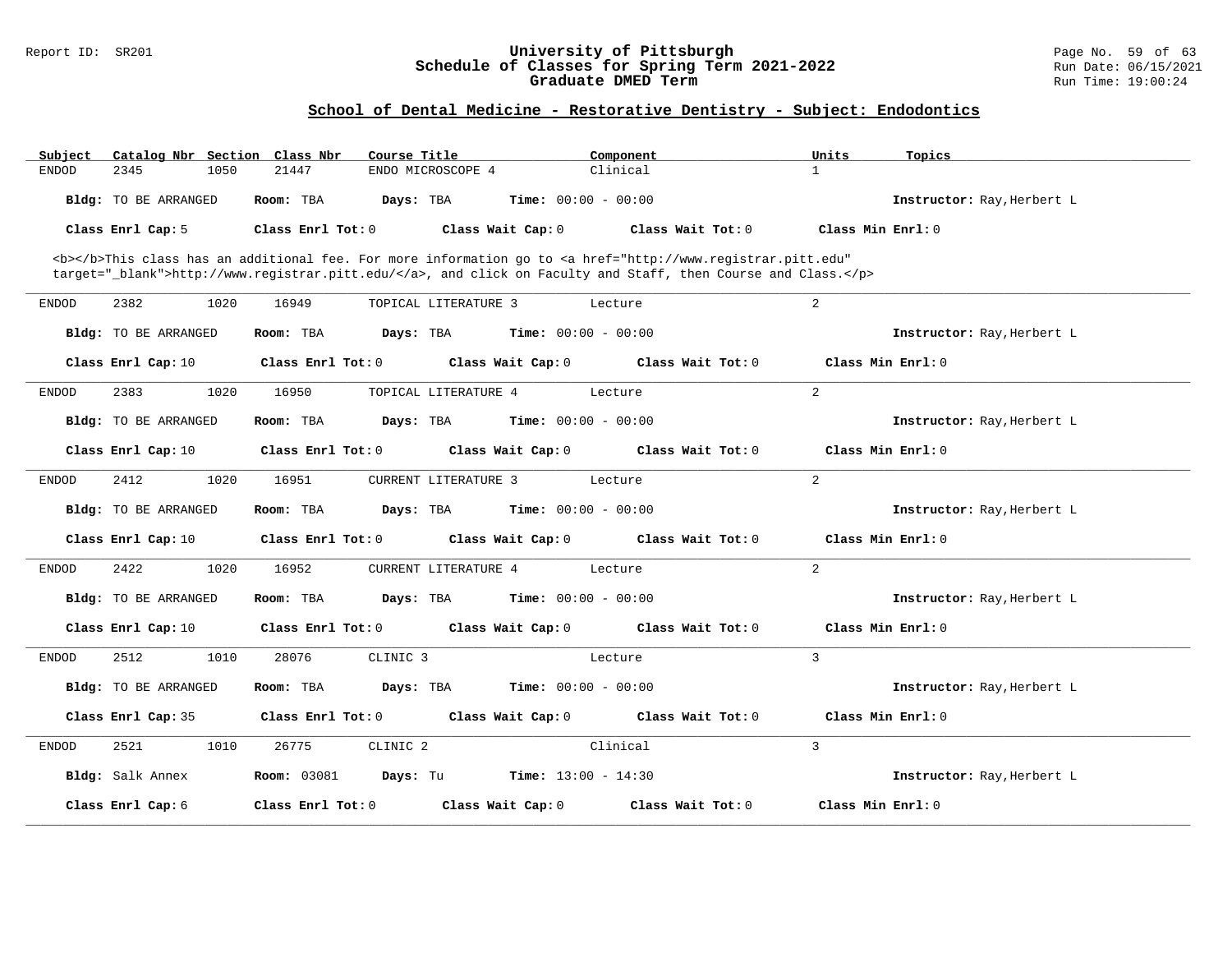#### Report ID: SR201 **University of Pittsburgh** Page No. 60 of 63 **Schedule of Classes for Spring Term 2021-2022** Run Date: 06/15/2021 **Graduate DMED Term Run Time: 19:00:24**

## **School of Dental Medicine - Restorative Dentistry - Subject: Endodontics**

| Subject      | Catalog Nbr Section Class Nbr |      |                                                                           | Course Title           |                              | Component                                                                                                                                                                                                                          | Units               | Topics                          |
|--------------|-------------------------------|------|---------------------------------------------------------------------------|------------------------|------------------------------|------------------------------------------------------------------------------------------------------------------------------------------------------------------------------------------------------------------------------------|---------------------|---------------------------------|
| <b>ENDOD</b> | 2522                          | 1020 | 16953                                                                     | CLINIC <sub>4</sub>    |                              | Lecture                                                                                                                                                                                                                            | 3                   |                                 |
|              | Bldg: TO BE ARRANGED          |      | Room: TBA                                                                 | Days: TBA              | <b>Time:</b> $00:00 - 00:00$ |                                                                                                                                                                                                                                    |                     | Instructor: Ray, Herbert L      |
|              | Class Enrl Cap: 10            |      | Class Enrl Tot: 0                                                         |                        | Class Wait Cap: 0            | Class Wait Tot: 0                                                                                                                                                                                                                  |                     | Class Min $Enrl: 0$             |
|              |                               |      |                                                                           |                        |                              | <b></b> This class has an additional fee. For more information go to <a <br="" href="http://www.registrar.pitt.edu">target="_blank"&gt;http://www.registrar.pitt.edu/</a> , and click on Faculty and Staff, then Course and Class. |                     |                                 |
| ENDOD        | 2612                          | 1020 | 16954                                                                     | CLINICAL CONCEPTS 2    |                              | Lecture                                                                                                                                                                                                                            | $\mathbf{1}$        |                                 |
|              | Bldg: TO BE ARRANGED          |      | Room: TBA                                                                 | Days: TBA              | <b>Time:</b> $00:00 - 00:00$ |                                                                                                                                                                                                                                    |                     | Instructor: Ray, Herbert L      |
|              | Class Enrl Cap: 10            |      | Class Enrl Tot: 0                                                         |                        | Class Wait Cap: 0            | Class Wait Tot: 0                                                                                                                                                                                                                  |                     | Class Min Enrl: 0               |
| <b>ENDOD</b> | 2614                          | 1010 | 21911                                                                     | CLINICAL CONCEPTS 4    |                              | Clinical                                                                                                                                                                                                                           | $\mathbf{1}$        |                                 |
|              | Bldg: TO BE ARRANGED          |      | Room: TBA                                                                 | Days: TBA              | Time: $00:00 - 00:00$        |                                                                                                                                                                                                                                    |                     | Instructor: Ray, Herbert L      |
|              | Class Enrl Cap: 8             |      | Class Enrl Tot: 0                                                         |                        | Class Wait Cap: 0            | Class Wait Tot: 0                                                                                                                                                                                                                  | Class Min $Enr1: 0$ |                                 |
| <b>ENDOD</b> | 5247                          | 1010 | 23327                                                                     | ENDODONTICS 2 LAB      |                              | Practicum                                                                                                                                                                                                                          | 1.5                 |                                 |
|              | Bldg: Salk Hall               |      | <b>Room: 00405</b>                                                        | Days: Tu               | <b>Time:</b> $09:00 - 11:50$ |                                                                                                                                                                                                                                    |                     | Instructor: Mandradjieff, Marin |
|              | Bldg: Salk Hall               |      | <b>Room: 00405</b>                                                        | Days: Tu               | <b>Time:</b> $14:00 - 16:50$ |                                                                                                                                                                                                                                    |                     | Instructor: Mandradjieff, Marin |
|              | Class Enrl Cap: 90            |      | Class Enrl Tot: 0                                                         |                        | Class Wait Cap: 0            | Class Wait Tot: 0                                                                                                                                                                                                                  |                     | Class Min Enrl: 0               |
| ENDOD        | 5252                          | 1010 | 23328                                                                     | ENDODONTICS 2          |                              | Lecture                                                                                                                                                                                                                            | $\mathbf{1}$        |                                 |
|              | Bldg: Salk Hall               |      | <b>Room: 00458</b>                                                        | Days: M                | <b>Time:</b> $08:00 - 08:50$ |                                                                                                                                                                                                                                    |                     | Instructor: Mandradjieff, Marin |
|              | Class Enrl Cap: 90            |      | Class Enrl Tot: 0<br>Room Characteristics: PeopleSoft - Scheduled (PS)(1) |                        | Class Wait Cap: 0            | Class Wait Tot: 0                                                                                                                                                                                                                  |                     | Class Min Enrl: 0               |
| <b>ENDOD</b> | 5448                          | 1010 | 23329                                                                     | CLINICAL ENDODONTICS 2 |                              | Clinical                                                                                                                                                                                                                           | 2                   |                                 |
|              | Bldg: Salk Hall               |      | Room: TBA                                                                 | Days: TBA              | <b>Time:</b> $00:00 - 00:00$ |                                                                                                                                                                                                                                    |                     | Instructor: Mandradjieff, Marin |
|              | Class Enrl Cap: 90            |      | Class Enrl Tot: 0                                                         |                        | Class Wait Cap: 0            | Class Wait Tot: 0                                                                                                                                                                                                                  |                     | Class Min Enrl: 0               |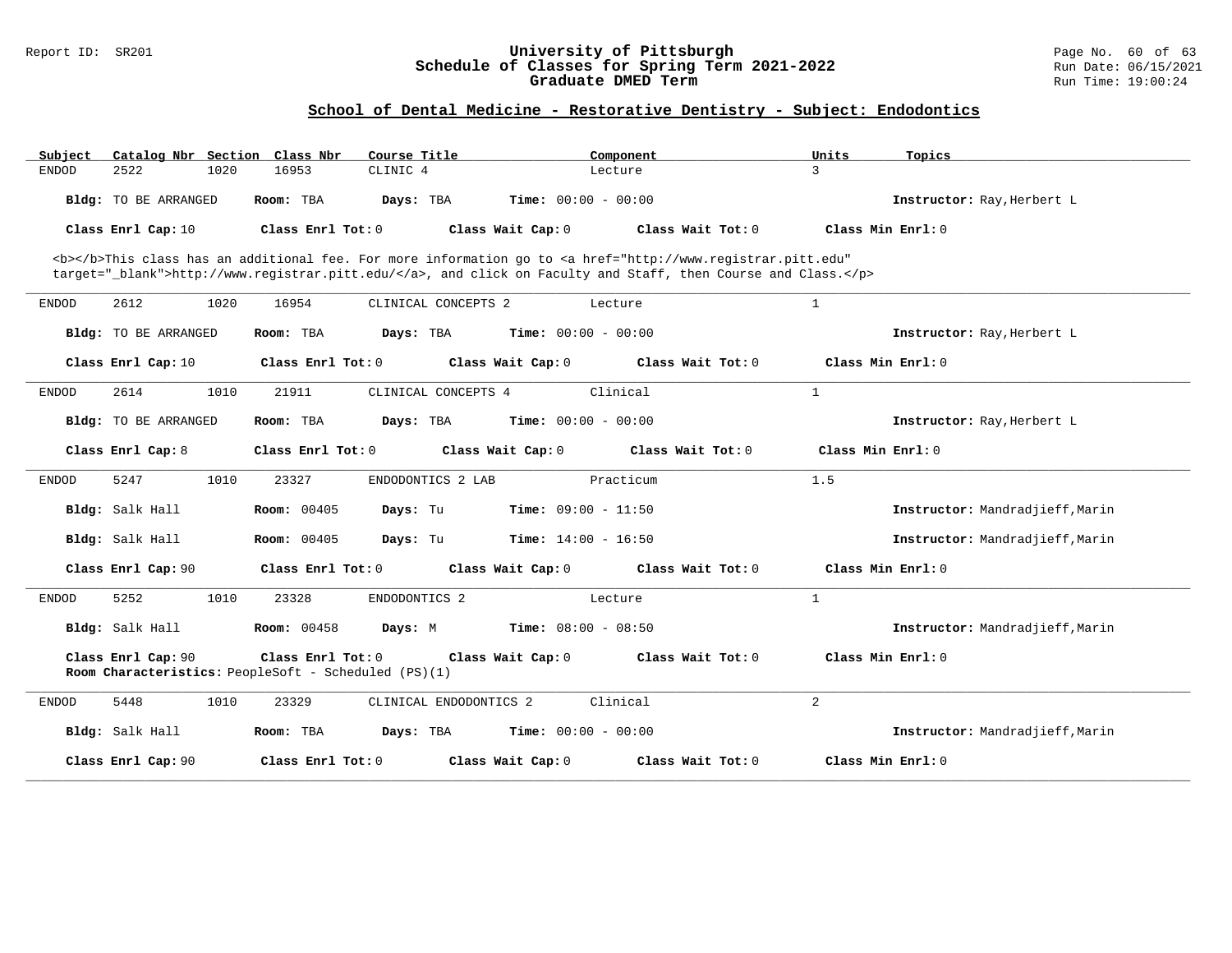#### Report ID: SR201 **University of Pittsburgh** Page No. 61 of 63 **Schedule of Classes for Spring Term 2021-2022** Run Date: 06/15/2021 **Graduate DMED Term Run Time: 19:00:24**

## **School of Dental Medicine - Restorative Dentistry - Subject: Restorative Dentistry**

| Subject                                                                                                                                                                                                                            |                             |      | Catalog Nbr Section Class Nbr | Course Title                                         |                              | Component         | Units          | Topics                              |
|------------------------------------------------------------------------------------------------------------------------------------------------------------------------------------------------------------------------------------|-----------------------------|------|-------------------------------|------------------------------------------------------|------------------------------|-------------------|----------------|-------------------------------------|
| RESTD                                                                                                                                                                                                                              | 5244                        | 1050 | 16697                         | GERIATRICS                                           |                              | Lecture           | 1              |                                     |
|                                                                                                                                                                                                                                    | Bldg: TO BE ARRANGED        |      | Room: TBA                     | Days: Tu                                             | <b>Time:</b> $13:00 - 13:50$ |                   |                | Instructor: Cheppa, Edward S        |
|                                                                                                                                                                                                                                    | Class Enrl Cap: 90          |      | Class Enrl Tot: 0             |                                                      | Class Wait Cap: 0            | Class Wait Tot: 0 |                | Class Min Enrl: 0                   |
| RESTD                                                                                                                                                                                                                              | 5342                        | 1200 | 22922                         | PRACTICE ADMINISTRATION                              |                              | Lecture           | 1              |                                     |
| Bldg: TBA                                                                                                                                                                                                                          |                             |      | Room: TBA                     | Days: M                                              | <b>Time:</b> $08:00 - 08:50$ |                   |                | Instructor: Jockers, Jeffrey Robert |
|                                                                                                                                                                                                                                    | Class Enrl Cap: 90          |      | Class Enrl Tot: 0             | Room Characteristics: PeopleSoft - Scheduled (PS)(1) | Class Wait Cap: 0            | Class Wait Tot: 0 |                | Class Min $Err1:0$                  |
| RESTD                                                                                                                                                                                                                              | 5449                        | 1010 | 12348                         | CLNCL RESTORATIVE DENTISTRY 2 Clinical               |                              |                   | $\overline{2}$ |                                     |
|                                                                                                                                                                                                                                    | Bldg: Salk Hall             |      | Room: TBA                     | Days: TBA                                            | $Time: 00:00 - 00:00$        |                   |                | Instructor: Noonan, Sean E          |
|                                                                                                                                                                                                                                    | Class Enrl Cap: 90          |      | Class $Enr1$ Tot: $0$         |                                                      | Class Wait Cap: 0            | Class Wait Tot: 0 |                | Class Min Enrl: 0                   |
| <b></b> This class has an additional fee. For more information go to <a <br="" href="http://www.registrar.pitt.edu">target="_blank"&gt;http://www.registrar.pitt.edu/</a> , and click on Faculty and Staff, then Course and Class. |                             |      |                               |                                                      |                              |                   |                |                                     |
| RESTD                                                                                                                                                                                                                              | 5924                        | 1050 | 22978                         | ADVANCED COMPOSITE TECHNIQUES Clinical               |                              |                   | 1              |                                     |
|                                                                                                                                                                                                                                    | <b>Bldg:</b> TO BE ARRANGED |      | Room: TBA                     | Days: TBA                                            | <b>Time:</b> $00:00 - 00:00$ |                   |                | Instructor: Dietz, Craig E          |
|                                                                                                                                                                                                                                    | Class Enrl Cap: 15          |      | Class Enrl Tot: 0             |                                                      | Class Wait Cap: 0            | Class Wait Tot: 0 |                | Class Min Enrl: 0                   |

**\_\_\_\_\_\_\_\_\_\_\_\_\_\_\_\_\_\_\_\_\_\_\_\_\_\_\_\_\_\_\_\_\_\_\_\_\_\_\_\_\_\_\_\_\_\_\_\_\_\_\_\_\_\_\_\_\_\_\_\_\_\_\_\_\_\_\_\_\_\_\_\_\_\_\_\_\_\_\_\_\_\_\_\_\_\_\_\_\_\_\_\_\_\_\_\_\_\_\_\_\_\_\_\_\_\_\_\_\_\_\_\_\_\_\_\_\_\_\_\_\_\_\_\_\_\_\_\_\_\_\_\_\_\_\_\_\_\_\_\_\_\_\_\_\_\_\_\_\_\_\_\_\_\_\_\_**